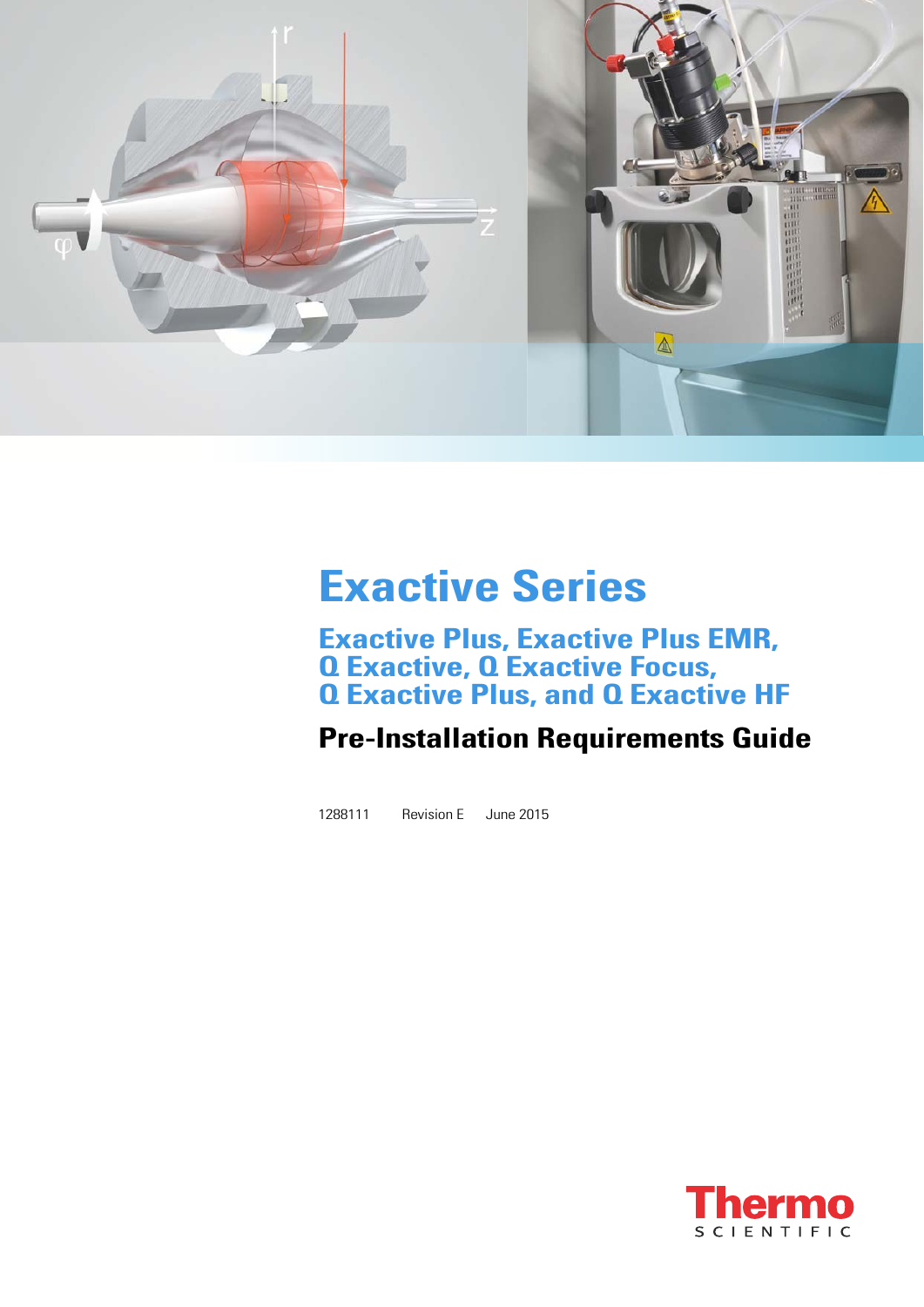# **Legal Notices**

© 2015 Thermo Fisher Scientific Inc. All rights reserved.

Accela, Exactive, Orbitrap, Thermo Scientific, and Unity are registered trademarks of Thermo Fisher Scientific Inc. in the United States.

The following are registered trademarks in the United States and possibly other countries: ShockWatch is a registered trademark of Shockwatch, Inc. Sigma and Sigma-Aldrich are registered trademarks of Sigma-Aldrich Biotechnology. Swagelok is a registered trademark of Swagelok Company. Teflon is a registered trademark of E. I. du Pont de Nemours & Co. Tygon is a registered trademark of Norton Company. Oerlikon Leybold Vacuum is a registered trademark of OC Oerlikon Corporation AG. SOGEVAC is a registered trademark of Oerlikon Leybold Vacuum. Dranetz is a registered trademark of Dranetz Technologies, Inc.

Ion Max, LTQ Velos, Pierce, and Q Exactive are trademarks of Thermo Fisher Scientific Inc.

All other trademarks are the property of Thermo Fisher Scientific Inc. and its subsidiaries.

Thermo Fisher Scientific Inc. provides this document to its customers with a product purchase to use in the product operation. This document is copyright protected and any reproduction of the whole or any part of this document is strictly prohibited, except with the written authorization of Thermo Fisher Scientific Inc.

| Release History: Revision A released in March 2012. |
|-----------------------------------------------------|
| Revision B released in August 2013.                 |
| Revision C released in May 2014.                    |
| Revision D released in September 2014.              |
| Revision E released in June 2015.                   |

**For Research Use Only. Not for use in diagnostic procedures.**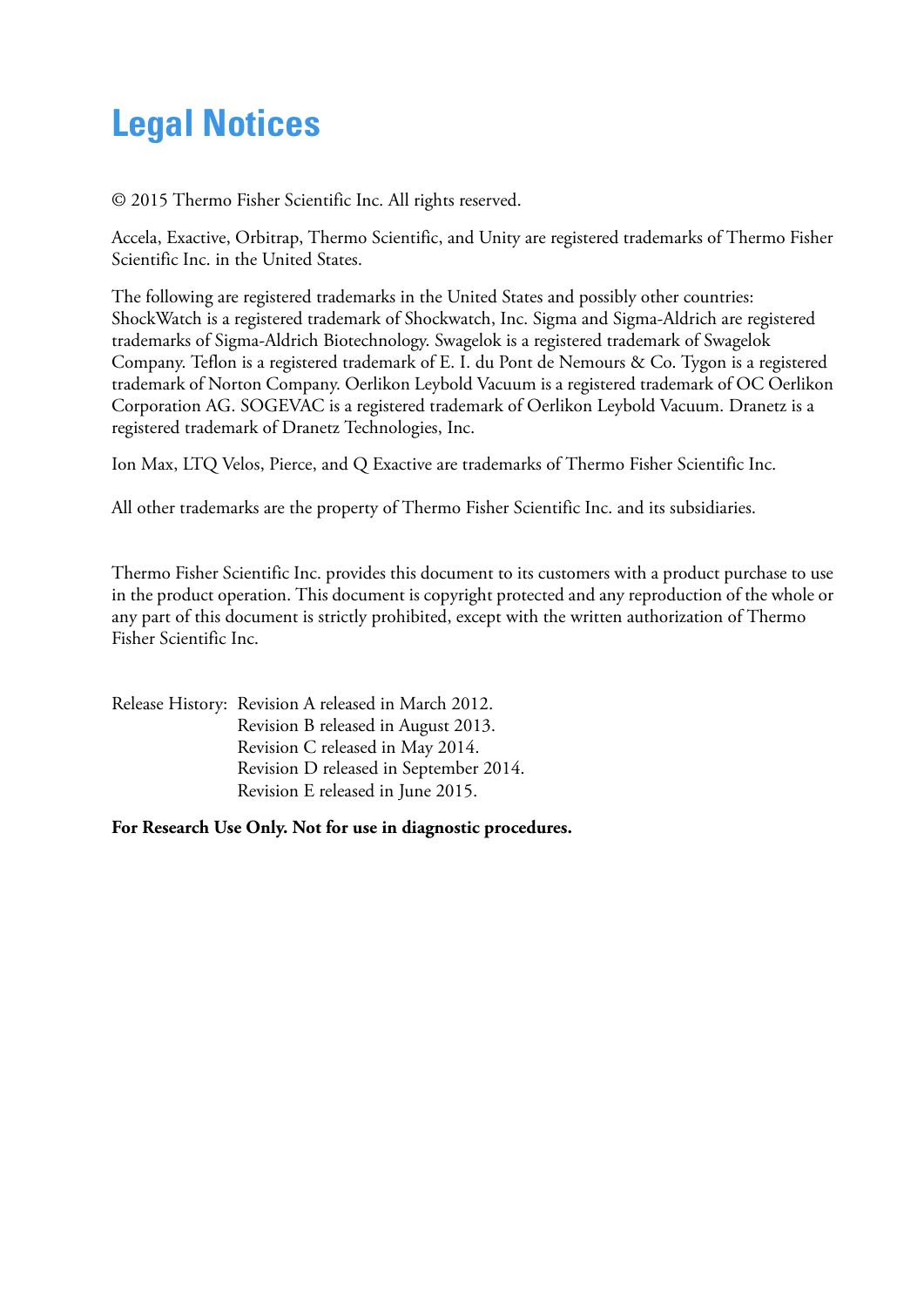# **Exactive Series Installation Request Form**

**Please refer to the** *Exactive Series Pre-Installation Requirements Guide* **(P/N 1288111) for the complete site requirements. Circle "Yes" or "No" as to whether the site meets the requirements as specified in the Preinstallation Guide. Provide the additional information where requested.**

| 1.  | Yes        | No | All laboratory remodeling has been completed and the space available is sufficient to meet the minimum requirements for<br>the configuration ordered? The floor is certified to meet the load requirements of the system?                                                                                         |  |  |  |  |  |  |  |
|-----|------------|----|-------------------------------------------------------------------------------------------------------------------------------------------------------------------------------------------------------------------------------------------------------------------------------------------------------------------|--|--|--|--|--|--|--|
| 2.  | Yes        | No | Your instrument has been delivered and is either in the laboratory or can be delivered immediately on the arrival of the<br>installation engineer?                                                                                                                                                                |  |  |  |  |  |  |  |
| 3.  | Yes        | No | The key operator will be available during the installation period. The person with the authority to accept the instrument at<br>the end of the installation will also be available to sign the required acceptance document?<br>Please provide the names of these individuals: __________________________________ |  |  |  |  |  |  |  |
| 4.  | Yes        | No | The entrance to the laboratory and the route from the loading dock are at least 90 cm (36 in.) wide with additional space at<br>corners?                                                                                                                                                                          |  |  |  |  |  |  |  |
| 5.  | Yes        | No | Sufficient bench space is available for all of the equipment? List the following:                                                                                                                                                                                                                                 |  |  |  |  |  |  |  |
| 6.  | Yes        | No | Workbench can support the load of the system including optional equipment and is free from vibration?                                                                                                                                                                                                             |  |  |  |  |  |  |  |
| 7.  | Yes        | No | Lighting is adequate?                                                                                                                                                                                                                                                                                             |  |  |  |  |  |  |  |
| 8.  | Yes        | No | Floor vibrations and electromagnetic interferences are below the specified levels?                                                                                                                                                                                                                                |  |  |  |  |  |  |  |
| 9.  | <b>Yes</b> | No | Main power is installed and in compliance with local electrical codes?                                                                                                                                                                                                                                            |  |  |  |  |  |  |  |
| 10. | Yes        | No | The power outlets are of the correct configuration?                                                                                                                                                                                                                                                               |  |  |  |  |  |  |  |
| 11. | Yes        | No | The electrical power has been measured?<br>Please note voltage: ______________________ Volts AC input to neutral.                                                                                                                                                                                                 |  |  |  |  |  |  |  |
| 12. | Yes        | No | Power is free from fluctuations due to slow changes in the average voltage or changes due to surges, sags, or transients?                                                                                                                                                                                         |  |  |  |  |  |  |  |
| 13. | Yes        | No | Air conditioning is adequate for temperature, humidity, and particulate matter control? The laboratory can be maintained<br>at a constant temperature, between 15 and 26 °C (59 and 78 °F)?                                                                                                                       |  |  |  |  |  |  |  |
| 14. | Yes        | No | The relative humidity is between 40% and 70%, with no condensation?                                                                                                                                                                                                                                               |  |  |  |  |  |  |  |
| 15. | Yes        | No | The system work area is free from magnetic disruption and electrostatic discharge?                                                                                                                                                                                                                                |  |  |  |  |  |  |  |
| 16. | Yes        | No | All gases required are on site, gas lines are installed, and appropriate gas regulators are available?                                                                                                                                                                                                            |  |  |  |  |  |  |  |
| 17. | Yes        | No | Is there is a suitable exhaust system present that is separate from solvent waste? You must provide one exhaust system for the<br>API source and a second exhaust system for the forepump.                                                                                                                        |  |  |  |  |  |  |  |
| 18. | <b>Yes</b> | No | Provision has been made for collecting solvent waste from the API source?                                                                                                                                                                                                                                         |  |  |  |  |  |  |  |
| 19. | Yes        | No |                                                                                                                                                                                                                                                                                                                   |  |  |  |  |  |  |  |
| 20. | Yes        | No | All relevant local safety regulations have been met and the equipment installed will not affect compliance?                                                                                                                                                                                                       |  |  |  |  |  |  |  |
| 21. | Yes        | No | All required chemicals and equipment for installing the system are on site?                                                                                                                                                                                                                                       |  |  |  |  |  |  |  |
| 22. | Yes        | No | Have any special acceptance specifications been agreed within the contract?<br>If YES, please attach full details of specification.                                                                                                                                                                               |  |  |  |  |  |  |  |
| 23. | Yes        | No | Is there any additional equipment that needs to be interfaced for the system?<br>If YES, please supply details.                                                                                                                                                                                                   |  |  |  |  |  |  |  |

I, the undersigned, confirm that the site requirements as stated above have been accomplished and the laboratory is prepared for the installation of the Thermo Scientific Exactive Series instrument. I understand that I may be liable for a Field Service Representatives' travel or lodging expenses if they are unable to carry out the installation on the pre-scheduled date due to insufficient lab preparation. If circumstances warrants, Thermo Fisher Scientific will make every effort to reschedule an installation as soon as possible with the next available representative.

| Sioner               | りゃっゃ<br>$\overline{\phantom{a}}$<br>. |
|----------------------|---------------------------------------|
| $\sqrt{2}$<br>$\sim$ | $\cdots$<br>nai                       |
| Date                 | Phon                                  |

**Fax to**: Attn: Local Service Engineer

Note After we receive this checklist, your local Field Service Representative will contact you to schedule installation. ▲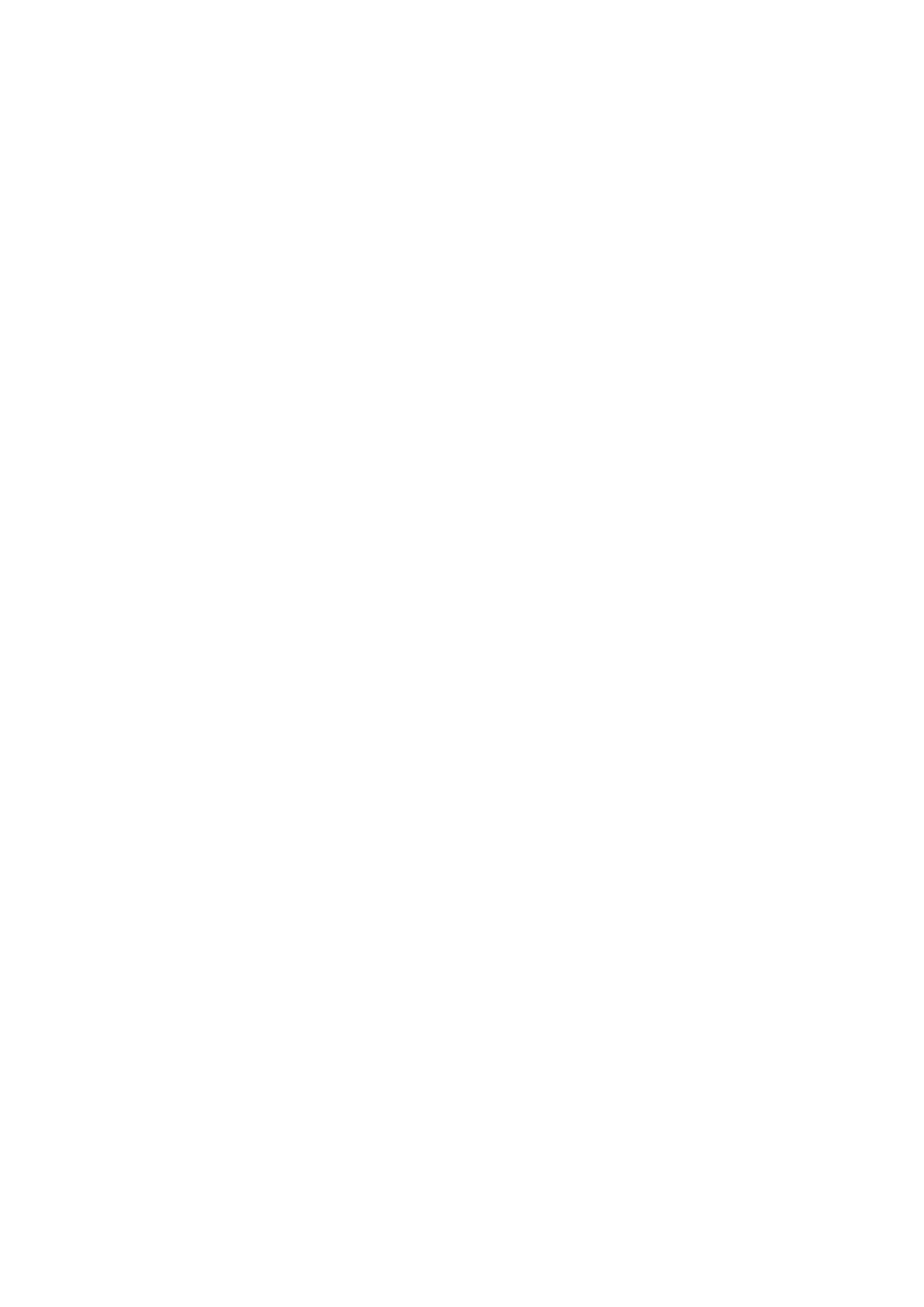# <span id="page-4-0"></span>**Contacting Us**

There are several ways to contact Thermo Fisher Scientific.

## **Assistance**

For technical support and ordering information, please visit:

[www.thermoscientific.com/orbitrap](http://www.thermoscientific.com/orbitrap)

Service contact details are available under:

[www.unitylabservice.com](http://www.unitylabservice.com/)

For brochures, application notes and other material, please visit:

#### [www.thermoscientific.com](http://www.thermoscientific.com)

Visit our customer SharePoint to download current revisions of user manuals and other customer-oriented documents for your product. Translations into other languages and software packages may be available there as well.

With the serial number (S/N) of your instrument, request access as a customer via [www.thermoscientific.com/Technicaldocumentation](http://www.thermoscientific.com/Technicaldocumentation). For the first login, you have to create an account. Follow the instructions given on screen. Please accept the invitation within six days and log in with your created Microsoft™ password.

## **Suggestions to the Manual**

#### ❖ **To suggest changes to this manual**

**•** Send your comments to:

Editors, Technical Documentation Thermo Fisher Scientific (Bremen) GmbH Hanna-Kunath-Str. 11 28199 Bremen Germany

**•** Send an e-mail message to the Technical Editor at

[documentation.bremen@thermofisher.com](mailto:documentation.bremen@thermofisher.com)

You are encouraged to report errors or omissions in the text or index. Thank you.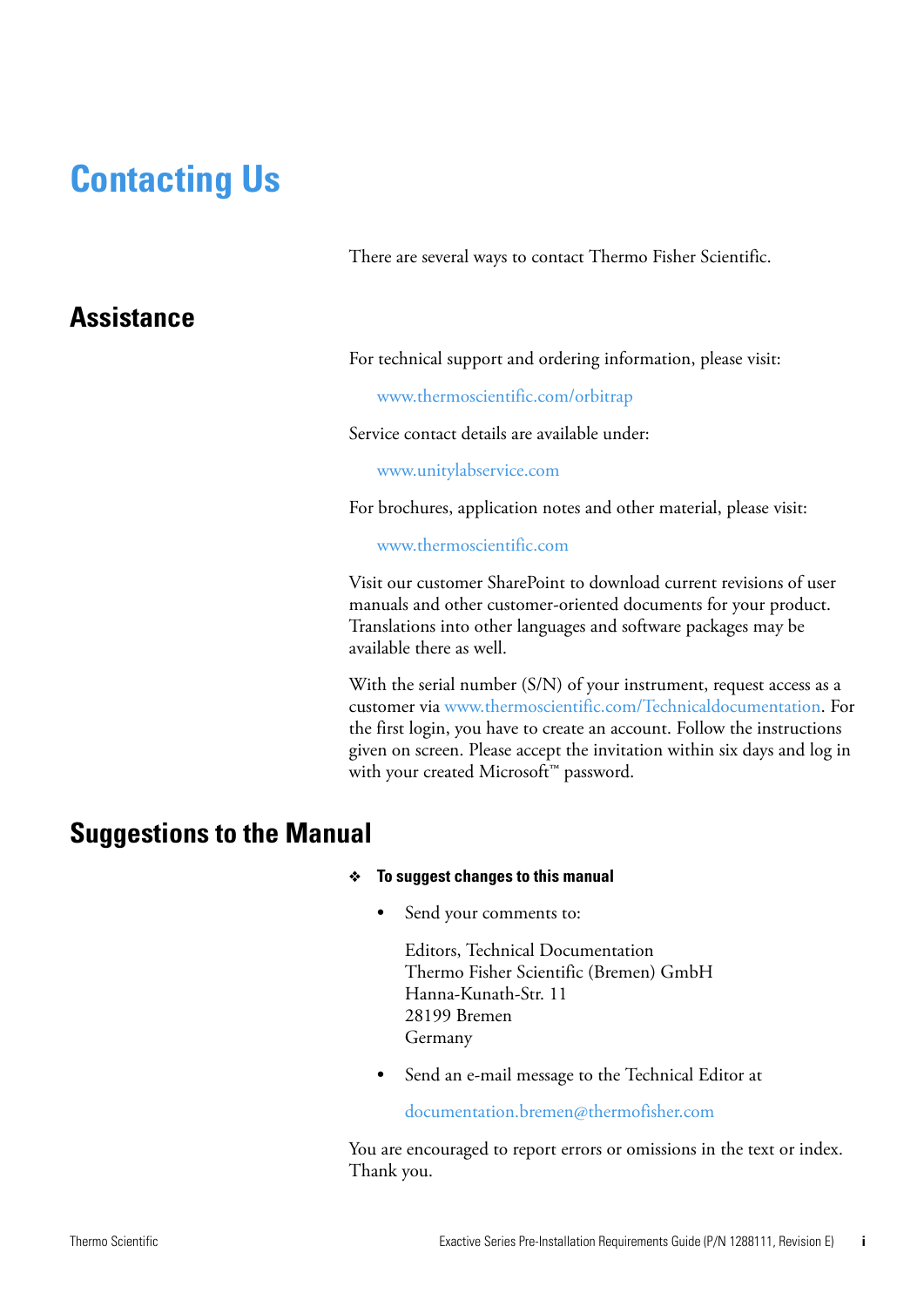**Contacting Us** Suggestions to the Manual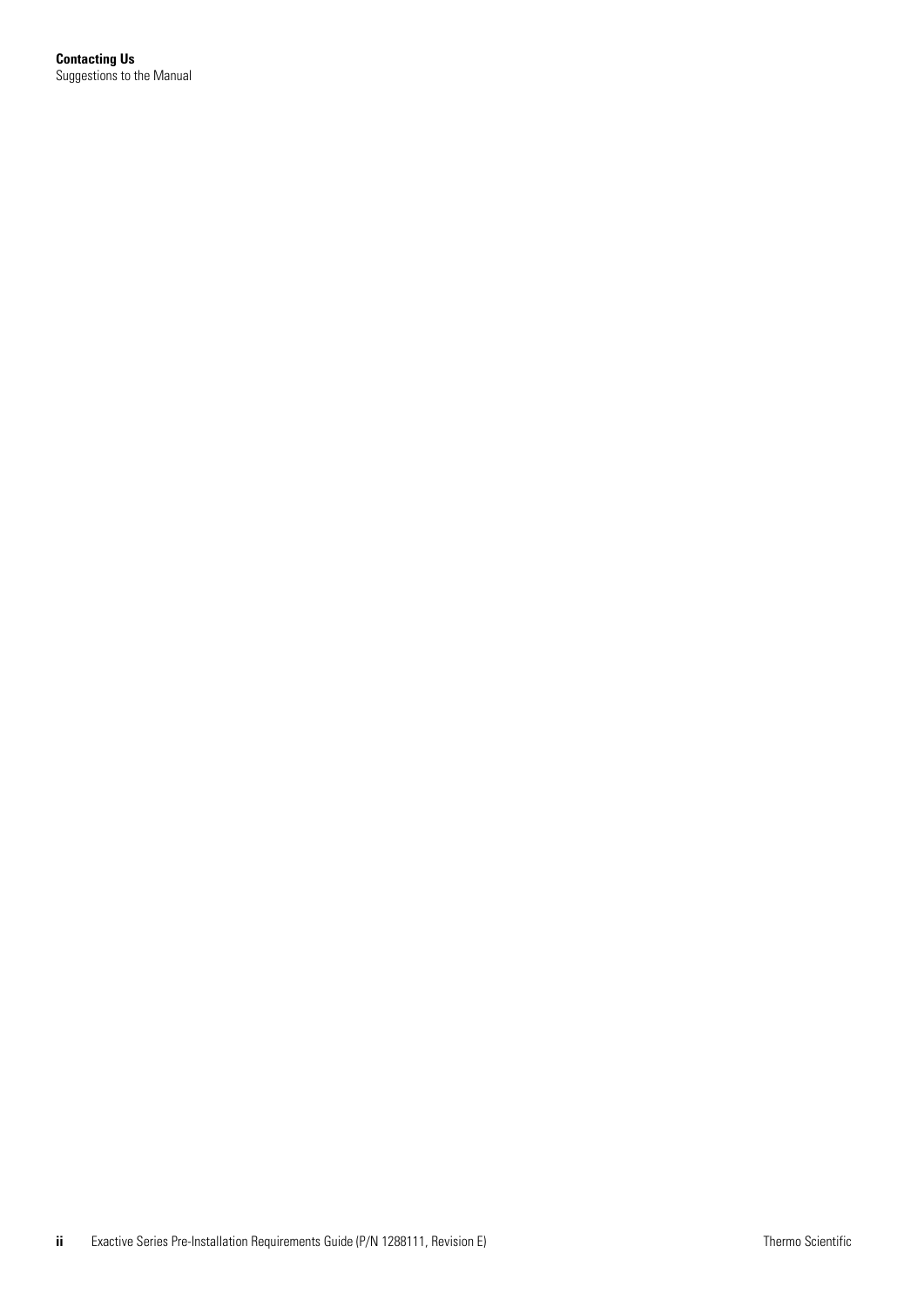# **Contents**

| <b>Chapter 1</b> |                                                     |  |
|------------------|-----------------------------------------------------|--|
|                  |                                                     |  |
|                  | Exactive Series Mass Spectrometers  1-2             |  |
|                  |                                                     |  |
|                  |                                                     |  |
|                  |                                                     |  |
|                  |                                                     |  |
|                  |                                                     |  |
|                  |                                                     |  |
| <b>Chapter 2</b> |                                                     |  |
|                  |                                                     |  |
|                  |                                                     |  |
|                  |                                                     |  |
|                  |                                                     |  |
|                  |                                                     |  |
|                  |                                                     |  |
|                  |                                                     |  |
|                  |                                                     |  |
| <b>Chapter 3</b> |                                                     |  |
|                  |                                                     |  |
|                  | Heat Output of Exactive Series LC/MS Systems  3-2   |  |
|                  |                                                     |  |
|                  |                                                     |  |
|                  |                                                     |  |
|                  |                                                     |  |
| <b>Chapter 4</b> |                                                     |  |
|                  |                                                     |  |
|                  |                                                     |  |
|                  | <b>Basic Power Requirements for Exactive Series</b> |  |
|                  |                                                     |  |
|                  |                                                     |  |
|                  | Connecting Mass Spectrometer and Modules to Wall    |  |
|                  |                                                     |  |
|                  |                                                     |  |
|                  | Power Supply for Other Modules 4-5                  |  |
|                  |                                                     |  |
| <b>Chapter 5</b> |                                                     |  |
|                  |                                                     |  |
|                  |                                                     |  |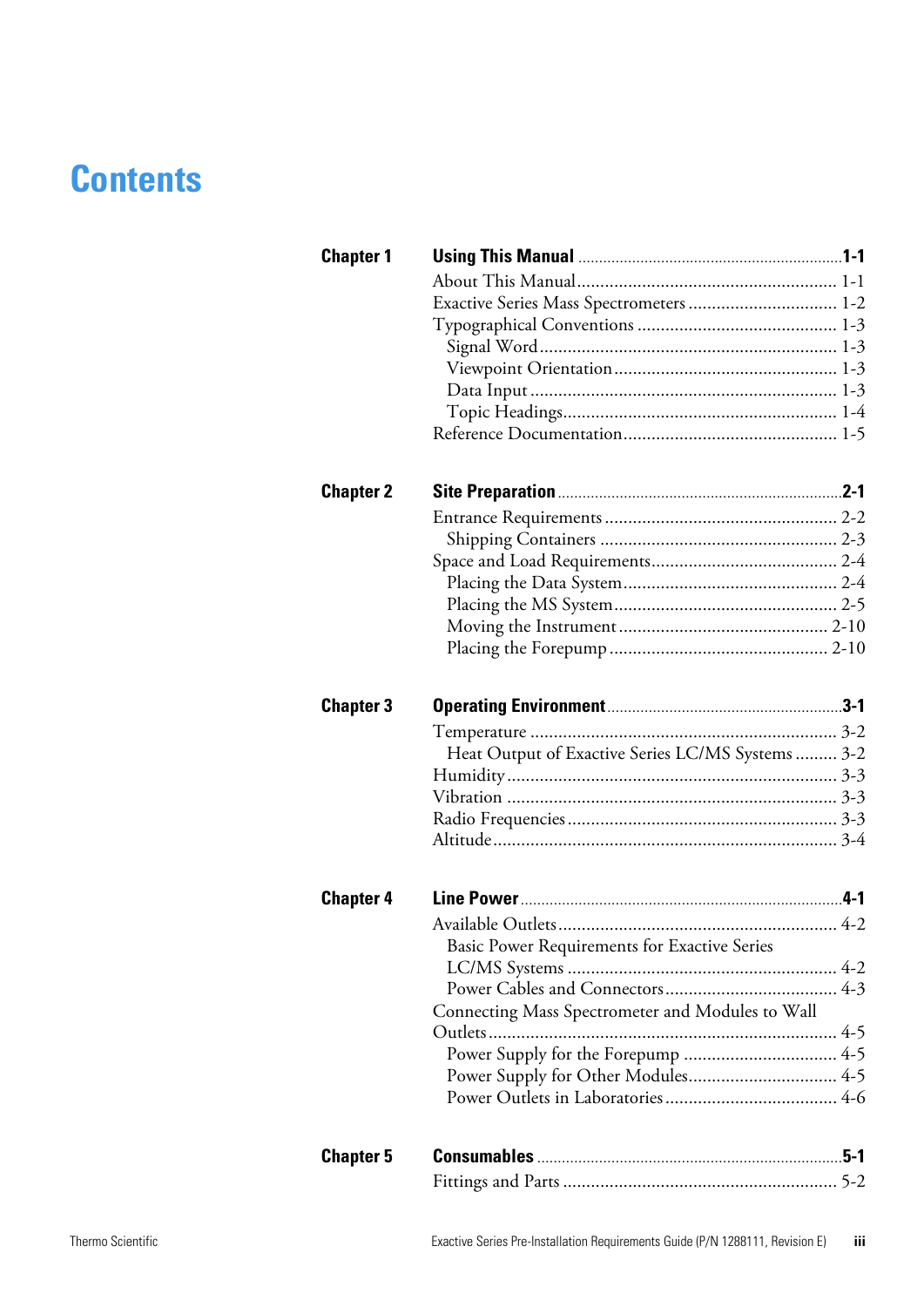| <b>Chapter 6</b> |                                                  |
|------------------|--------------------------------------------------|
|                  |                                                  |
|                  |                                                  |
|                  |                                                  |
| <b>Chapter 7</b> |                                                  |
|                  |                                                  |
|                  |                                                  |
|                  |                                                  |
|                  | Obtaining Ready-to-Use Calibration Solutions 7-4 |
|                  |                                                  |
| <b>Chapter 8</b> | General Preinstallation Information 8-1          |
|                  |                                                  |
|                  |                                                  |
|                  |                                                  |
|                  |                                                  |
|                  |                                                  |
|                  |                                                  |
|                  |                                                  |
|                  |                                                  |
|                  |                                                  |
|                  |                                                  |
|                  |                                                  |
|                  |                                                  |
|                  |                                                  |
|                  |                                                  |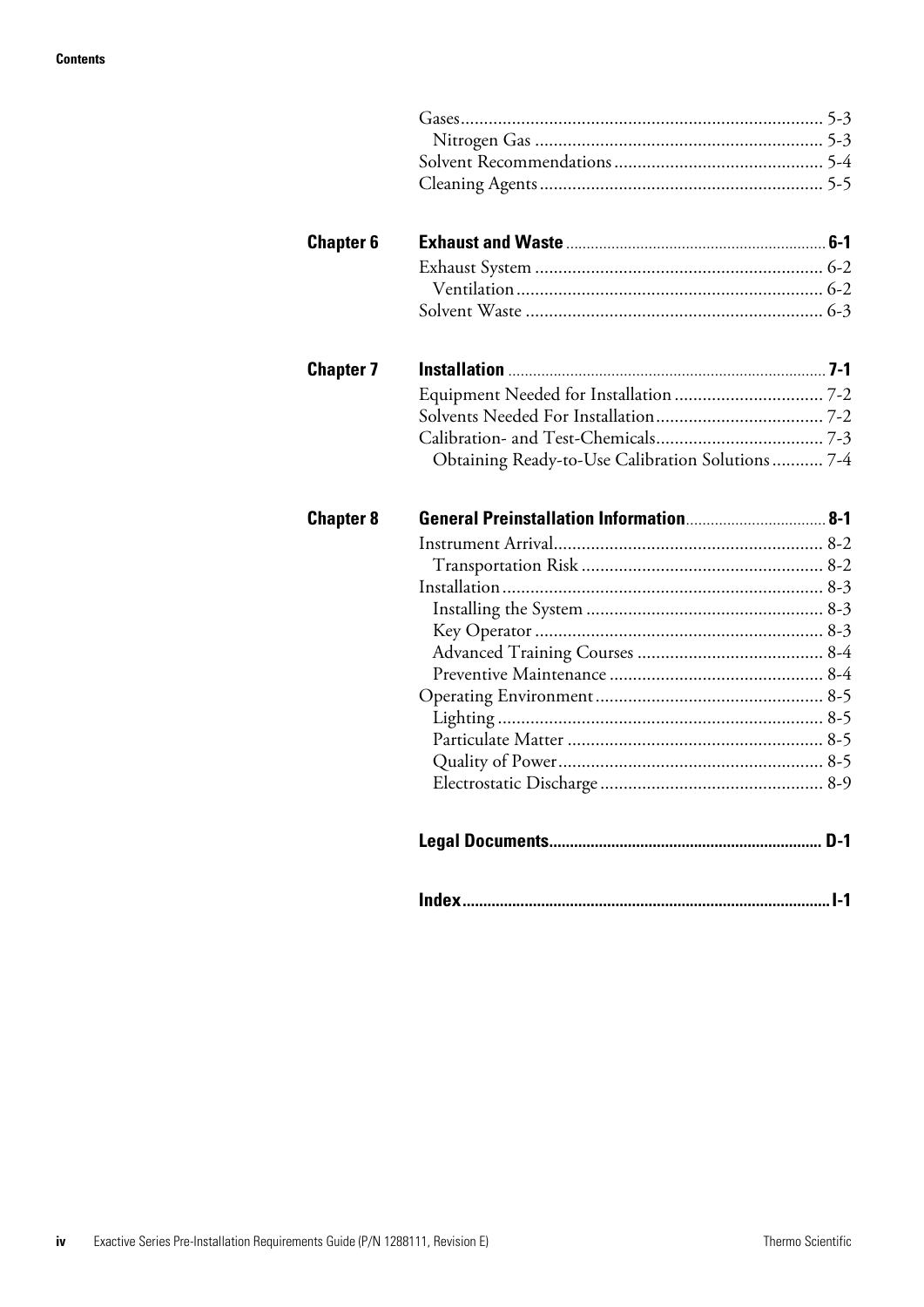# <span id="page-8-0"></span>**Chapter 1 Using This Manual**

Welcome to the Thermo Scientific<sup>™</sup> Exactive<sup>™</sup> Series system! Exactive Series systems are members of the Thermo Scientific family of mass spectrometer (MS) detectors that are powered by Orbitrap™ technology.

#### **Contents**

- **•** ["About This Manual"](#page-8-1) , this page
- **•** ["Exactive Series Mass Spectrometers" on page 1-2](#page-9-0)
- **•** ["Typographical Conventions" on page 1-3](#page-10-0)
- **•** ["Reference Documentation" on page 1-5](#page-12-0)

## <span id="page-8-1"></span>**About This Manual**

This *Exactive Series Pre-Installation Requirements Guide* is intended primarily for those who are responsible for the site planning of a laboratory in preparation for the installation of a new Exactive Series instrument. This guide should be retained for future guidance if your instrument needs to be relocated in future.

<span id="page-8-4"></span>The purchaser is responsible for providing a suitable location, a suitable operating environment, a source of power of acceptable quality, correct gas and solvent supplies, and proper waste and exhaust systems.

This *Exactive Series Pre-Installation Requirements Guide* provides information to assist in planning and preparing your lab site for the system prior to delivery and installation. Read each section carefully to be sure that your laboratory is ready for the installation of your system. For additional information, request specific preinstallation support directly through your local Thermo Fisher Scientific office.

<span id="page-8-3"></span><span id="page-8-2"></span>Thermo Scientific mass spectrometers are designed to operate reliably under carefully controlled environmental conditions. Operating a system or maintaining it in a condition outside the power and operating environment specifications described in this guide might cause failures of many types. The repair of such failures is specifically excluded from the standard warranty and service contract coverage.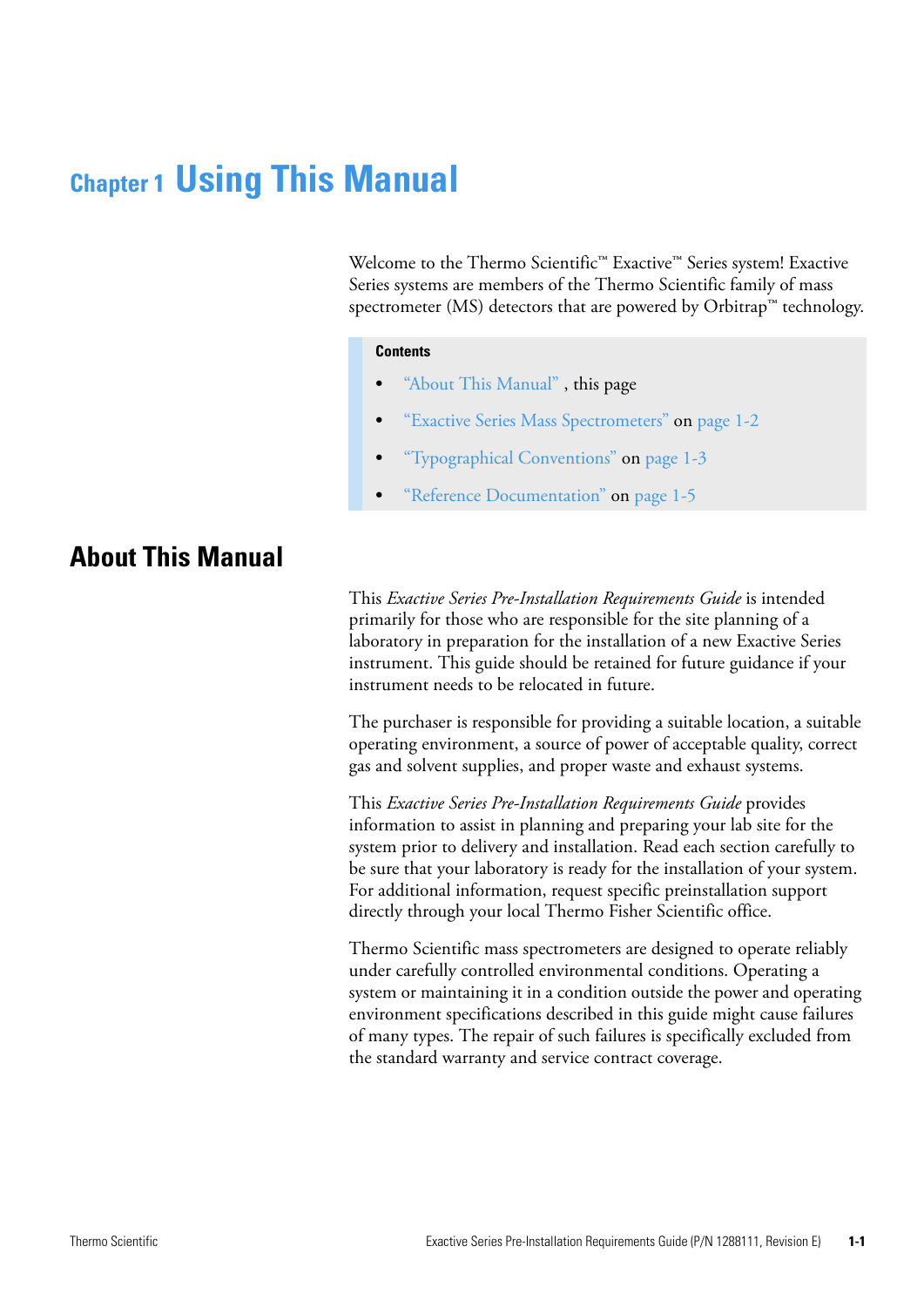## <span id="page-9-0"></span>**Exactive Series Mass Spectrometers**

Exactive Series instruments are designed to be placed on a bench in the laboratory and comprise the following mass spectrometers:

- **•** The Exactive Plus, an instrument with an API source with S-lens ion optics technology for LC/MS high-throughput applications. It offers an inject flatapole and octapole for ion transfer and collision cell for all-ion-fragmentation. The Exactive Plus is equipped with Orbitrap mass analyzer.
- **•** The Exactive Plus EMR, an instrument with an API source with S-Lens ion optics technology and a collision cell, for analysis of very large molecules, offering a mass range up to *m/z* 20000.The Exactive Plus EMR is equipped with Orbitrap mass analyzer.
- **•** The Q Exactive, an instrument with an API source with S-lens ion optics technology, a quadrupole mass filter for precursor ion selection, and a collision cell for performing MS/MS experiments. The Q Exactive is equipped with Orbitrap mass analyzer.
- **•** The Q Exactive Focus, an instrument with an API source with S-lens ions optics technology, an inject flatapole, a hyperbolic quadrupole mass filter for precursor ion selection, and a collision cell for performing MS/MS experiments. The Q Exactive Focus offers a mass range up to *m/z* 2000 and is equipped with Orbitrap mass analyzer.
- **•** The Q Exactive Plus, an instrument with an API source with S-lens ion optics technology, an injection flatapole with mass resolving capabilities, a segmented quadrupole mass filter for optimal precursor ion selection, and a collision cell for performing MS/MS experiments. The Q Exactive Plus is equipped with Orbitrap mass analyzer.
- **•** The Q Exactive HF, an instrument with an API source with S-lens ion optics technology, an injection flatapole with mass resolving capabilities, a segmented quadrupole mass filter for optimal precursor ion selection, and a collision cell for performing MS/MS experiments. The Q Exactive HF is equipped with an ultra-high-field Orbitrap mass analyzer resulting in an increased scan speed compared to the other Exactive Series instruments.

For brevity, throughout this manual all references to Exactive Plus also apply to Exactive Plus EMR and all references to Q Exactive also apply to Q Exactive Focus, Q Exactive Plus, and Q Exactive HF.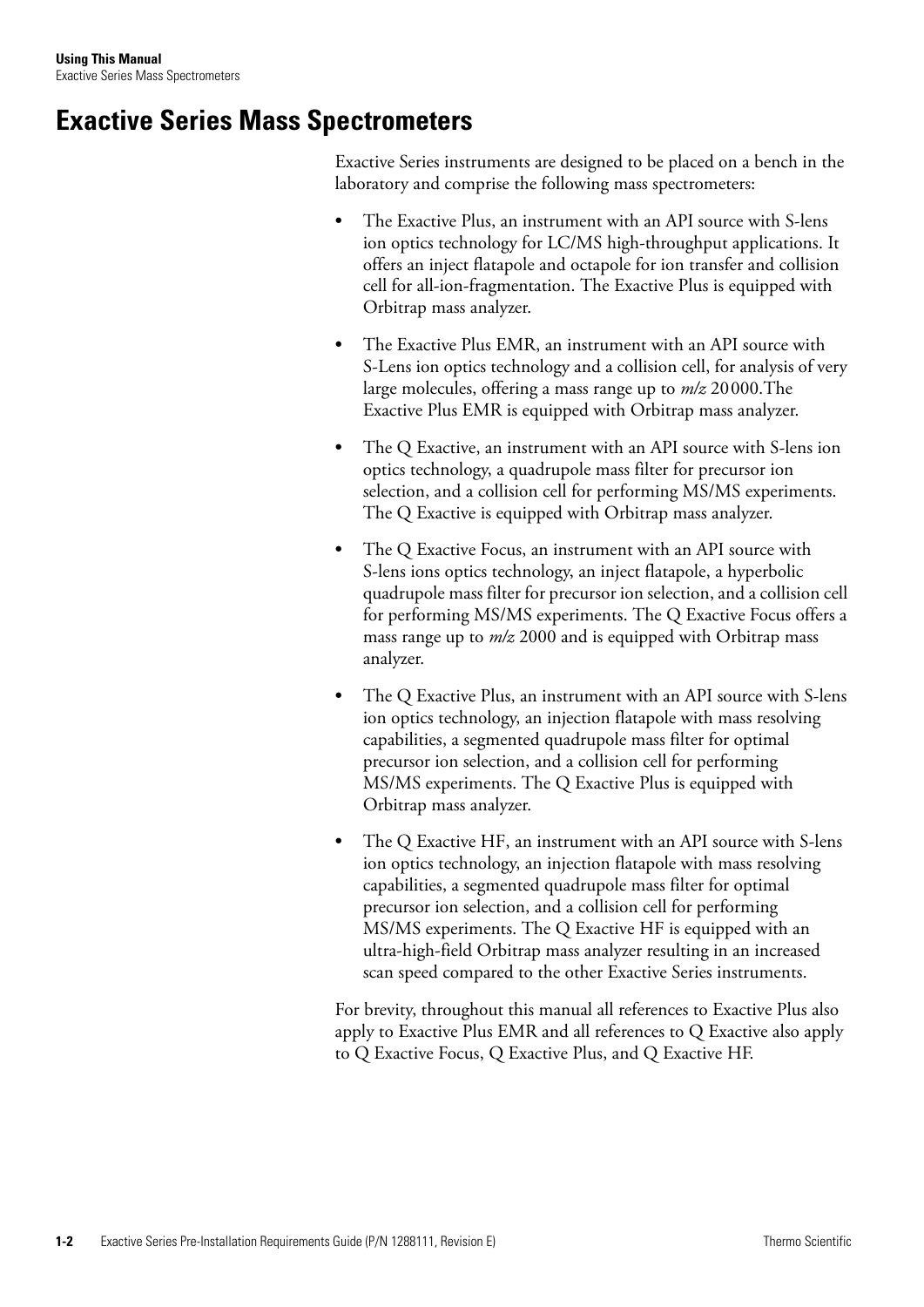## <span id="page-10-0"></span>**Typographical Conventions**

<span id="page-10-3"></span><span id="page-10-2"></span><span id="page-10-1"></span>

|                              | This section describes typographical conventions that have been<br>established for Thermo Fisher Scientific manuals.                                                                                                                                                                                   |  |  |  |  |  |
|------------------------------|--------------------------------------------------------------------------------------------------------------------------------------------------------------------------------------------------------------------------------------------------------------------------------------------------------|--|--|--|--|--|
| <b>Signal Word</b>           |                                                                                                                                                                                                                                                                                                        |  |  |  |  |  |
|                              | Make sure that you follow the precautionary statements presented in<br>this manual. The special notices appear different from the main flow of<br>text:                                                                                                                                                |  |  |  |  |  |
|                              | <b>NOTICE</b> Points out possible material damage and other important<br>information in connection with the instrument. $\blacktriangle$                                                                                                                                                               |  |  |  |  |  |
| <b>Viewpoint Orientation</b> |                                                                                                                                                                                                                                                                                                        |  |  |  |  |  |
|                              | The expressions <i>left</i> and <i>right</i> used in this manual always refer to the<br>viewpoint of a person that is facing the front side of the instrument.                                                                                                                                         |  |  |  |  |  |
| Data Input                   |                                                                                                                                                                                                                                                                                                        |  |  |  |  |  |
|                              | Throughout this manual, the following conventions indicate data input<br>and output via the computer:                                                                                                                                                                                                  |  |  |  |  |  |
|                              | Messages displayed on the screen are represented by capitalizing the<br>$\bullet$<br>initial letter of each word and by italicizing each word.                                                                                                                                                         |  |  |  |  |  |
|                              | Input that you enter by keyboard is identified by quotation marks:<br>٠<br>single quotes for single characters, double quotes for strings.                                                                                                                                                             |  |  |  |  |  |
|                              | For brevity, expressions such as "choose File > Directories" are used<br>$\bullet$<br>rather than "pull down the File menu and choose Directories."                                                                                                                                                    |  |  |  |  |  |
|                              | Any command enclosed in angle brackets < > represents a single<br>keystroke. For example, "press <f1>" means press the key labeled<br/>F1.</f1>                                                                                                                                                        |  |  |  |  |  |
|                              | Any command that requires pressing two or more keys<br>$\bullet$<br>simultaneously is shown with a plus sign connecting the keys. For<br>example, "press <shift> + <f1>" means press and hold the <shift><br/>key and then press the <math>\langle</math>F1<math>&gt;</math> key.</shift></f1></shift> |  |  |  |  |  |
|                              | Any button that you click on the screen is represented in bold face<br>letters. For example, "click Close".                                                                                                                                                                                            |  |  |  |  |  |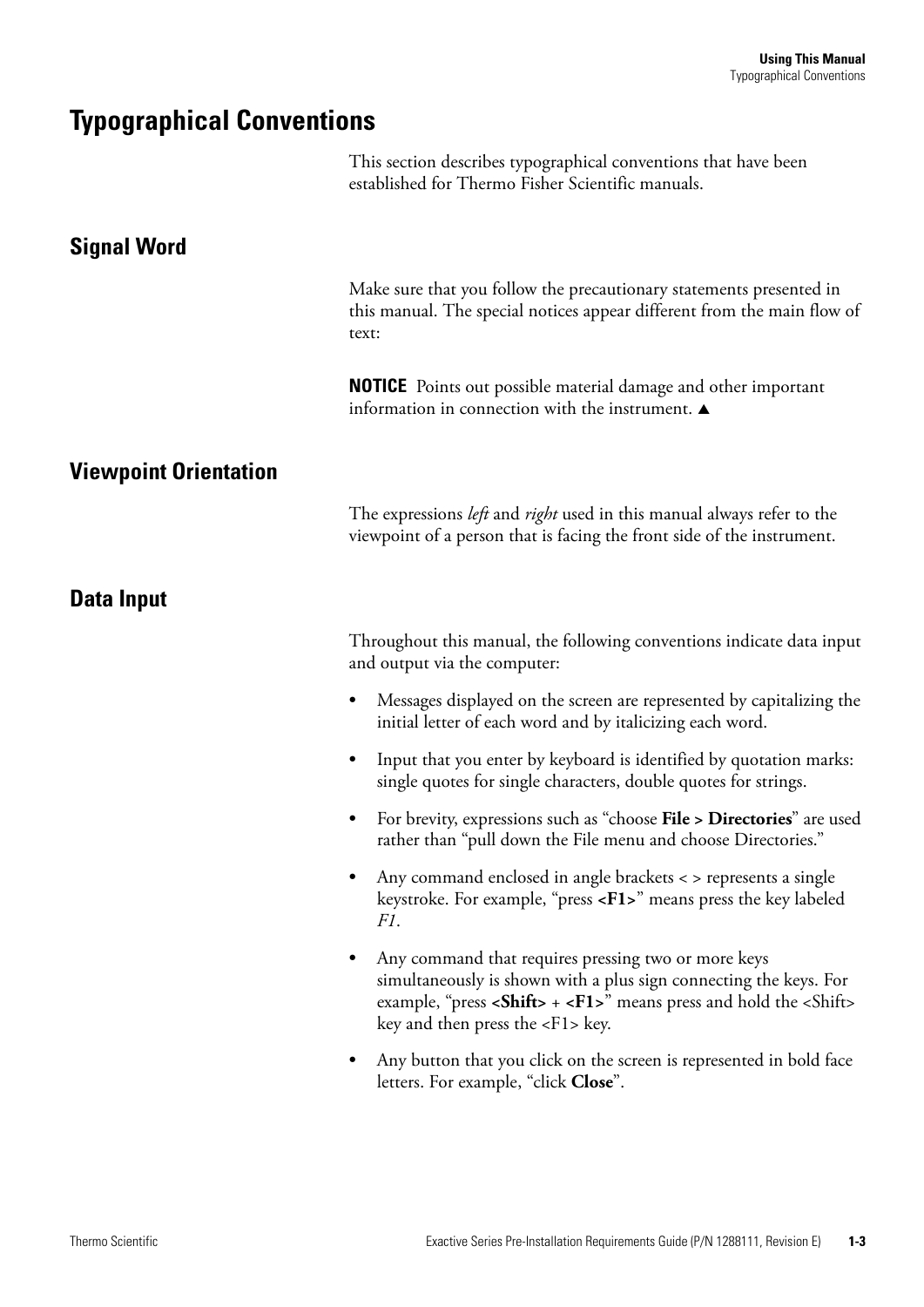## <span id="page-11-0"></span>**Topic Headings**

The following headings are used to show the organization of topics within a chapter:

# **Chapter 1 Chapter Name**

## **Second Level Topics**

**Third Level Topics**

**Fourth Level Topics**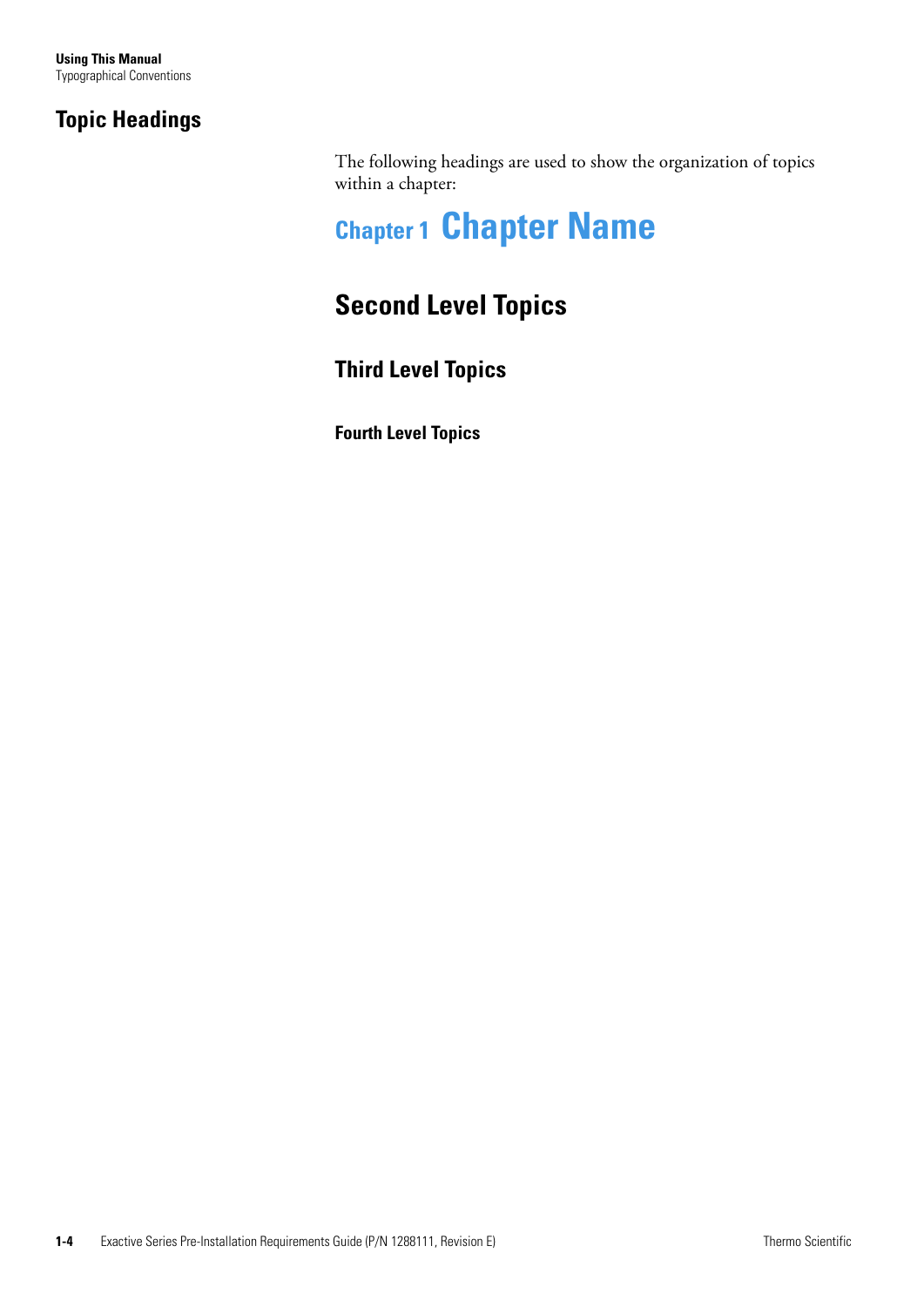## <span id="page-12-0"></span>**Reference Documentation**

Reference documentation for the Exactive Series mass spectrometers includes the following:

- *• Exactive Series Operating Manual*
- **•** *Exactive Plus Software Manual* and *Exactive Plus QuickStart Guide*  (with Exactive Plus system)
- **•** *Exactive Plus EMR Software Manual* and *Exactive Plus EMR QuickStart Guide* (with Exactive Plus EMR system)
- **•** *Q Exactive Software Manual* and *Q Exactive QuickStart Guide* (with Q Exactive system)
- **•** *Q Exactive Focus Software Manual* and *Q Exactive Focus QuickStart Guide* (with Q Exactive Focus system)
- **•** *Q Exactive Plus Software Manual* and *Q Exactive Plus QuickStart Guide* (with Q Exactive Plus system)
- **•** *Q Exactive HF Software Manual* and *Q Exactive HF QuickStart Guide* (with Q Exactive HF system)
- **•** *Ion Max and Ion Max-S API Source Hardware Manual*
- *• HESI-II Probe User Guide*

You can access PDF files of the documents listed above and of this manual from the data system computer. The software also provides Help.

#### ❖ **To view product manuals**

#### <span id="page-12-1"></span>Go to **Start > All Programs > Thermo Exactive Series > Manuals**.

A printed version of the *Exactive Series Pre-Installation Requirements Guide* is part of the Preinstallation Kit. This kit is sent to your laboratory before the arrival of the Exactive Series mass spectrometer.

**NOTICE** If this manual is in a language other than English: Translations of the above documents that are available in this language are shown with their titles translated and the English title in parentheses. See ["Contacting Us"](#page-4-0) at the beginning of this manual for information about obtaining current manuals. ▲

<span id="page-12-2"></span>Refer also to the user documentation provided by the manufacturers of third-party components:

- **•** Forepump
- **•** Turbomolecular pumps
- **•** Syringe pump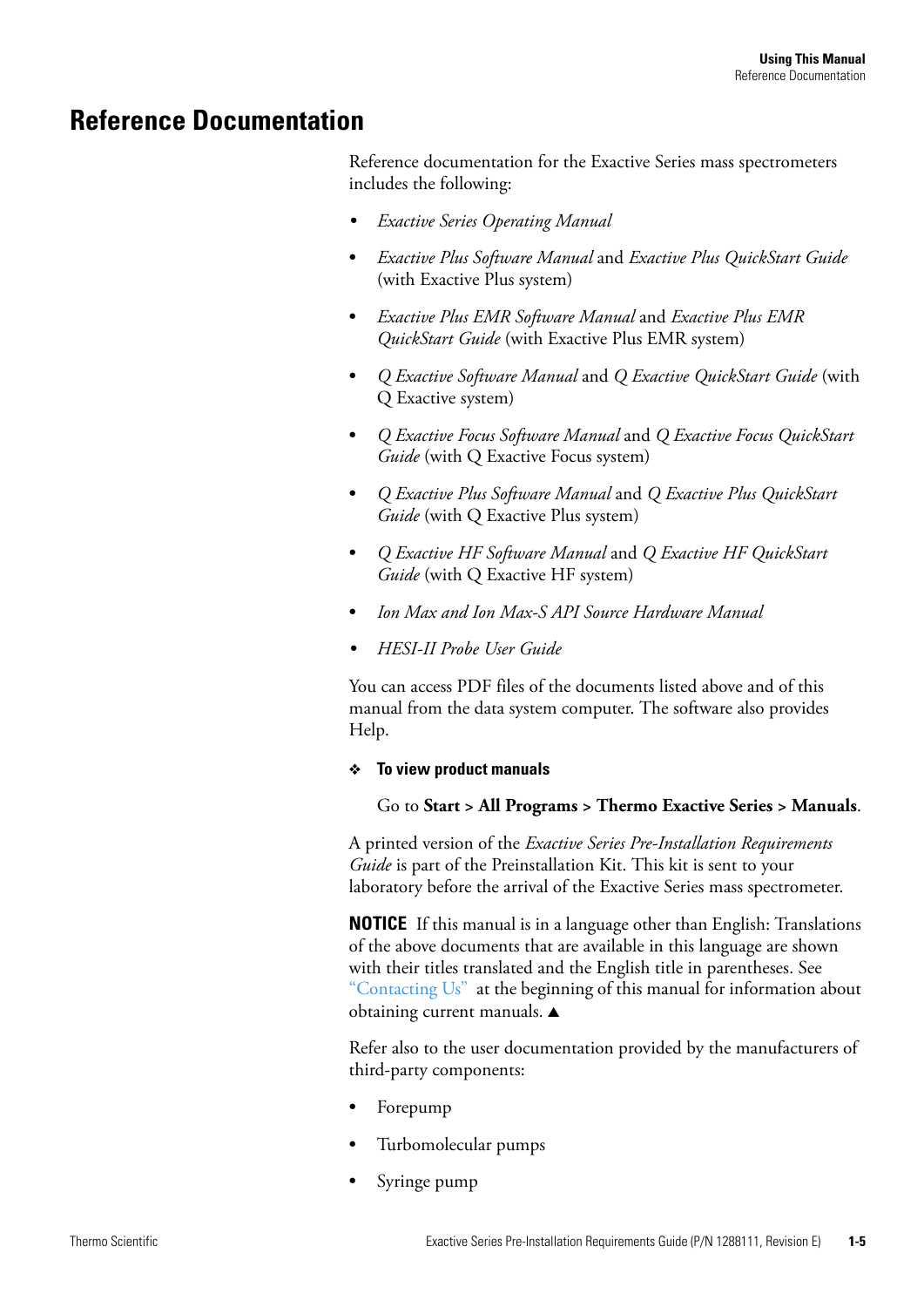- **•** Switching valve
- **•** Data system computer and monitor
- **•** Safety data sheets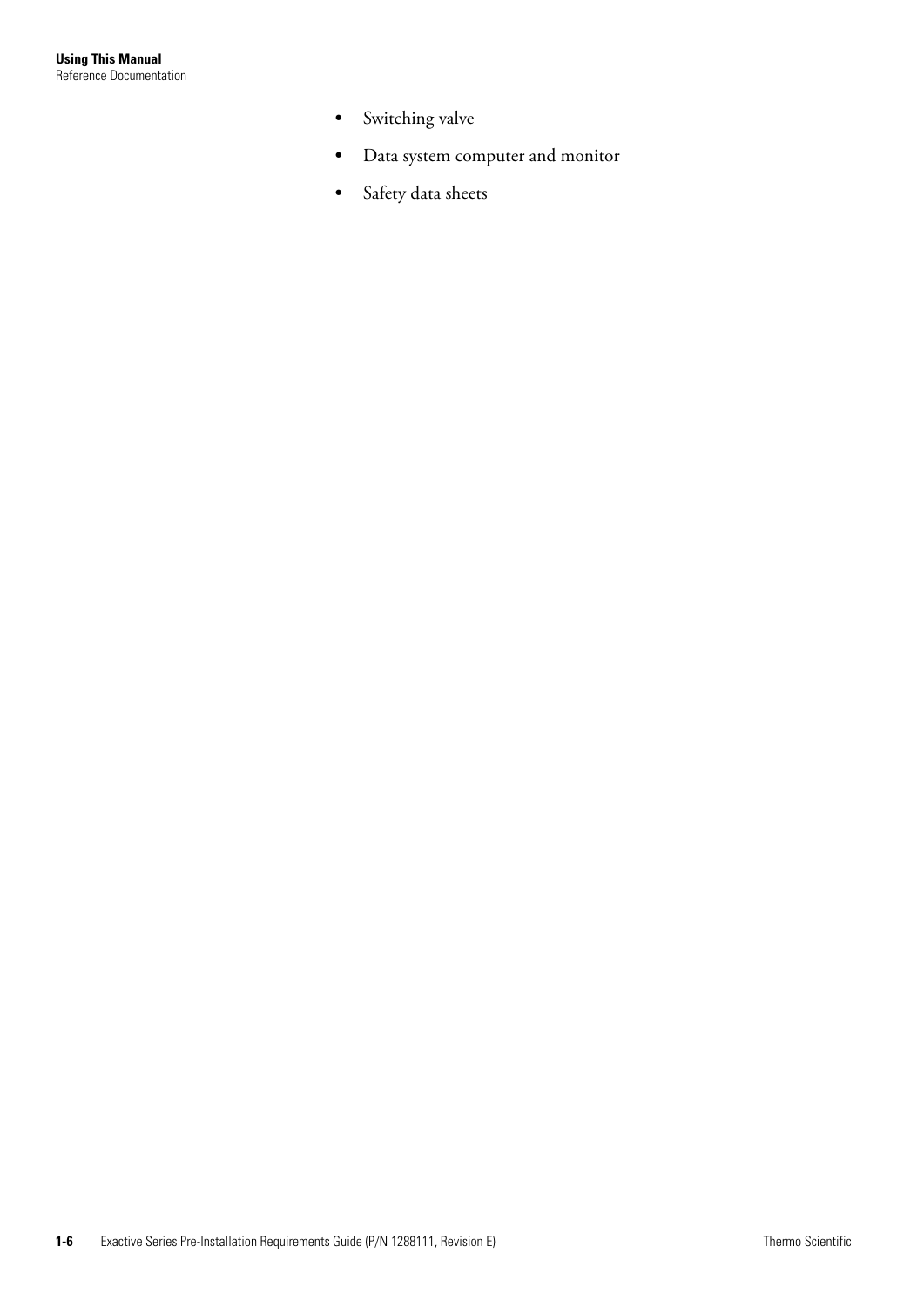# <span id="page-14-0"></span>**Chapter 2 Site Preparation**

Before your instrument can be installed by the Thermo Fisher Scientific field service engineer, the site must be prepared. The hallways and doors must be wide enough to allow passage of the instrument.

<span id="page-14-1"></span>**NOTICE** It is your responsibility as the user to provide a suitable location, a source of power of acceptable quality, a suitable operating environment, and a proper exhaust system. ▲

#### **Contents**

- **•** ["Entrance Requirements" on page 2-2](#page-15-0)
- **•** ["Space and Load Requirements" on page 2-4](#page-17-0)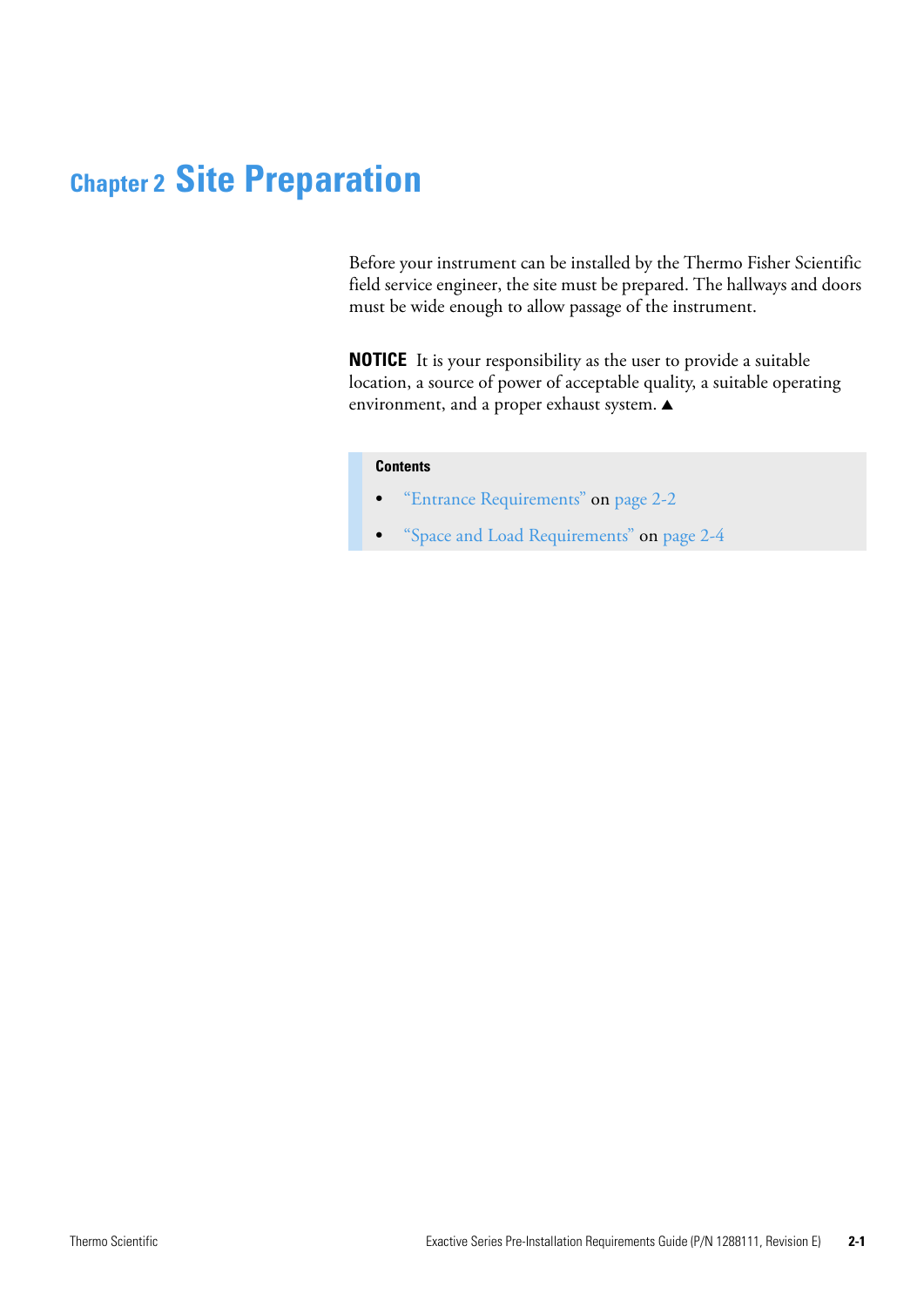## <span id="page-15-6"></span><span id="page-15-0"></span>**Entrance Requirements**

<span id="page-15-7"></span><span id="page-15-4"></span><span id="page-15-3"></span><span id="page-15-2"></span>This section lists data for packed units of typical Exactive Series systems. The instrument (basic unit) is shipped in the largest container. Other modules such as the data system, liquid chromatograph, and accessories are shipped in their own containers. Their dimensions and weight are less than that of the container for the basic unit.

<span id="page-15-10"></span>The listed shipping containers may be replaced by other packings because of the legal requirements in the receiving countries, the mode of transportation, or the climatic conditions in some tropic regions. As a result, the dimensions and weights will differ from those shown in the tables.

<span id="page-15-1"></span>**NOTICE** Some chemicals that are needed for installation will be shipped in a separate package. See ["Calibration- and Test-Chemicals" on](#page-48-1)  [page 7-3](#page-48-1) for details. ▲

<span id="page-15-5"></span>Thermo Fisher Scientific recommends checking whether the container with the instrument fits through the laboratory entrance. Also allow additional room for maneuvering the system around corners, into elevators, or through doorways. Please note that it is necessary to use a means of transport (a pallet jack, for example).

<span id="page-15-8"></span>If the entrance to your laboratory will not accommodate the container, you can remove the instrument from the container before moving it into the room. The *unpacked* instrument fits through a door with a minimum width of 80 cm (32 in.). Consider that six persons are required to carry the instrument who require considerable space for maneuvering. See ["Moving the Instrument" on page 2-10.](#page-23-0) Therefore, Thermo Fisher Scientific recommends using a pallet jack when passing the unpacked instrument through a narrow door.

<span id="page-15-9"></span>**NOTICE** Do not remove the instrument from its shipping container unless authorized by Thermo Fisher Scientific personnel. Make sure that all the contents of the container remain with the instrument. ▲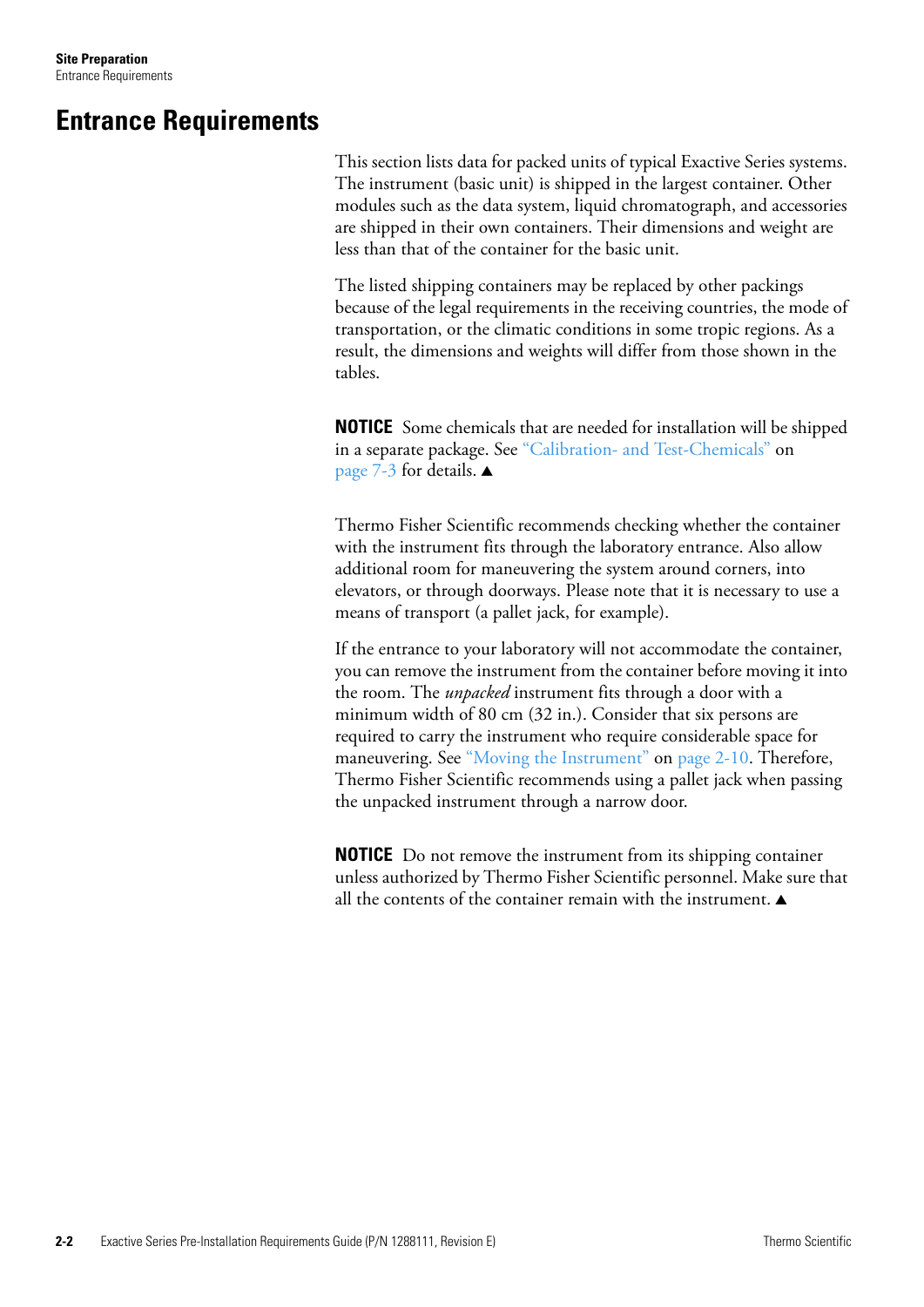### <span id="page-16-0"></span>**Shipping Containers**

<span id="page-16-3"></span>Your Exactive Series instrument is shipped in a container, the smallest dimension of which is 90 cm (36 in.). To allow moving a *packed* instrument, the entrance to your facility and the width of all hallways, elevators, etc., should have a minimum width of 91 cm (36 in.).The basic unit is shipped in a container with the following dimensions: *h* 115 cm (46 in.), *w* 90 cm (36 in.), *l* 132 cm (52 in.). The container and its contents weigh approximately 225 kg (496 lb). Dimensions and weights of the shipping containers for Exactive Series LC/MS systems are given in [Table 2-1](#page-16-1).

| <b>Height</b> |     | <b>Width</b> |          | Length    |                                                                    | Weight                     |     |
|---------------|-----|--------------|----------|-----------|--------------------------------------------------------------------|----------------------------|-----|
| cm            | in. | cm           | in.      | cm        | in.                                                                | kq                         | -lb |
|               |     |              | 36       |           |                                                                    | 225 496                    |     |
| 88            | 35  | 62           |          |           |                                                                    | 34                         | 75  |
| 88            | 35  |              |          |           |                                                                    | 61                         | 135 |
| 63            |     |              |          | 96.       | 38                                                                 | 74                         | 164 |
|               |     |              |          | 80        | 32                                                                 | 80                         |     |
|               |     | 115 46       | 62<br>25 | 90.<br>62 | 25<br>25<br>25<br>Box (Accela LC system) <sup>a</sup> 110 44 60 24 | 132 52<br>101 40<br>101 40 |     |

<span id="page-16-2"></span><span id="page-16-1"></span>

| Table 2-1. |  |  | Data of packed units of a typical Exactive Series system |
|------------|--|--|----------------------------------------------------------|
|------------|--|--|----------------------------------------------------------|

<sup>a</sup> optional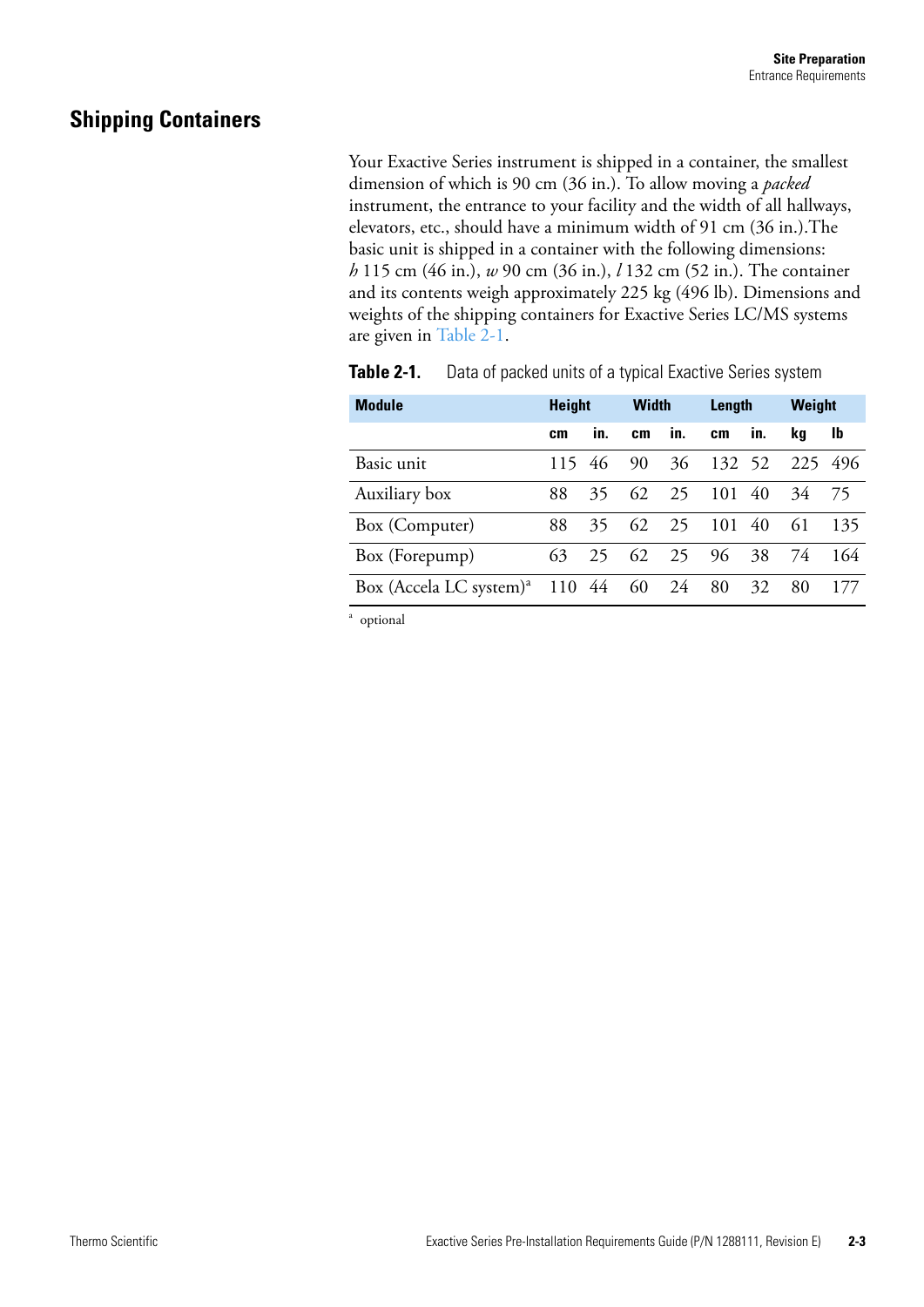## <span id="page-17-12"></span><span id="page-17-0"></span>**Space and Load Requirements**

<span id="page-17-14"></span><span id="page-17-8"></span><span id="page-17-7"></span>The floor of your laboratory should be able to carry the weight of the installed Exactive Series instrument with data system. Also, consider the weight of any other option (liquid chromatograph, for example) that is added to the system and the weights of the workbenches.

To set up a typical LC/MS system, Thermo Fisher Scientific recommends having a minimum of two workbenches.

### <span id="page-17-4"></span><span id="page-17-1"></span>**Placing the Data System**

<span id="page-17-11"></span>Thermo Fisher Scientific recommends using one workbench with minimum dimensions of  $1 \times 1.20$  m ( $3 \times 4$  ft) to hold the data system computer and monitor. Thus, it also provides sufficient place for an optional printer.<sup>1</sup> The workbench must be capable of supporting the weight of the data system [20 kg (44 lb)] and the printer, if applicable.

<span id="page-17-10"></span><span id="page-17-6"></span>

<span id="page-17-13"></span><span id="page-17-9"></span><span id="page-17-5"></span><span id="page-17-3"></span><span id="page-17-2"></span>**Figure 2-1.** Typical data system workbench

 $1$  A printer is not a standard part of the data system.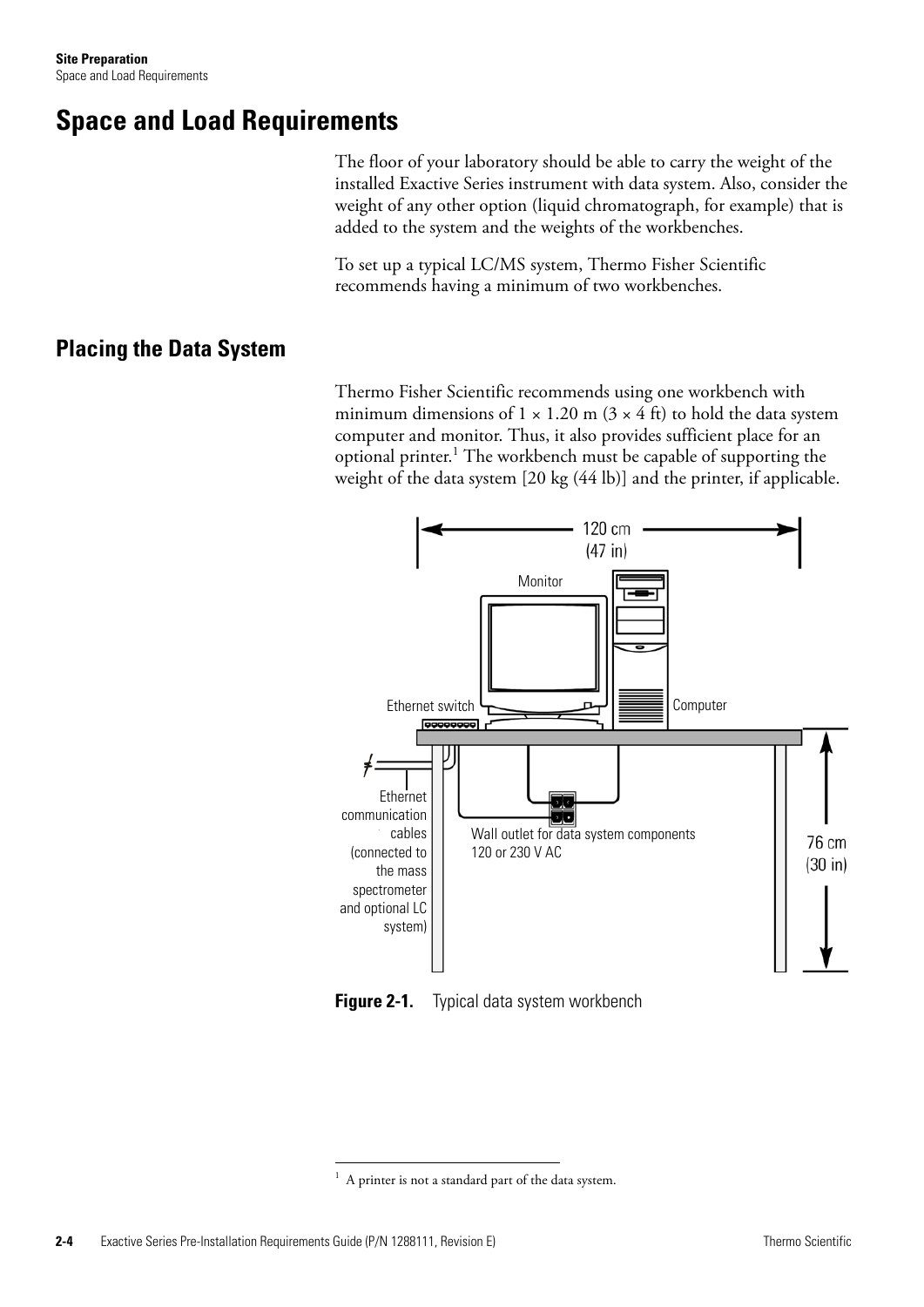See [Table 2-2](#page-18-1) and [Figure 2-1](#page-17-2) for the space requirements and weights of the typical data system hardware components.

<span id="page-18-3"></span><span id="page-18-1"></span>

| Table 2-2. | Space and load requirements of typical data system hardware |
|------------|-------------------------------------------------------------|
|            | components                                                  |

<span id="page-18-8"></span>

| <b>Module</b>                       | <b>Height</b> |                  | Width |     | Length   |     | Weight |     |
|-------------------------------------|---------------|------------------|-------|-----|----------|-----|--------|-----|
|                                     | cm            | in.              | cm    | in. | cm       | in. | ka     | lb  |
| Monitor                             |               | 36 14 41 16 18 7 |       |     |          |     |        | -13 |
| Minitower computer 48 19 18 7 43 17 |               |                  |       |     |          |     | 14     | -30 |
| Laser printer <sup>a</sup>          | 20            | 8                |       |     | 41 16 46 | 18  |        |     |

<sup>a</sup> Not a standard part of the data system. The actual values depend upon your equipment.

<span id="page-18-9"></span><span id="page-18-6"></span>The Ethernet communication cables between the Ethernet switch and the mass spectrometer or optional LC system components must be no longer than 3 m (10 ft) each. Therefore, the workbench that holds the data system must be located next to the workbench or workbenches that hold the mass spectrometer and optional LC system.

<span id="page-18-4"></span>**NOTICE** To ensure compliance with safety and EMC regulations, use category 5, shielded Ethernet cables no longer than 3 m (10 ft) in length. ▲

### <span id="page-18-0"></span>**Placing the MS System**

<span id="page-18-7"></span><span id="page-18-5"></span>Use the other workbench to hold the mass spectrometer, the LC, and any other MS/LC options. This workbench must have minimum dimensions of  $1 \times 1.53$  m ( $3 \times 5$  ft) and be capable of supporting the weight of the mass spectrometer (about 180 kg) plus the weight of any option (liquid chromatograph, for example). The workbench dimensions provide sufficient space for the special holder for syringe pump and switching valve(s). If you intend to place the MS separately, use a workbench with minimum dimensions of  $1 \times 1$  m  $(3 \times 3$  ft).

<span id="page-18-10"></span><span id="page-18-2"></span>**NOTICE** The optimal position for a Thermo Scientific EASY-nLC™ liquid chromatograph would be in front of the mass spectrometer. ▲

<span id="page-18-12"></span><span id="page-18-11"></span>The workbench for the LC/MS system must stand in a secure and level position. Note that only workbenches with four legs provide sufficient stability for the instrument. The workbench top must be dry and clean (free of grease). Thermo Fisher Scientific recommends using a workbench with a skid proof top.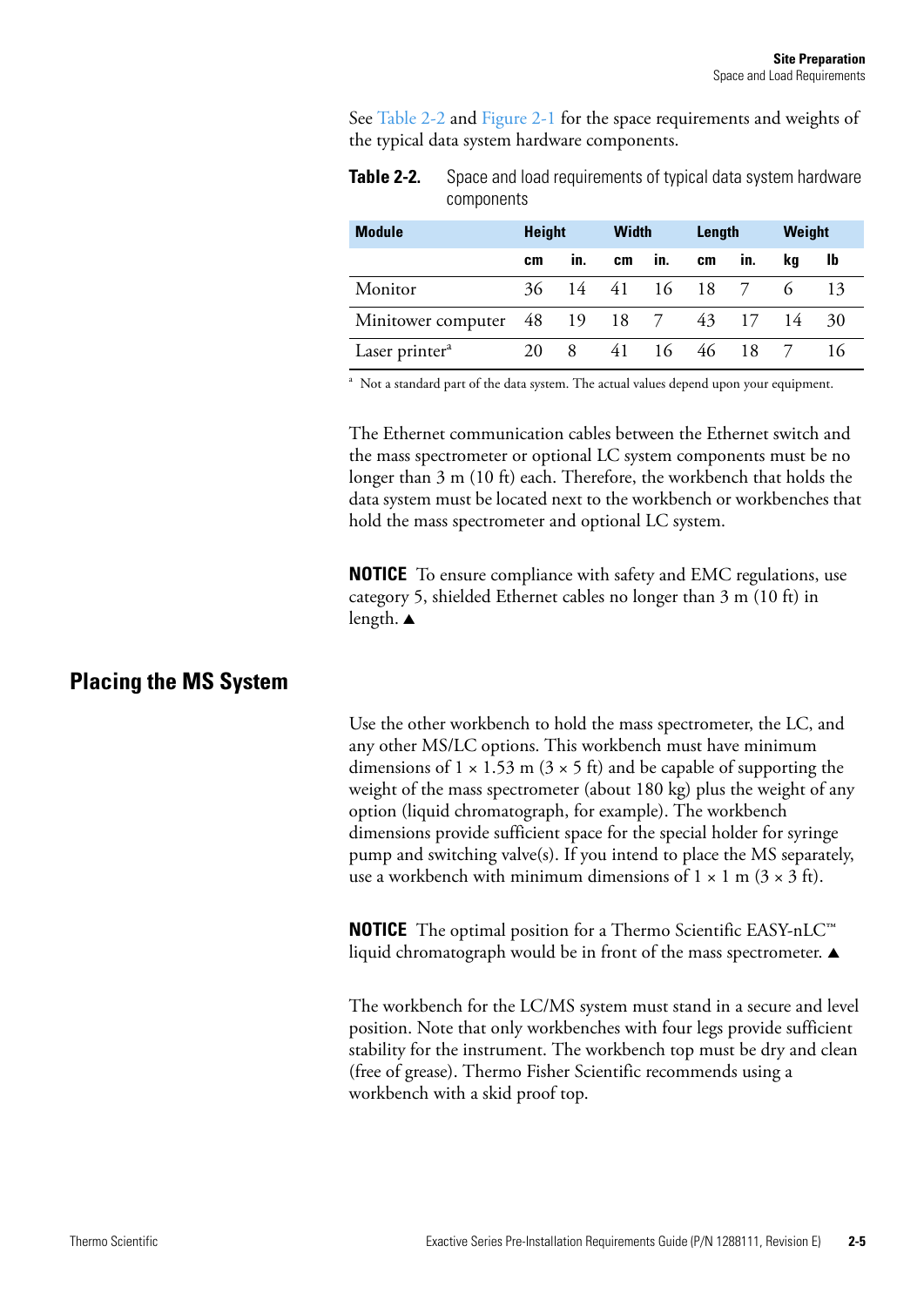#### **Minimum Clearance**

<span id="page-19-2"></span><span id="page-19-0"></span>Allow at least 15 cm (6 in.) of clear space behind the system for proper air circulation and for clearance of the gas lines and electrical connections. This also provides sufficient space for accessing the fan filters on the rear side of the MS. In addition, allow at least 92 cm (36 in.) of vertical clearance between the top of the mass spectrometer and any shelves above it.

<span id="page-19-5"></span><span id="page-19-1"></span>To allow shutting off the mass spectrometer in an emergency, free access to the power panel on the left side and to the power column on the rear side of the instrument must be possible at any time.

<span id="page-19-4"></span><span id="page-19-3"></span>**NOTICE** Avoid blocking the ventilation slots at the rear of the instrument. Items may fall behind the instrument, inhibit airflow, and cause the system to overheat. ▲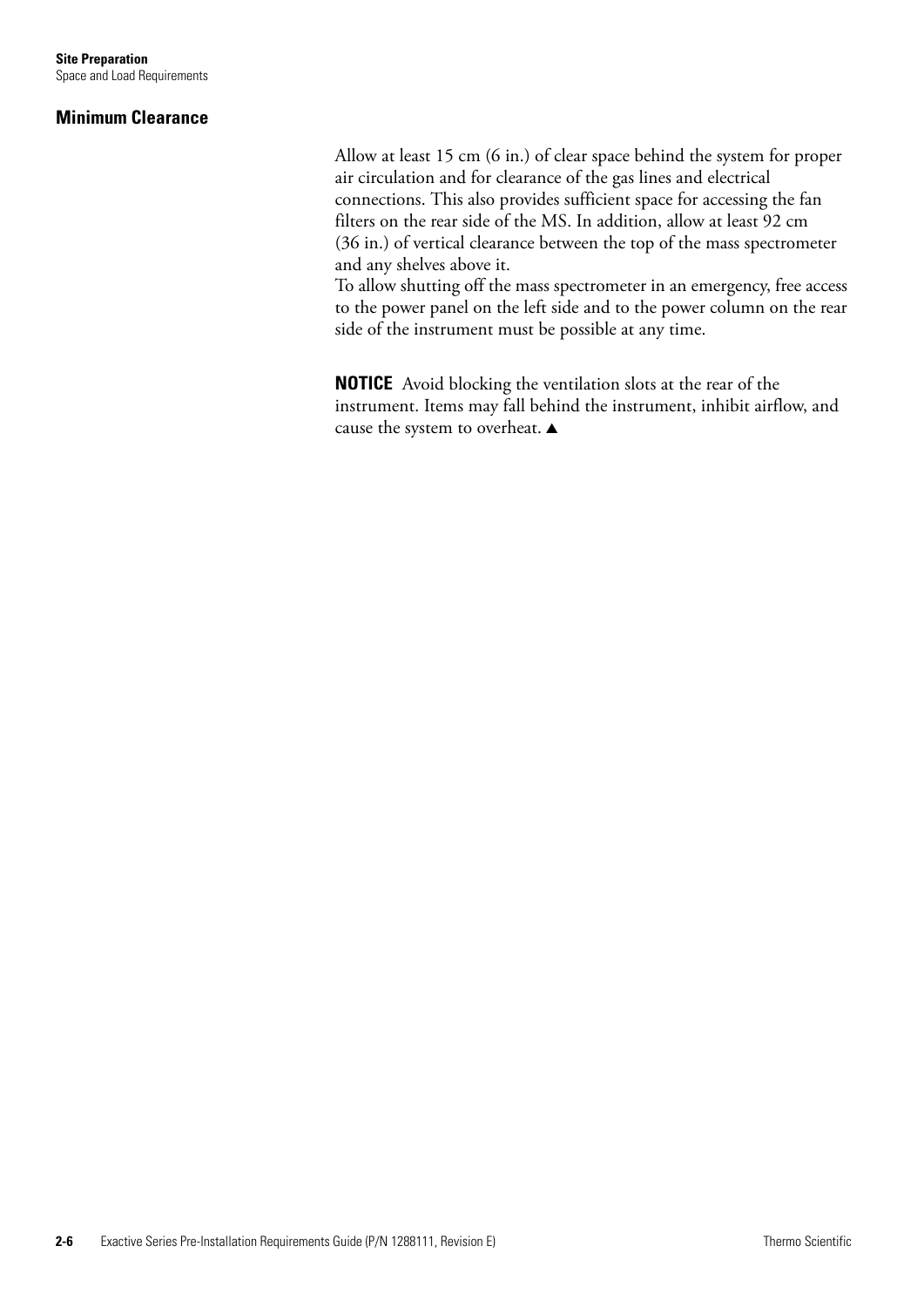#### **Instrument Dimensions**

Exactive Plus instruments have maximum dimensions of *h* 94 cm (37 in.), *w* 91 cm (36 in.), *l* 83 cm (33 in.). See [Figure 2-3.](#page-21-0)



<span id="page-20-0"></span>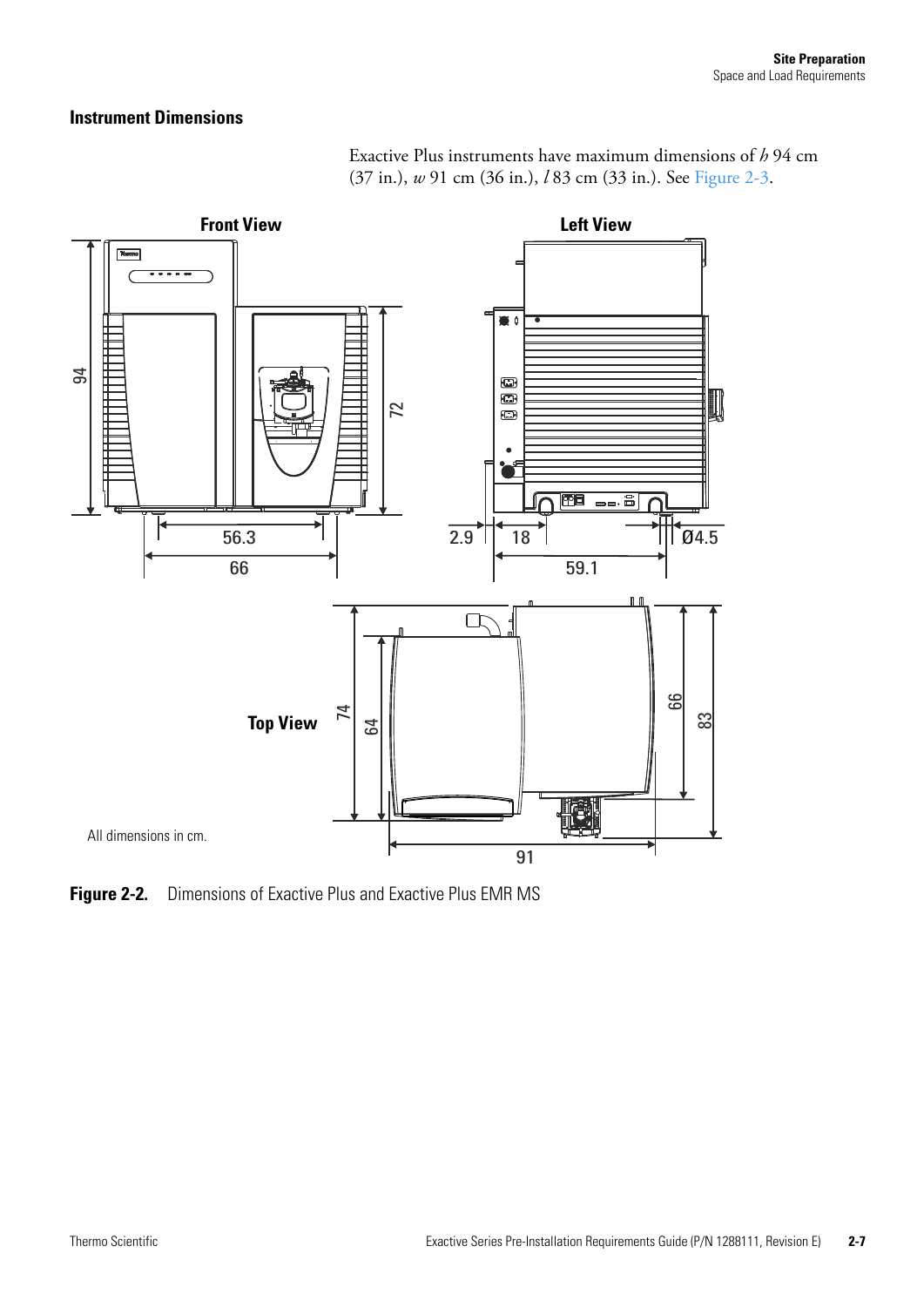Q Exactive instruments have maximum dimensions of *h* 95 cm (37 in.), *w* 91 cm (36 in.), *l* 83 cm (33 in.). See [Figure 2-3.](#page-21-0)



<span id="page-21-1"></span><span id="page-21-0"></span>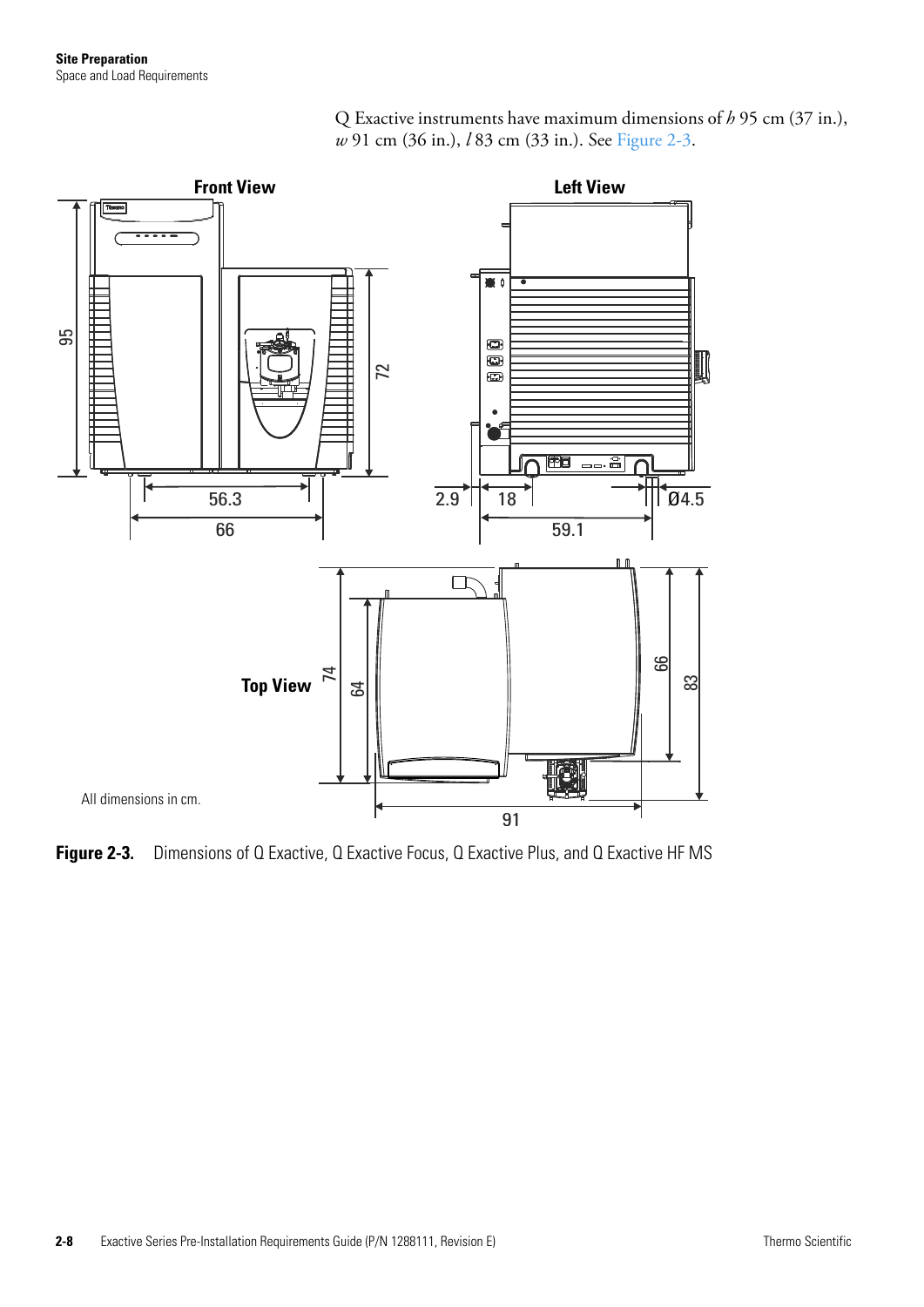#### <span id="page-22-14"></span><span id="page-22-10"></span><span id="page-22-4"></span><span id="page-22-2"></span>**Placing an Exactive Series LC/MS System**



#### <span id="page-22-15"></span><span id="page-22-13"></span><span id="page-22-12"></span><span id="page-22-8"></span><span id="page-22-6"></span><span id="page-22-3"></span><span id="page-22-1"></span>**Figure 2-4.** Exactive Series system installation and space requirements

<span id="page-22-5"></span>

| Table 2-3. | Space and load requirements of Exactive Series LC/MS systems |
|------------|--------------------------------------------------------------|
|------------|--------------------------------------------------------------|

<span id="page-22-11"></span>

| <b>Module</b>                     |                      | <b>Height</b>   |     | <b>Width</b> |     | Length |     | Weight |     |
|-----------------------------------|----------------------|-----------------|-----|--------------|-----|--------|-----|--------|-----|
|                                   |                      | cm              | in. | cm           | in. | cm     | in. | kg     | Ib  |
| Mass spectrometer                 | <b>Exactive Plus</b> | $94^{\circ}$    | 37  | 91           | 36  | 83     | 33  | 175    | 386 |
|                                   | Q Exactive           | 95 <sup>a</sup> | 37  | 91           | 36  | 83     | 33  | 182    | 401 |
| Liquid chromatograph <sup>b</sup> |                      | 73              | 30  | 38           | 15  | 51     | 20  | 67     | 147 |
| Forepump                          |                      | 36              | 14  | 33           | 13  | 53     | 21  | 60     | 132 |
| Noise reduction cover             |                      | 53.5            | 21  | 50           | 20  | 82.5   | 32  | 10     | 22  |

<span id="page-22-7"></span><span id="page-22-0"></span><sup>a</sup> Height for left part of instruments. The height of the right part is 72 cm / 28 inch.

<span id="page-22-9"></span><sup>b</sup> The space and weight requirements listed for the liquid chromatograph are those for a system containing an Accela Pump, Accela Autosampler, and Accela PDA Detector. Allow at least 114 cm (45 in.) of vertical height for the stack with the pump, autosampler, detector, solvent platform, and standard 1 L solvent bottles. This height provision will allow sufficient access to the 1 L solvent bottles in the solvent platform. If you plan to use larger solvent containers, allow more vertical space. See also the note on [page 2-5](#page-18-2).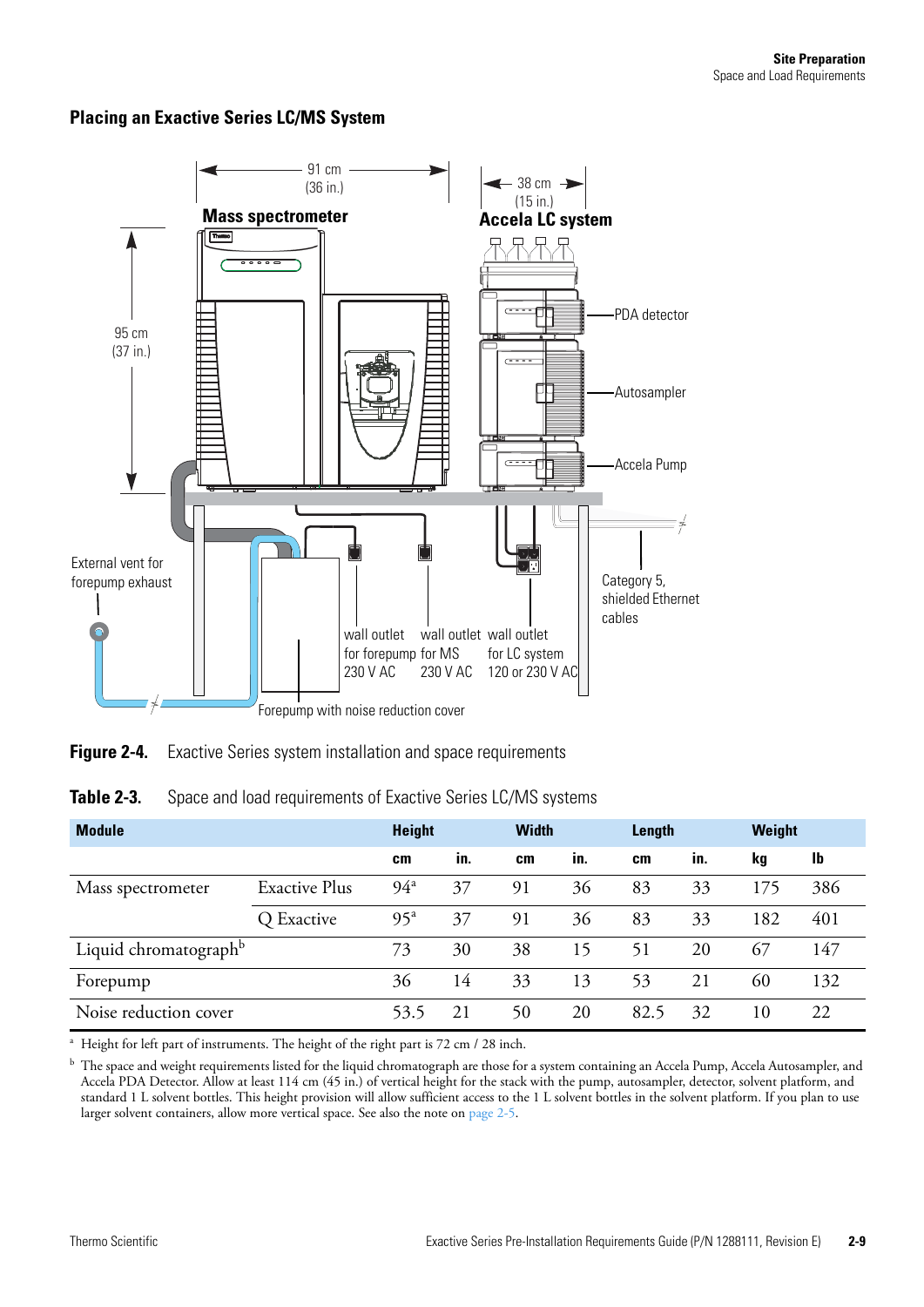## <span id="page-23-8"></span><span id="page-23-0"></span>**Moving the Instrument**

<span id="page-23-12"></span><span id="page-23-4"></span>Exactive Series instruments are provided with four retractable handles. Each instrument is shipped on a pallet with the handles pulled out and fixed on the pallet. Safety catches prevent the handles from unintentionally being retracted after they have been pulled out.

<span id="page-23-7"></span><span id="page-23-6"></span>Because of a weight of about 180 kg, Exactive Series instruments are too heavy for one person alone to handle safely. Lifting and moving an instrument requires the effort of at least *six persons*. The instrument is shipped with two lifting devices, each providing sufficient space for three persons that are standing side by side. Refer to the *Exactive Series Operating Manual* for instructions about using the lifting devices.

<span id="page-23-9"></span>An instrument with attached lifting devices does not fit through a door with a width of 80 cm (32 in.), in contrast to the unpacked instrument alone. Furthermore, the six persons that carry the instrument require considerable space for maneuvering. Therefore, Thermo Fisher Scientific recommends using a pallet jack to move the instrument and to lift it to the height of the workbench.

<span id="page-23-11"></span><span id="page-23-5"></span>**NOTICE** The instrument's center of gravity is at the top of the front side: the instrument has a tendency to tilt forward. When lifting the instrument, support the top of the instrument and keep the tilt angle below 5°; never exceed 10°. ▲

<span id="page-23-10"></span>The rear pair of the four support points for the instrument consists of wheels. Thus, only two persons are necessary for moving the instrument into its final position on a bench, while holding the two front handles. See [Figure 2-3 on page 2-8](#page-21-0) for information about the position of the support points.

### <span id="page-23-3"></span><span id="page-23-1"></span>**Placing the Forepump**

<span id="page-23-13"></span><span id="page-23-2"></span>The instrument is shipped with a forepump, a noise reduction cover for the forepump, a vacuum hose for connecting the MS to the forepump, and an exhaust hose for connecting the forepump to the exhaust system. Install the forepump on the floor beneath the workbench, immediately behind the MS. If no space for the pump is available beneath the workbench, you can place the pump near the left side of the bench. In this case, the left side of the MS should align with the left side of the workbench.

When placing the forepump, Thermo Fisher Scientific strongly recommends considering the information contained in ["Vibration" on](#page-28-3)  [page 3-3.](#page-28-3)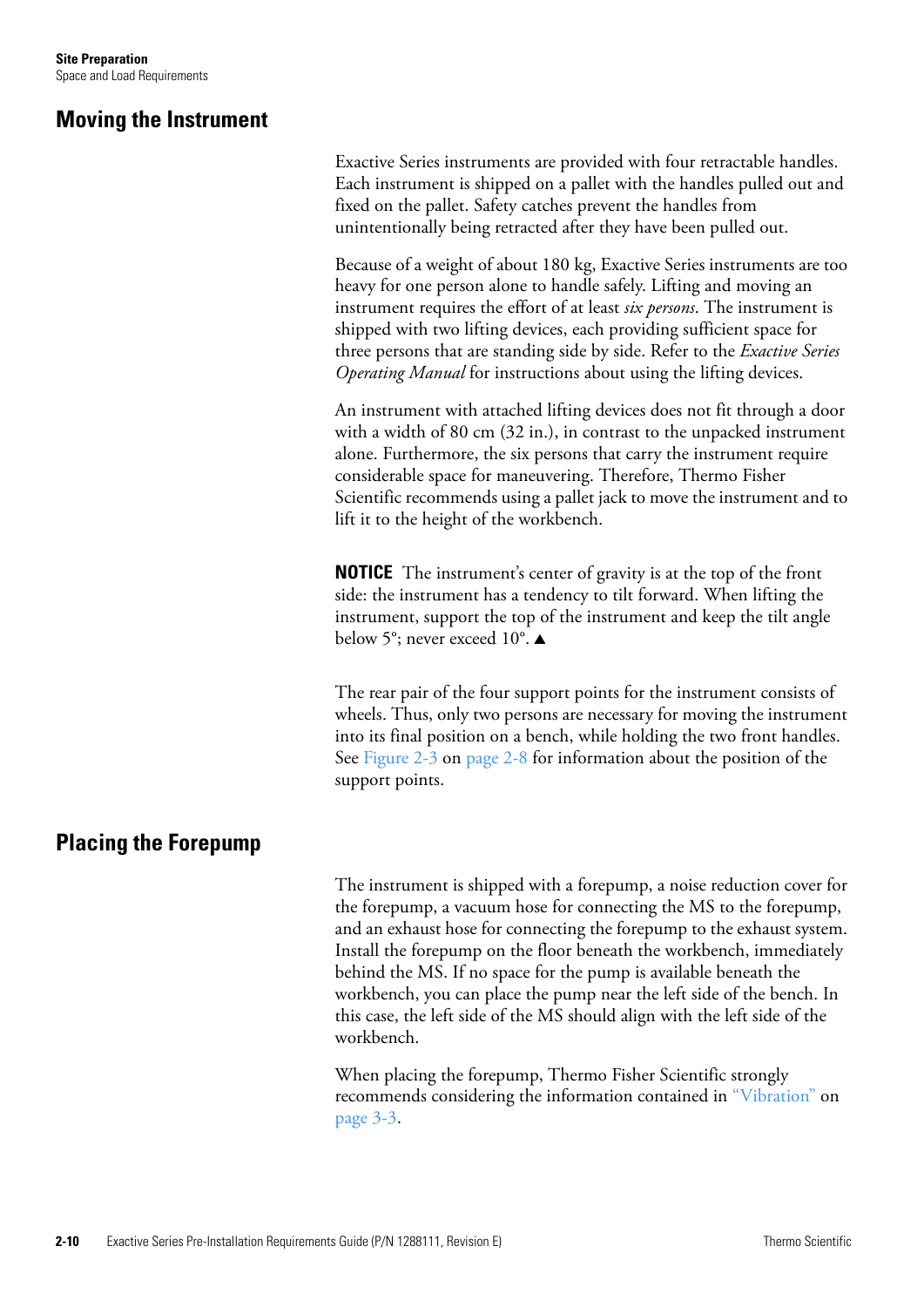#### **Connecting the Forepump**

Connect the power supply cord for the forepump of an Exactive Series mass spectrometer to a wall outlet. Connect the pump switch cord of the forepump to the port on the rear side of the MS. See [Figure 2-5](#page-24-0).

<span id="page-24-9"></span><span id="page-24-6"></span>

<span id="page-24-7"></span><span id="page-24-5"></span><span id="page-24-4"></span><span id="page-24-3"></span><span id="page-24-1"></span><span id="page-24-0"></span>**Figure 2-5.** Connecting the forepump of an Exactive Series MS

#### **Vacuum Hose**

<span id="page-24-8"></span><span id="page-24-2"></span>The vacuum hose is made of reinforced material. It has a length of 2.0 m (79 in.). Because of its large bending radius the actual length of the vacuum hose is significantly shorter. Either run the hose behind the workbench or make a cutout through the bench for it. The cutout must have minimum dimensions of  $7 \times 10$  cm ( $3 \times 4$  in.). See [Figure 2-6](#page-25-0) for a schematic drawing.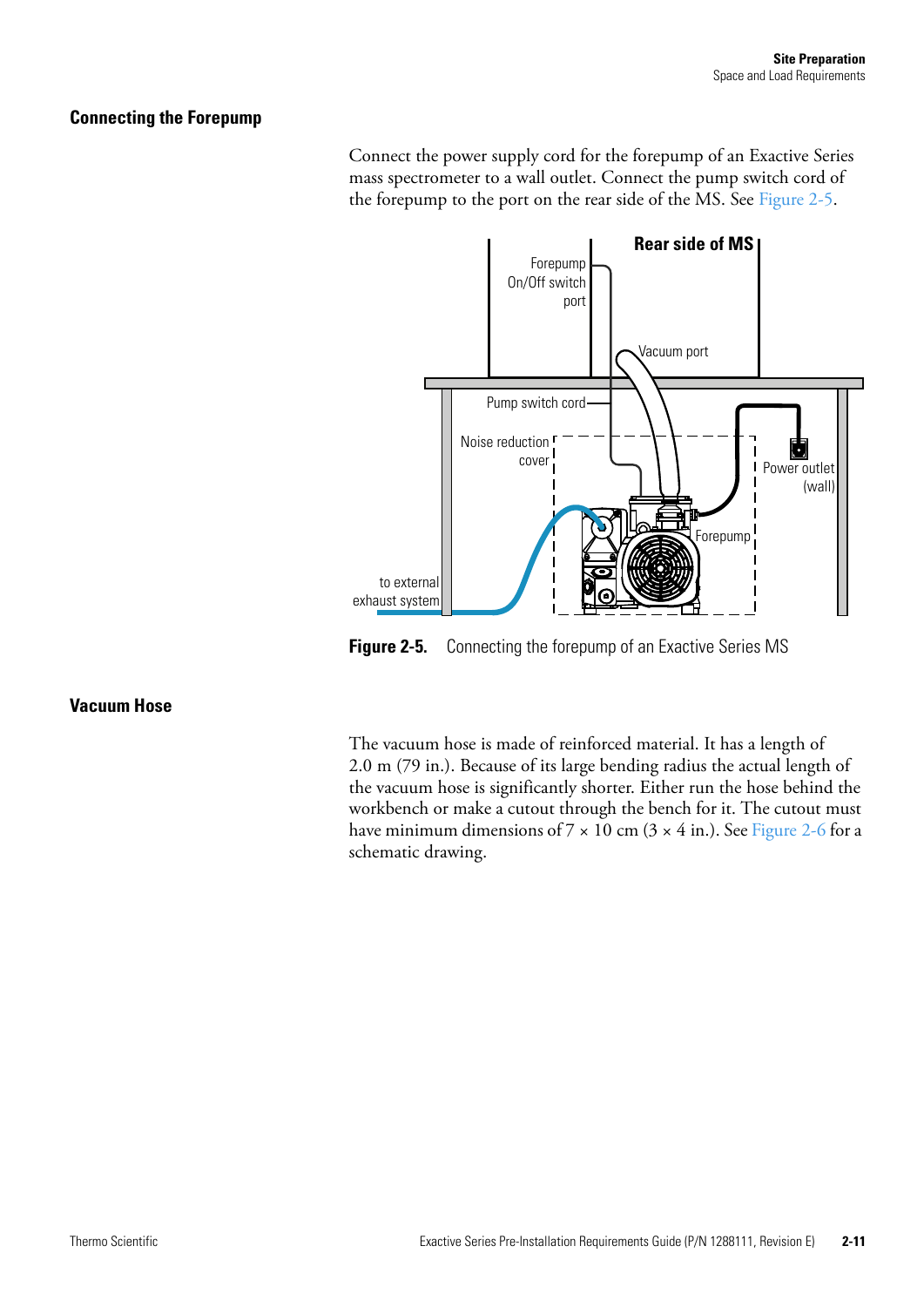<span id="page-25-1"></span>Allow for room to run the switch cord from the MS to the forepump through the hole.



<span id="page-25-0"></span>

For information about the exhaust system, see [page 6-2](#page-43-2).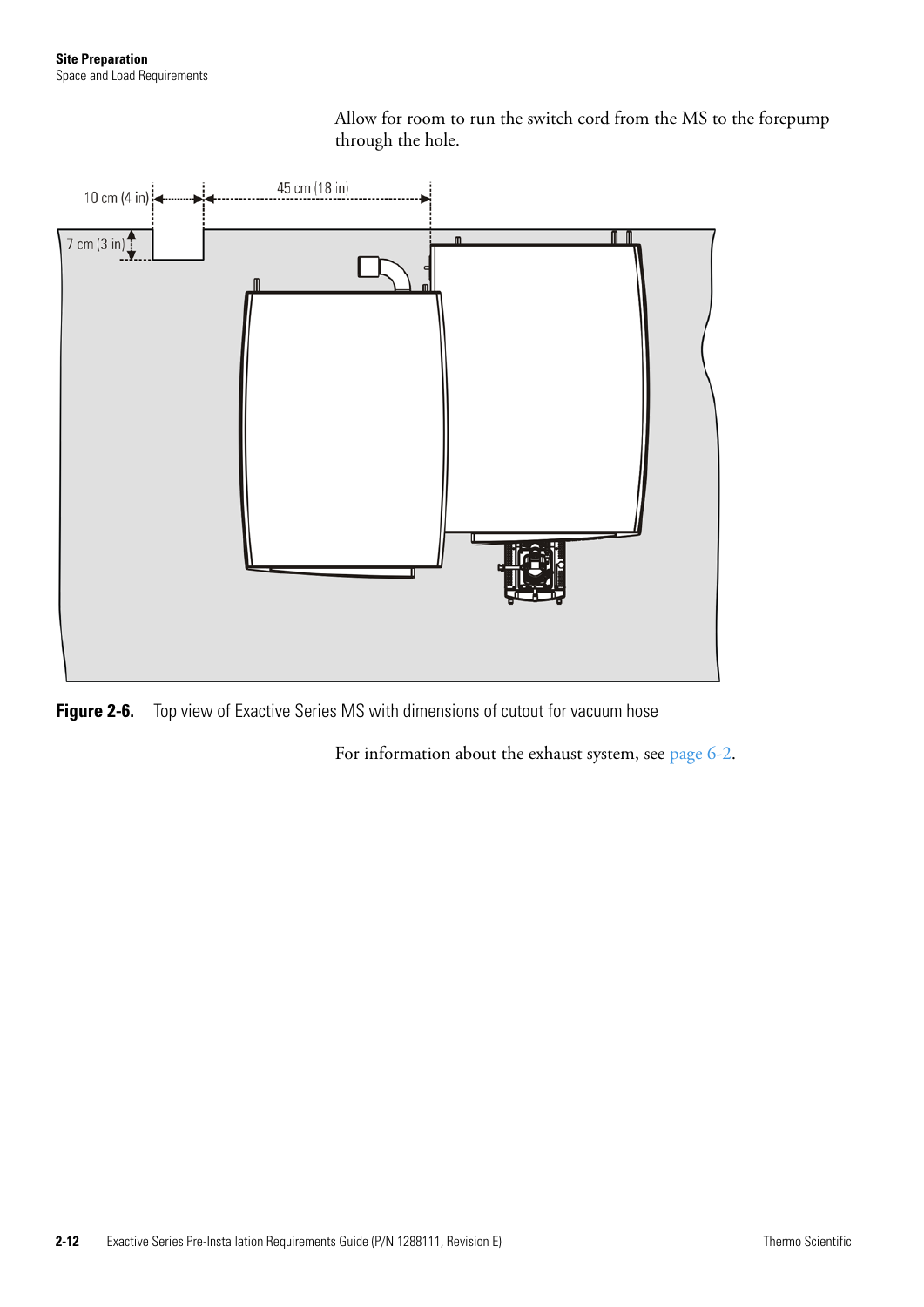# <span id="page-26-0"></span>**Chapter 3 Operating Environment**

Attention to the operating environment will ensure continued high performance of your system. Any expenditures for air conditioning are more than offset by good sample throughput and reduced repair costs. The air conditioning must be capable of maintaining a constant temperature in the immediate vicinity of the system without producing excessive draft.

**NOTICE** It is your responsibility as the user to provide an acceptable operating environment. ▲

#### <span id="page-26-1"></span>**Contents**

- **•** ["Temperature" on page 3-2](#page-27-0)
- **•** ["Humidity" on page 3-3](#page-28-0)
- **•** ["Vibration" on page 3-3](#page-28-1)
- **•** ["Radio Frequencies" on page 3-3](#page-28-2)
- **•** ["Altitude" on page 3-4](#page-29-0)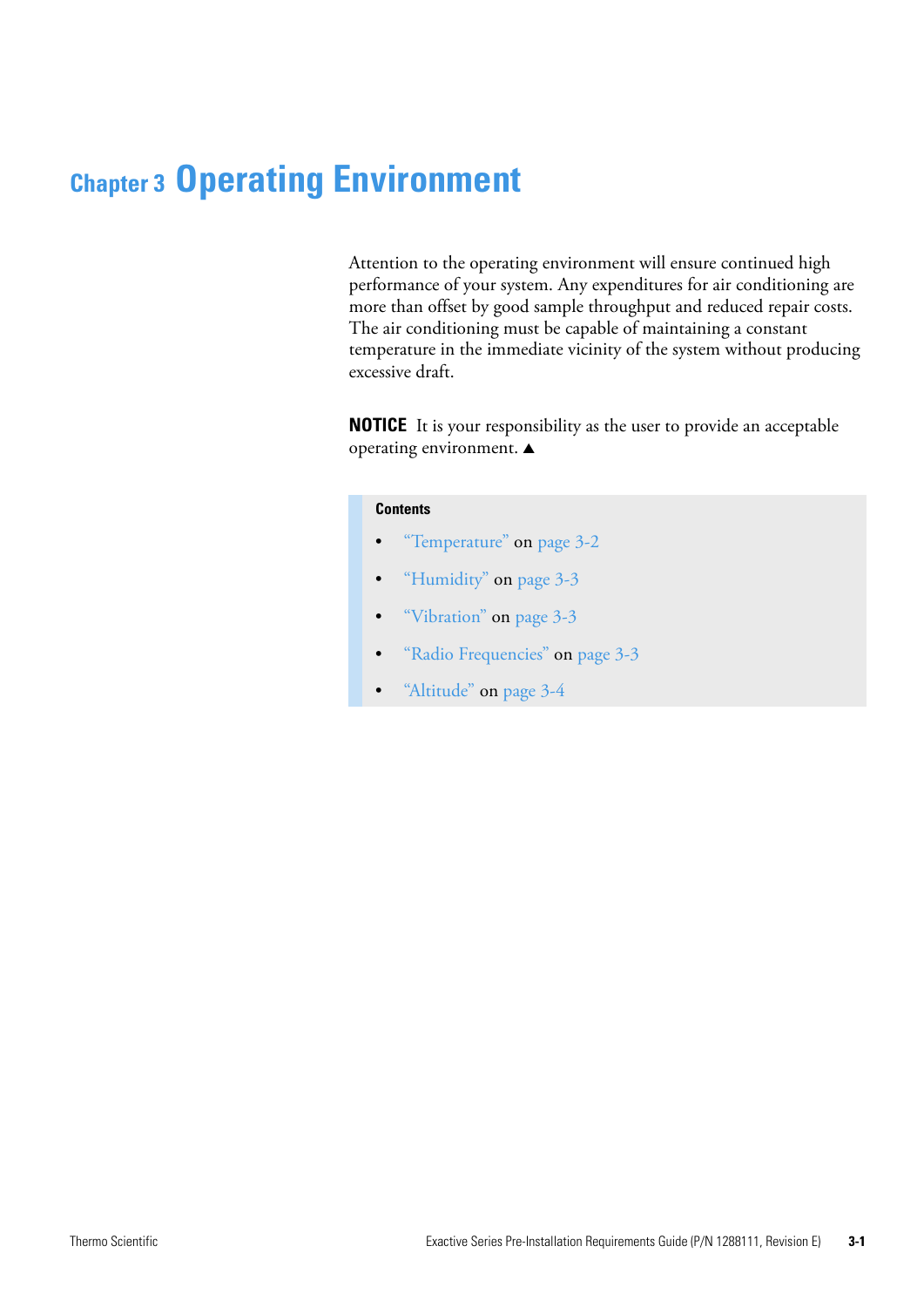## <span id="page-27-5"></span><span id="page-27-0"></span>**Temperature**

<span id="page-27-12"></span>The laboratory room temperature must be maintained between 15 and 26 °C (59 and 78 °F).

<span id="page-27-13"></span><span id="page-27-9"></span>**NOTICE** As the laboratory temperature increases, system reliability decreases. All electronic components generate heat while operating. This heat must be dissipated to the surrounding air for the components to continue to operate reliably. ▲

<span id="page-27-8"></span>There must be a good flow of room air around the system, and the air conditioning system must be capable of maintaining a constant temperature (within the temperature specification given above) in the immediate vicinity of the system.

We recommend the installation of an air conditioner, if the specified limits will be exceeded due to unfavorable climatic conditions. Preferably, the air conditioner should be equipped with a flow controller valve and PID microprocessor control (available e.g. from Landis & Gyr, Polygyr RWX…, see www.landisgyr.com). This ensures temperature drifts within the limits given above.

<span id="page-27-14"></span><span id="page-27-6"></span>**NOTICE** Do not put the instrument under an air duct, near windows, or near heating and cooling sources. Temperature fluctuations of 1°C or more over a 10 minutes period can affect performance. ▲

### <span id="page-27-1"></span>**Heat Output of Exactive Series LC/MS Systems**

<span id="page-27-10"></span><span id="page-27-7"></span>The air conditioning load for a typical Exactive Series LC/MS system (with data system and a typical LC) is approximately 3.5 kW (12000 BTU/h). Refer to your LC manual for the heat output of your LC equipment. [Table 3-1](#page-27-2) shows the approximate heat output of each module.

<span id="page-27-11"></span>

| <b>Module</b>            | Heat output [W] | <b>Heat output [BTU/h]</b> |
|--------------------------|-----------------|----------------------------|
| Mass spectrometer        | 1500            | 5120                       |
| Liquid chromatograph     | $1080^{\rm a}$  | $3690^{\rm a}$             |
| Monitor                  | 35              | 120                        |
| Computer                 | 470             | 1600                       |
| Laser printer (optional) | $350^{\rm a}$   | $1200^{\rm a}$             |
| <b>Total</b>             | 3435            | 11730                      |

<span id="page-27-4"></span><span id="page-27-2"></span>

| Table 3-1. | Heat output for a typical Exactive Series LC/MS system |
|------------|--------------------------------------------------------|
|------------|--------------------------------------------------------|

<span id="page-27-3"></span><sup>a</sup> Approximate. The actual value depends on your equipment.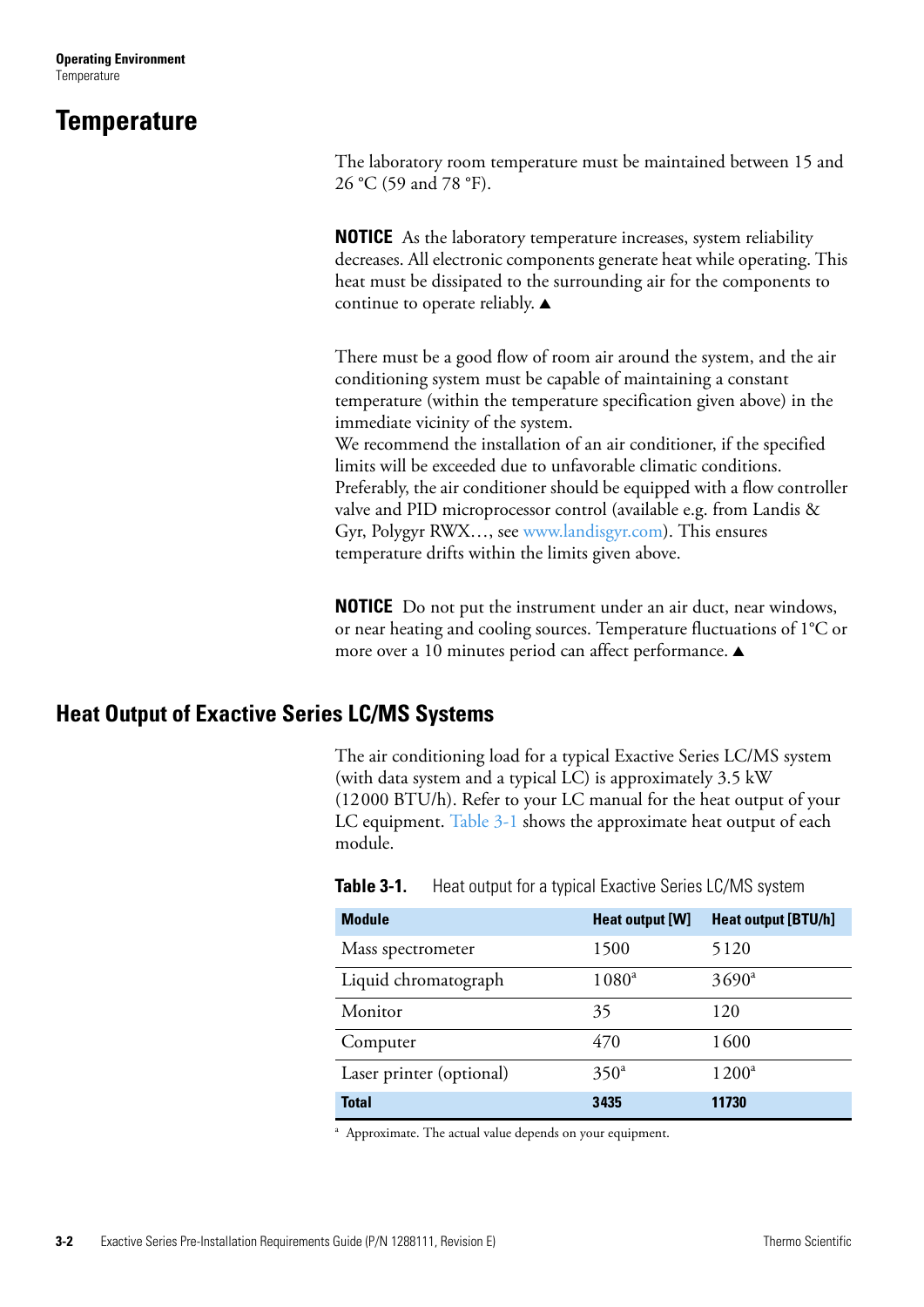## <span id="page-28-9"></span><span id="page-28-0"></span>**Humidity**

<span id="page-28-14"></span><span id="page-28-13"></span><span id="page-28-12"></span><span id="page-28-11"></span><span id="page-28-10"></span><span id="page-28-8"></span><span id="page-28-7"></span><span id="page-28-6"></span><span id="page-28-5"></span><span id="page-28-4"></span><span id="page-28-3"></span><span id="page-28-2"></span><span id="page-28-1"></span>

|                          | The relative humidity of the operating environment must be between<br>40 and 70%, with no condensation. It is recommended that your<br>laboratory be equipped with a temperature/humidity monitor to ensure<br>that your laboratory is always within the required temperature and<br>humidity specifications.                                                                                   |
|--------------------------|-------------------------------------------------------------------------------------------------------------------------------------------------------------------------------------------------------------------------------------------------------------------------------------------------------------------------------------------------------------------------------------------------|
|                          | <b>NOTICE</b> Operating an Exactive Series system at very low humidity<br>might cause the accumulation and discharge of static electricity, which<br>can shorten the life of electronic components. Operating the system at<br>high humidity might cause condensation, oxidation, and short circuits,<br>and will also block the filters on the cooling fans.                                   |
| Vibration                |                                                                                                                                                                                                                                                                                                                                                                                                 |
|                          | Floors must be free of vibration caused, for example, by equipment in<br>adjoining locations.                                                                                                                                                                                                                                                                                                   |
|                          | <b>NOTICE</b> Because of the natural vibration of the forepump during<br>operation, it must not have any mechanical contact to the mass<br>spectrometer with exception of the vacuum hose. Otherwise, the<br>vibration might impede the performance of the instrument. Therefore,<br>install the pump on the floor beneath the mass spectrometer and not<br>near the system on the workbench. ▲ |
|                          | Propagation of vibrations and their influence on complex<br>instrumentations are difficult to predict. We encourage you to contact<br>us at support.ftms.bremen@thermofisher.com if you have questions or<br>concerns about your laboratory.                                                                                                                                                    |
| <b>Radio Frequencies</b> |                                                                                                                                                                                                                                                                                                                                                                                                 |
|                          | Exactive Series instruments are able to withstand electromagnetic fields<br>of 1 V/m in the frequency range 26 MHz to 1 GHz without any<br>influence to operation.                                                                                                                                                                                                                              |
|                          | Exactive Series instruments are designed to work in a controlled<br>electromagnetic environment. Do not use radio frequency transmitters,<br>such as mobile phones, in close proximity to the instrument.                                                                                                                                                                                       |
|                          | If strong radio transmitters are operating close to your laboratory, you<br>should contact us at support.ftms.bremen@thermofisher.com for advice.<br>Because of the complexity of such influences, no general suggestion can<br>be given in this guide.                                                                                                                                         |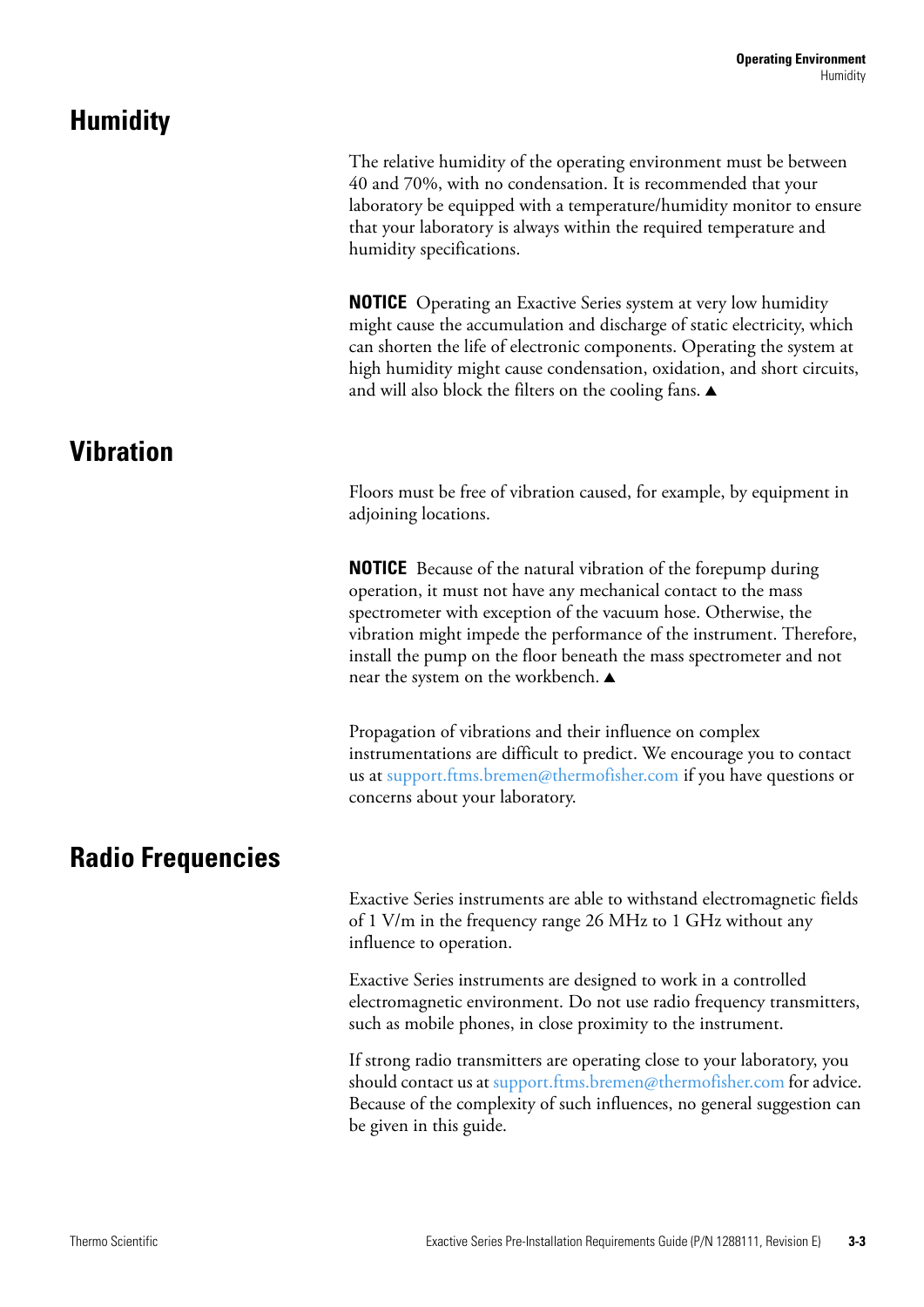## <span id="page-29-0"></span>**Altitude**

<span id="page-29-1"></span>Exactive Series LC/MS systems are designed for indoor use at an altitude of up to 2000 m (6500 ft) above sea level. For altitudes above 2000 m, contact Thermo Fisher Scientific.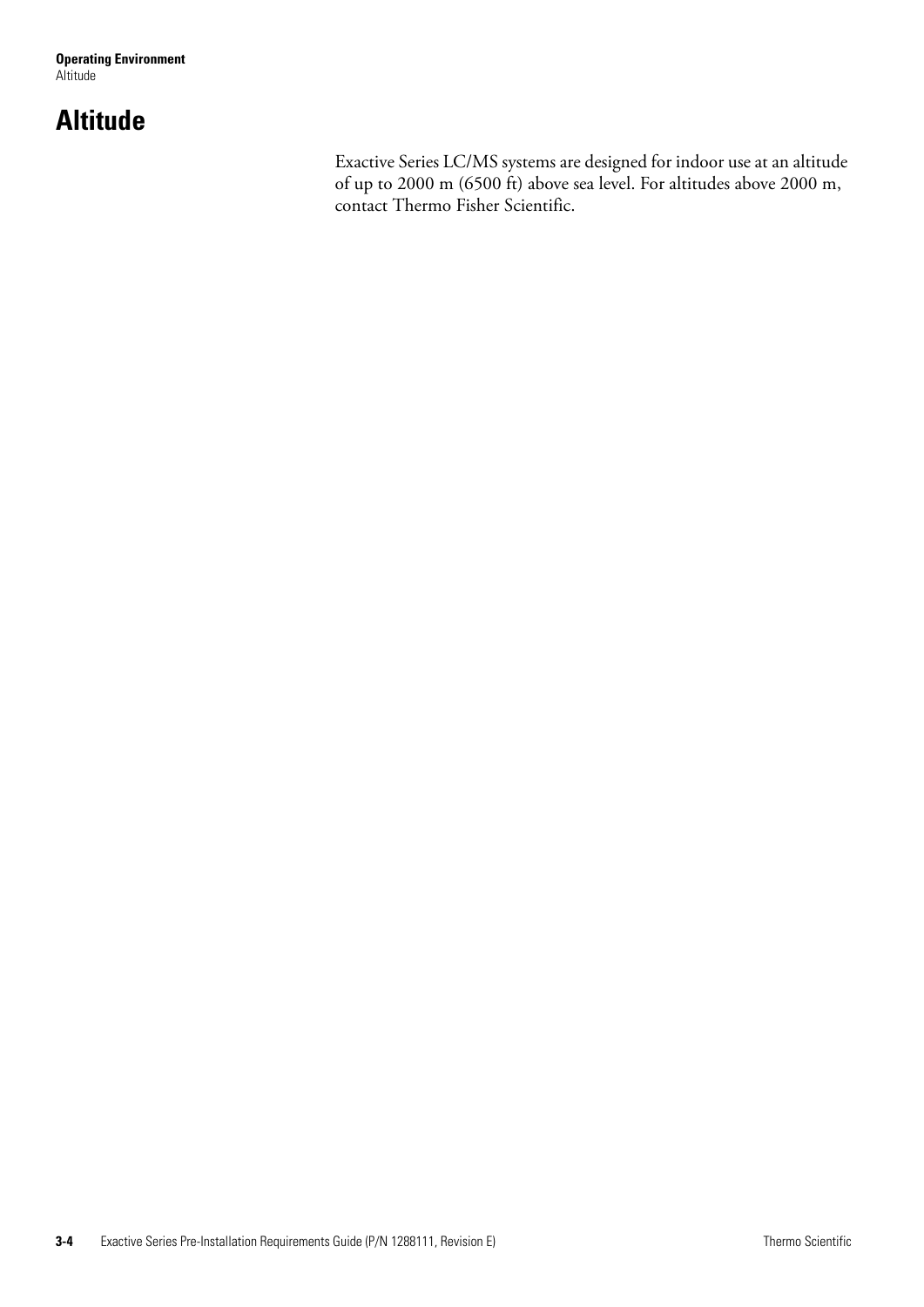## <span id="page-30-0"></span>**Chapter 4 Line Power**

The performance and longevity of your system can be affected by the quality of line power supplied to the system. To ensure that your instrument performs optimally and that it is not damaged by line power fluctuations, please verify that you comply with all power quality requirements.

**NOTICE** It is your responsibility as the user to provide a source of power of acceptable quality for the operation of your system. ▲

#### <span id="page-30-1"></span>**Contents**

- **•** ["Available Outlets" on page 4-2](#page-31-0)
- **•** ["Connecting Mass Spectrometer and Modules to Wall Outlets"](#page-34-0)  [on page 4-5](#page-34-0)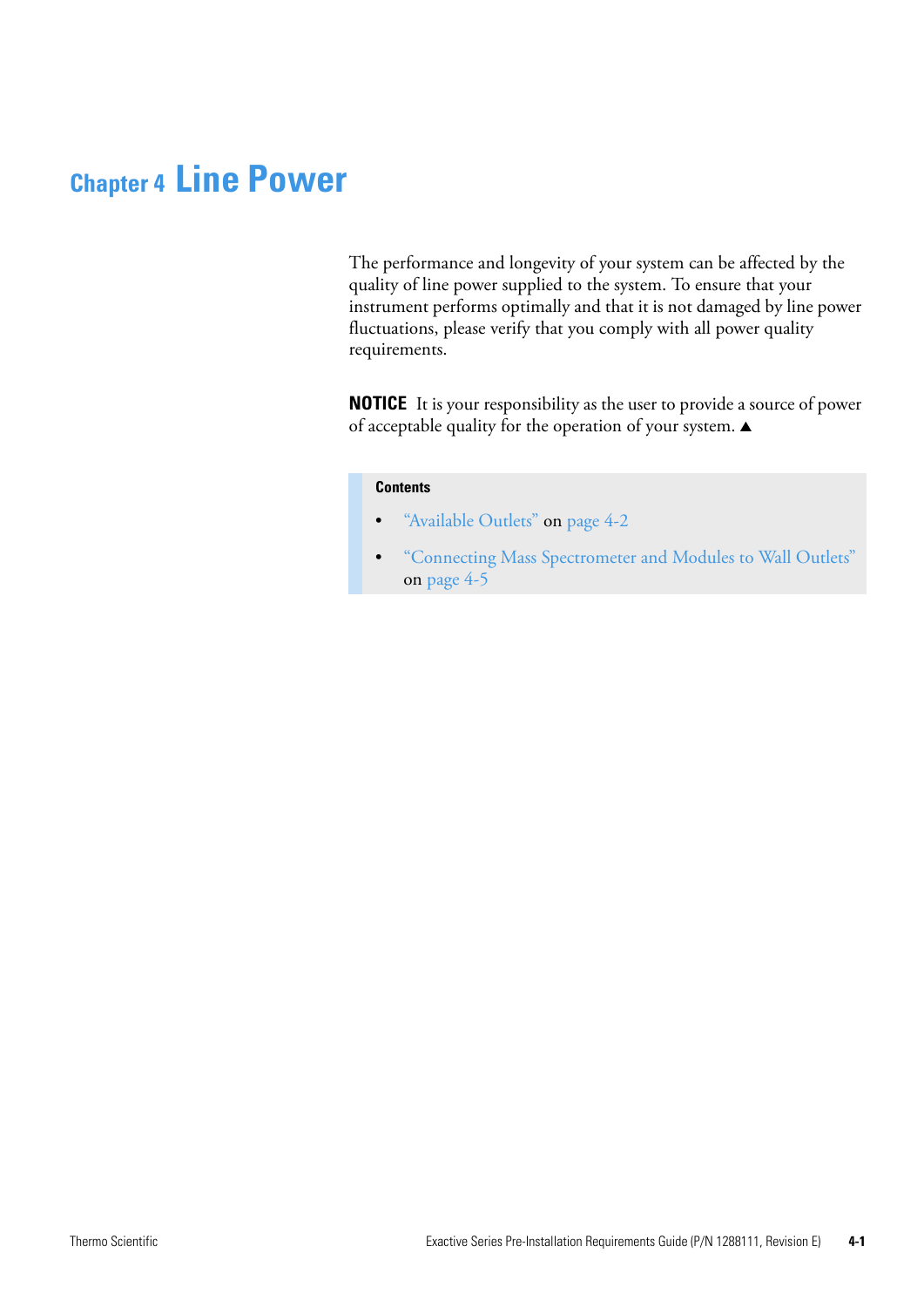## <span id="page-31-11"></span><span id="page-31-0"></span>**Available Outlets**

Exactive Series instruments operate at a nominal voltage of 230 V AC, 50/60 Hz. Line voltages can vary between a minimum of 207 V AC and a maximum of 253 V AC.

<span id="page-31-15"></span><span id="page-31-3"></span>**Notice for Customers in North America** Systems installed in areas with 208 V power experience voltage sags during high use periods that might place the line voltage below the operating parameters discussed in this section. In this case, you must protect your instrument by using a buck/boost transformer to ensure that power is within the specified parameters at all times. You need to supply a dedicated single phase 30 amp 208 V AC power line with a good earth ground that terminates in a NEMA L6-30R receptacle located within 6 feet of the desired instrument location. ▲

<span id="page-31-7"></span><span id="page-31-4"></span>The mass spectrometer must be properly grounded. For this reason, the power cable of the MS must be connected to a wall outlet with grounding pin. Make sure that the grounding pin of this power cable is connected to earth ground, even when a buck/boost transformer or other upstream equipment (for example, UPS) is used.

<span id="page-31-14"></span><span id="page-31-8"></span>The interconnected power outlets for the system are to have a common point to one ground connector. If there are two such points, each of which is connected to separate external ground, they will cause noise current to flow through the ground system via the ground loop that is formed.

Voltage between ground and neutral line should be less that 1 Volt.

<span id="page-31-12"></span>**NOTICE** Power is to remain on. The system should remain on and pumping continuously for optimum performance. Nevertheless, the system must be disconnected from mains in case of emergency or for other reasons (for example, maintenance). ▲

### <span id="page-31-1"></span>**Basic Power Requirements for Exactive Series LC/MS Systems**

An Exactive Series LC/MS system has the following basic power requirements:

<span id="page-31-13"></span><span id="page-31-10"></span><span id="page-31-9"></span><span id="page-31-6"></span><span id="page-31-5"></span><span id="page-31-2"></span>**•** For the mass spectrometer, a wall receptacle, fused with 15 A or 16 A (tripping characteristic C) Nominal voltage of 230 V AC, ±10%, frequency of 50/60 Hz, single phase The instrument has an apparent power of 750 VA and an effective power of 700 W.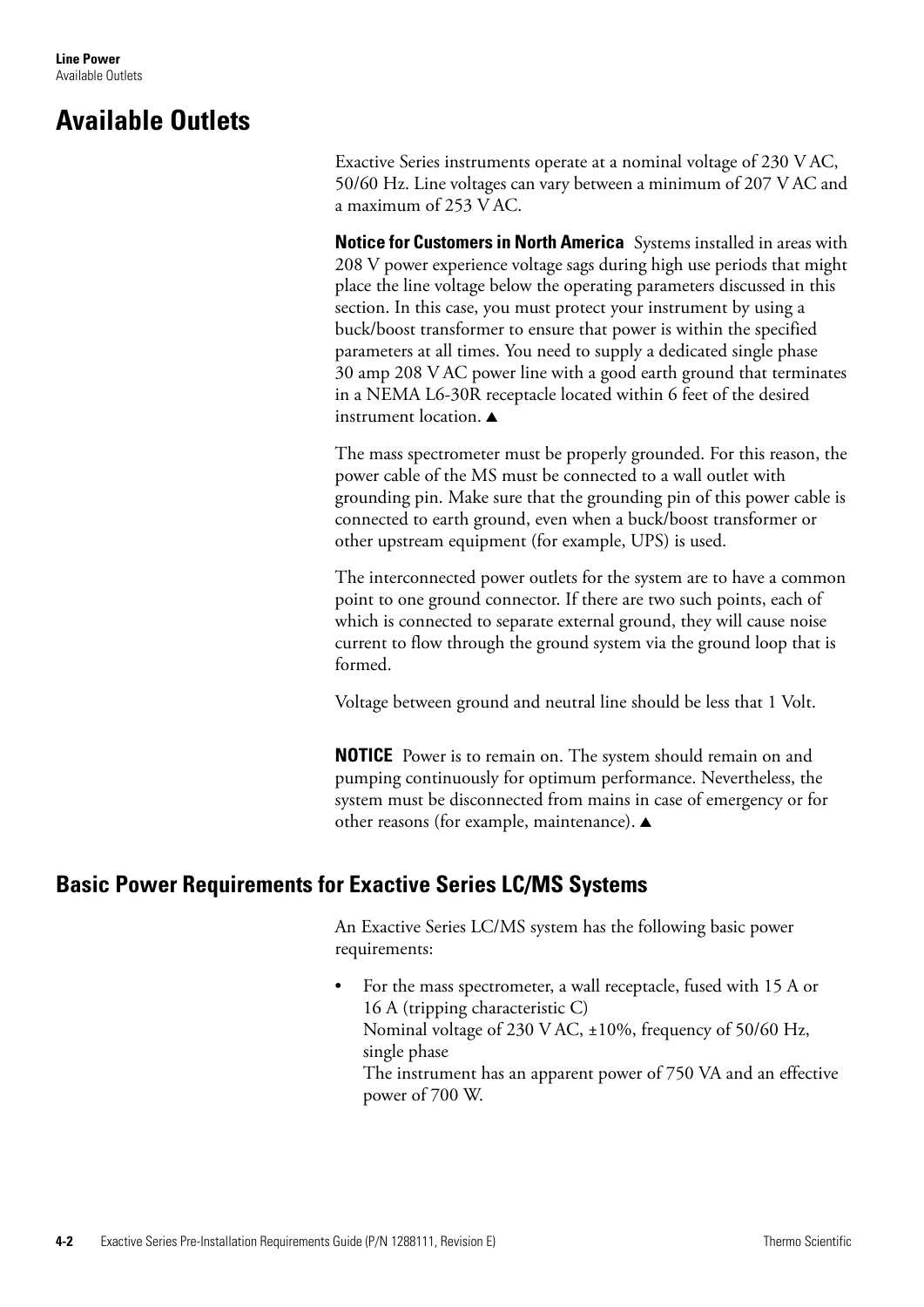<span id="page-32-9"></span><span id="page-32-5"></span>**•** For the forepump, a wall receptacle, fused with 15 A or 16 A (tripping characteristic C) Nominal voltage of 230 V AC, ±10%, frequency of 50/60 Hz, single phase The forepump has an apparent power of 1250 VA and an effective power of 750 W.

<span id="page-32-12"></span><span id="page-32-8"></span><span id="page-32-3"></span><span id="page-32-2"></span><span id="page-32-1"></span>In areas with 208 V AC (120/208 V wye power system for North America) line power, an additional transformer for the forepump is not required.

**•** Additional single-phase wall outlets for data system (computer, monitor, and Ethernet switch) and liquid chromatography Nominal voltage of 230 V AC, ±10%, 50/60 Hz, fused with 10 A, or nominal voltage of 120 V AC, ±10%, 50/60 Hz, fused with 20 A

<span id="page-32-16"></span><span id="page-32-15"></span><span id="page-32-13"></span><span id="page-32-6"></span>The Exactive Series mass spectrometer provides electric power for syringe pump and switching valve(s). A power strip is shipped with the instrument.

<span id="page-32-4"></span>**NOTICE** Any conditioning devices that are installed with the system must be able to handle the potentially high currents that are drawn during the initial startup of the system. The system inrush (start) current for Exactive Series mass spectrometers is 11 A. The maximum inrush current for the forepump (Oerlikon Leybold Vacuum™, model SOGEVAC™ SV 65 BI) is 12 A. The average duration of the forepump's inrush current is less than 1 second. Therefore, this initial energy demand from the AC power line is very low. ▲

### <span id="page-32-10"></span><span id="page-32-0"></span>**Power Cables and Connectors**

<span id="page-32-14"></span><span id="page-32-11"></span><span id="page-32-7"></span>The power cable to the mass spectrometer is 5 m (16 ft) long. See left photo in [Figure 4-1](#page-33-0). This power cable is shipped with the 16 A version of a 3 pole CEE male connector, which is rated at 16 A and 230 V AC. The right photo in [Figure 4-1](#page-33-0) shows the wall receptacle required for the mass spectrometer (IP 44; 3 poles; 250 Volt; 50/60 Hz; blue; IEC 60309.1 and 60309.2). The receptacle (P/N 2105500) is provided by Thermo Fisher Scientific as part of the Preinstallation Kit. The power cable (P/N 2112490) is provided by Thermo Fisher Scientific as part of the Installation Kit.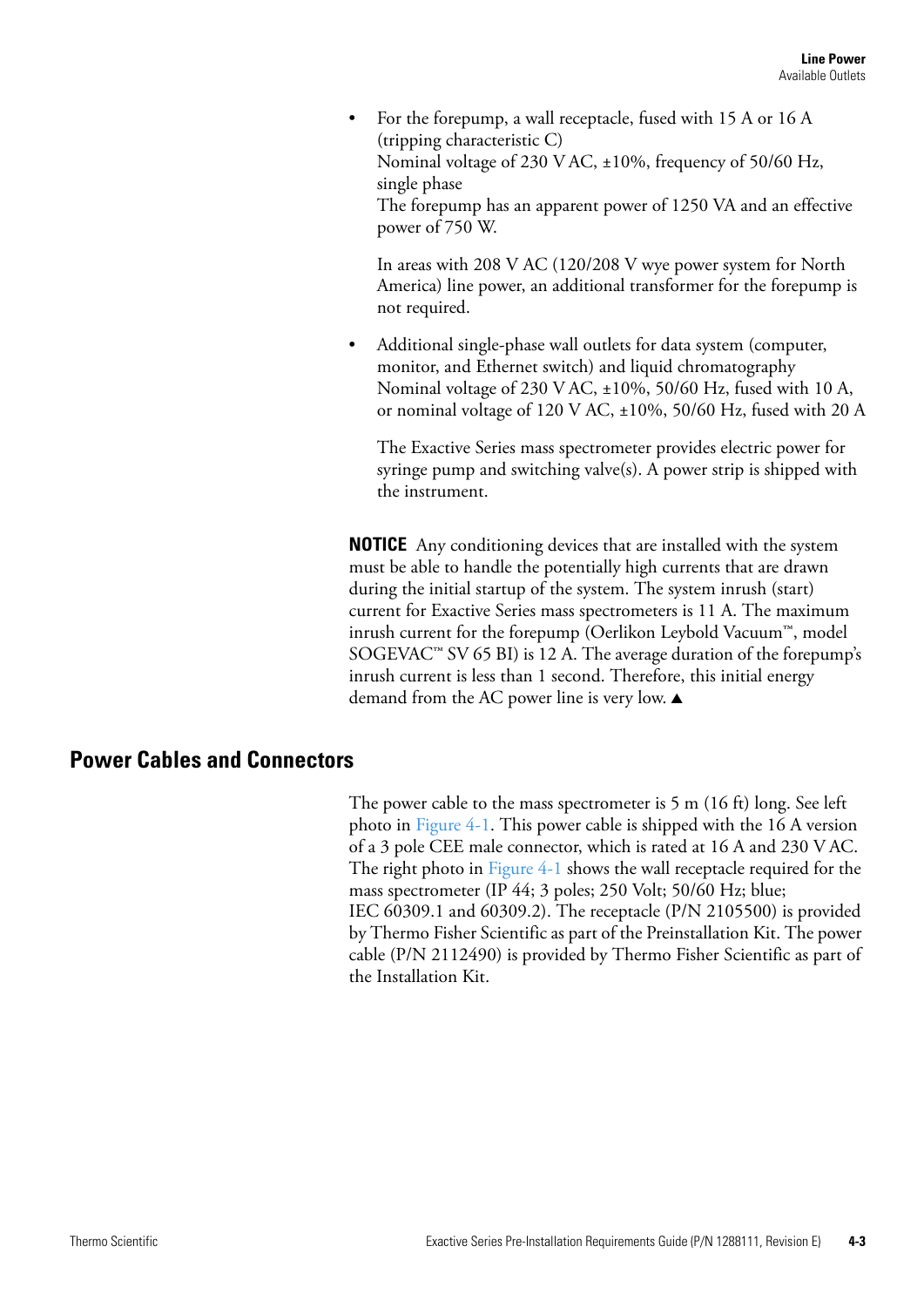

**Figure 4-1.** Power cable and wall receptacle

#### <span id="page-33-1"></span>**Power Cable for the Forepump**

<span id="page-33-4"></span><span id="page-33-2"></span><span id="page-33-0"></span>The power cable for the forevacuum pump is shipped as part of the forevacuum pump package. The power cable has a length of 5 m and is shipped with the 16 A version of a 3 pole CEE male connector, which is rated at 16 A and 230 V AC (analogous to the cable shown in [Figure 4-1](#page-33-0)). The power cable needs to be plugged into a separate wall receptacle (P/N 2105500) (IP 44; 3 poles; 250 Volt; 50/60 Hz; blue; IEC 60309.1 and 60309.2). The receptacle is provided by Thermo Fisher Scientific as part of the Preinstallation Kit.

#### **Power Cables of Peripherals**

<span id="page-33-7"></span><span id="page-33-6"></span><span id="page-33-5"></span><span id="page-33-3"></span>The cables for personal computer, monitor, Ethernet switch, syringe pump, and switching valve(s) are provided by Thermo Fisher Scientific. They are approximately 2 m (6 ft) long. Local codes in your area might require the installation of another type of plug and receptacle. The Thermo Fisher Scientific field service engineer for your country provides the appropriate power plugs.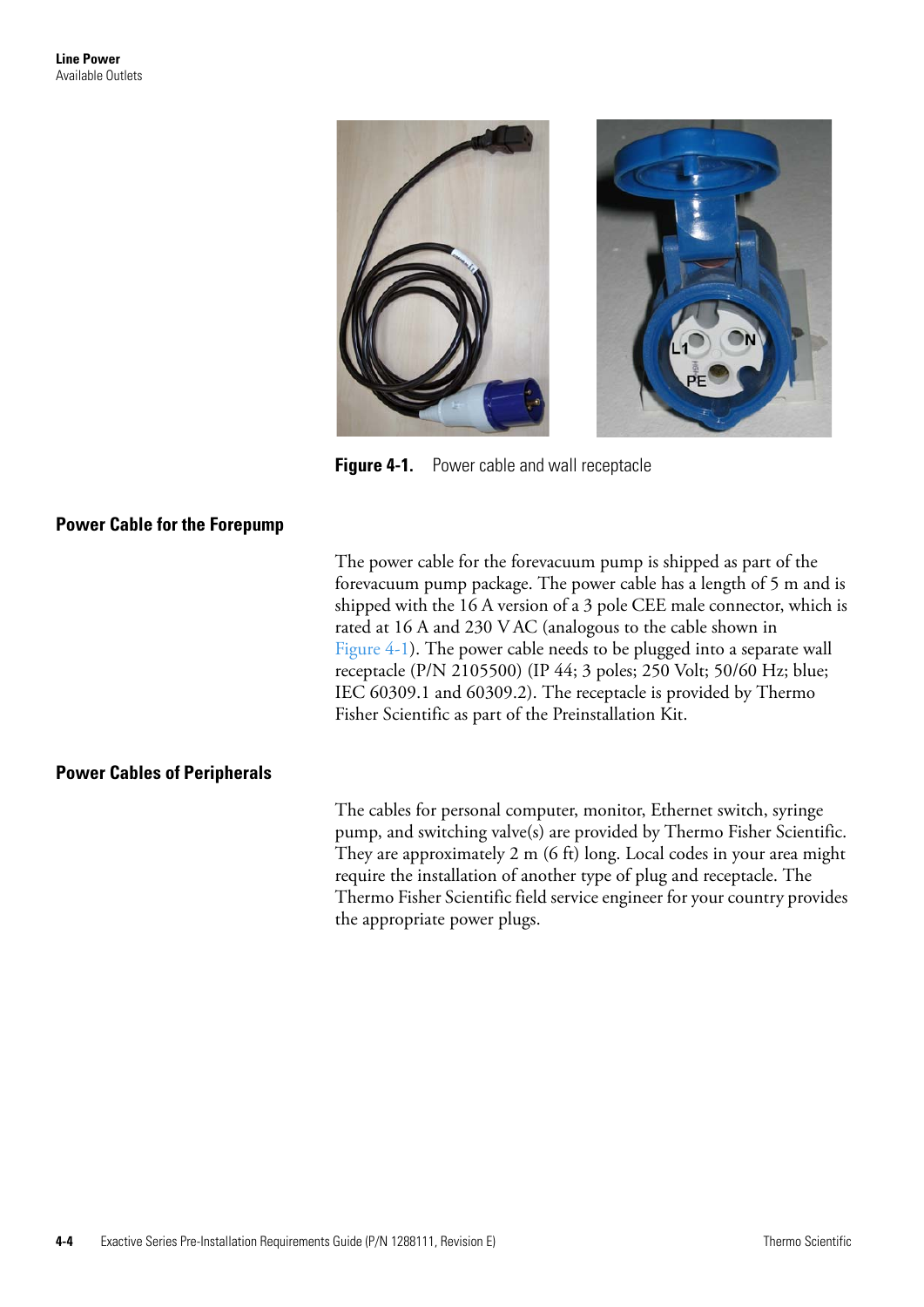## <span id="page-34-4"></span><span id="page-34-0"></span>**Connecting Mass Spectrometer and Modules to Wall Outlets**

<span id="page-34-10"></span><span id="page-34-6"></span>Ensure that the wall outlet specifications are not exceeded. The mass spectrometer must have a separate "clean" line leading to a main fuse to guarantee disturbance-free operation. Locally supplied personal computer hardware must use the same power line and ground connection as the mass spectrometer.

The electrical wall outlet for the main power of the mass spectrometer should be located at the wall near the intended location of the instrument.

### <span id="page-34-1"></span>**Power Supply for the Forepump**

Connect the power supply cord for the forepump of an Exactive Series mass spectrometer to a dedicated wall outlet. See ["Power Cable for the](#page-33-1)  [Forepump" on page 4-4](#page-33-1).

### <span id="page-34-3"></span><span id="page-34-2"></span>**Power Supply for Other Modules**

<span id="page-34-9"></span><span id="page-34-5"></span>For liquid chromatograph and data system, please use wall outlets. Additional power outlets might be required for test and cleaning equipment, such as an oscilloscope and ultrasonic bath. See [Table 4-1](#page-35-1) [on page 4-6](#page-35-1) for a sample laboratory setup.

<span id="page-34-7"></span>The maximum load for a 120 V AC fourplex outlet is typically 20 A, and the maximum load for a 230 V AC fourplex outlet is typically 16 A. We recommend at least six (6) spare outlets behind the system and three (3) close to the workbench space within your laboratory. All single-phase auxiliary wall outlets should use the same ground as the power line of the instrument. To prevent overloading the circuit, connect mass spectrometer, forepump, liquid chromatograph, and data system to separate wall outlets.

**NOTICE** To prevent overloading the circuit, never connect mass spectrometer and LC to the same electrical wall outlet circuit. ▲

<span id="page-34-8"></span>**NOTICE** The specifications on the individual modules might vary from those in this guide. Refer to the manuals that came with your modules for power requirements and specifications. The power specifications on the module and in the respective manual always supersede those in this guide. ▲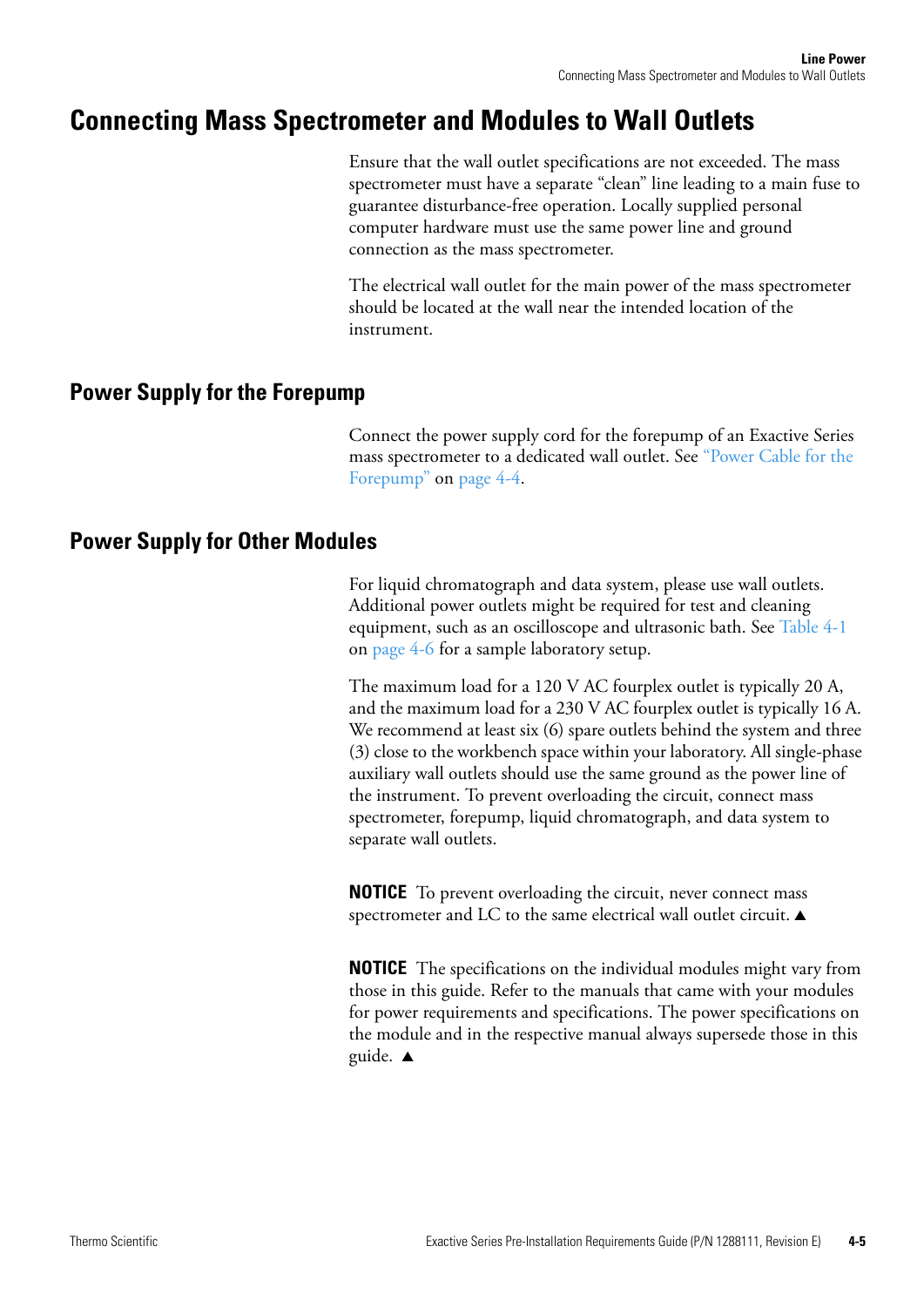## <span id="page-35-7"></span><span id="page-35-0"></span>**Power Outlets in Laboratories**

<span id="page-35-6"></span><span id="page-35-4"></span><span id="page-35-3"></span>Installing a complete LC/MS system can require extensive electrical resources. Plan the power system properly, with numerous outlets, to ensure that you can connect and power all of your equipment. Place the outlets for the MS system, forepump, and LC system behind the MS workbench. Place the outlets for the data system—computer, monitor, Ethernet switch, and (optional) printer—behind the data system workbench. See [Figure 2-1 on page 2-4](#page-17-3) and [Figure 2-4 on](#page-22-1)  [page 2-9](#page-22-1) for the optimum locations for power outlets in the most typical workbench setups.

See the sample laboratory setup in [Table 4-1](#page-35-1) for the recommended number of outlets.

<span id="page-35-8"></span>

|             | <b>Item</b>                                   | <b>Outlets</b> |
|-------------|-----------------------------------------------|----------------|
| LC system   | Autosampler                                   | I              |
|             | LC pump                                       | 1              |
|             | UV/Vis or PDA detector (optional)             | 1              |
|             | Column heater (optional)                      | 1              |
|             | External controller (optional)                | 1              |
| MS system   | Mass spectrometer                             | 1(230 V)       |
|             | Forepump                                      | 1(230 V)       |
|             | Syringe pump                                  | a              |
|             | Switching valve(s)                            | a              |
| Data System | Data system computer                          | 1              |
|             | Monitor                                       | 1              |
|             | Printer (optional)                            | 1              |
|             | Ethernet switch                               | 1              |
| Optional    | High intensity lamp (for help in              | 1              |
|             | instrument maintenance)                       |                |
|             | Laboratory stereoscope (for inspecting        | 1              |
|             | fused-silica parts)                           |                |
|             | Nitrogen generator                            | 1              |
|             | Total outlets required for this configuration | $6 - 14$       |

<span id="page-35-5"></span><span id="page-35-1"></span>**Table 4-1.** Sample laboratory setup

<span id="page-35-2"></span><sup>a</sup> Power is supplied by MS.

<span id="page-35-9"></span>**NOTICE** If your local area is susceptible to corrupted power or power disruptions, then an uninterruptible power supply (UPS) should be installed in your laboratory. Take the values listed in [Table 3-1 on](#page-27-4) [page 3-2](#page-27-4) as guideline for dimensioning an UPS. ▲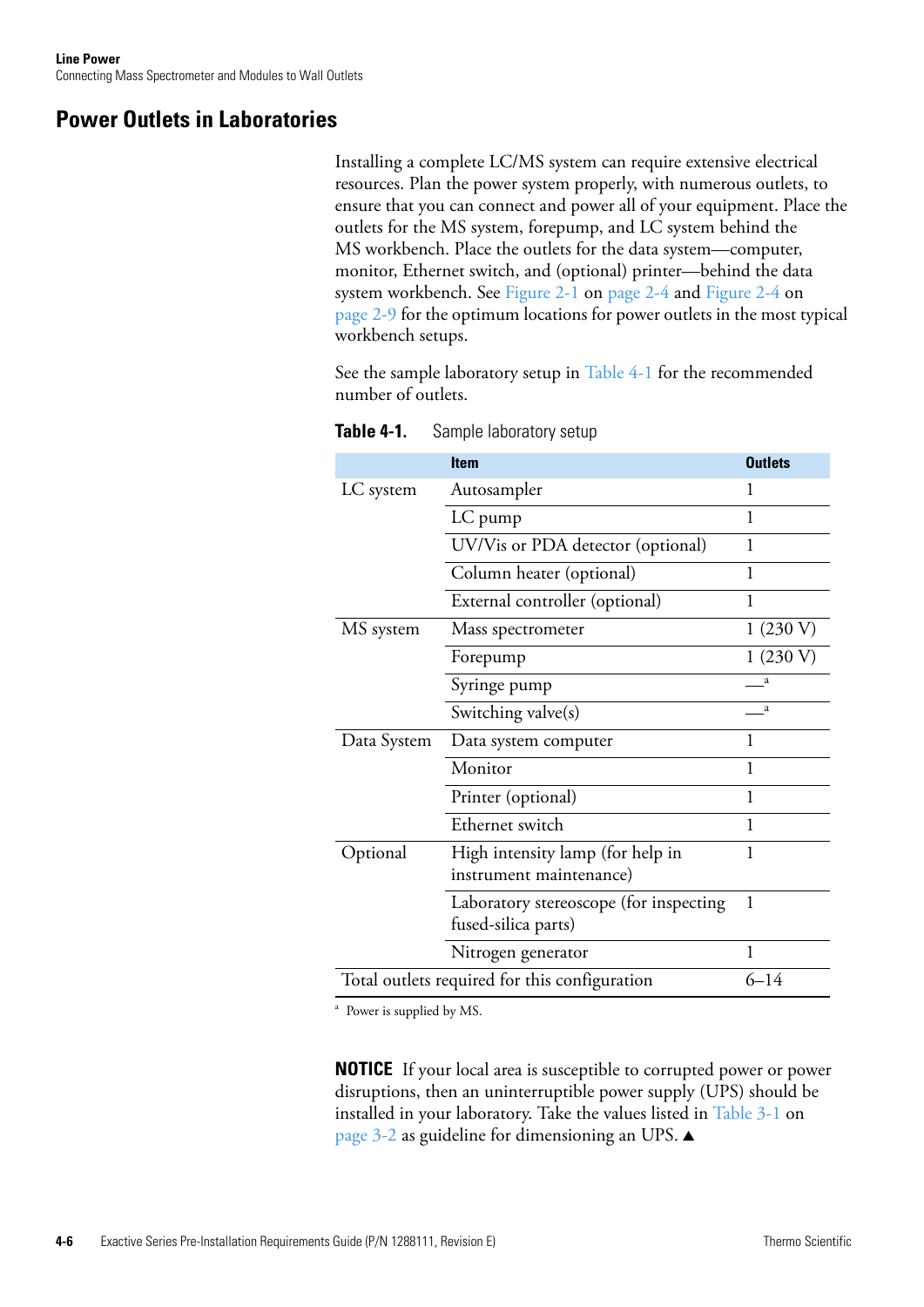# <span id="page-36-0"></span>**Chapter 5 Consumables**

Your instrument requires gases and solvents that must meet defined purity specifications. The Thermo Fisher Scientific field service engineer might also require certain solvents for the installation verification of your system.

**NOTICE** It is your responsibility as the user to provide correct gas and solvent supplies for the operation of your system. ▲

#### <span id="page-36-1"></span>**Contents**

- **•** ["Fittings and Parts" on page 5-2](#page-37-0)
- ["Gases" on page 5-3](#page-38-0)
- **•** ["Solvent Recommendations" on page 5-4](#page-39-0)
- **•** ["Cleaning Agents" on page 5-5](#page-40-0)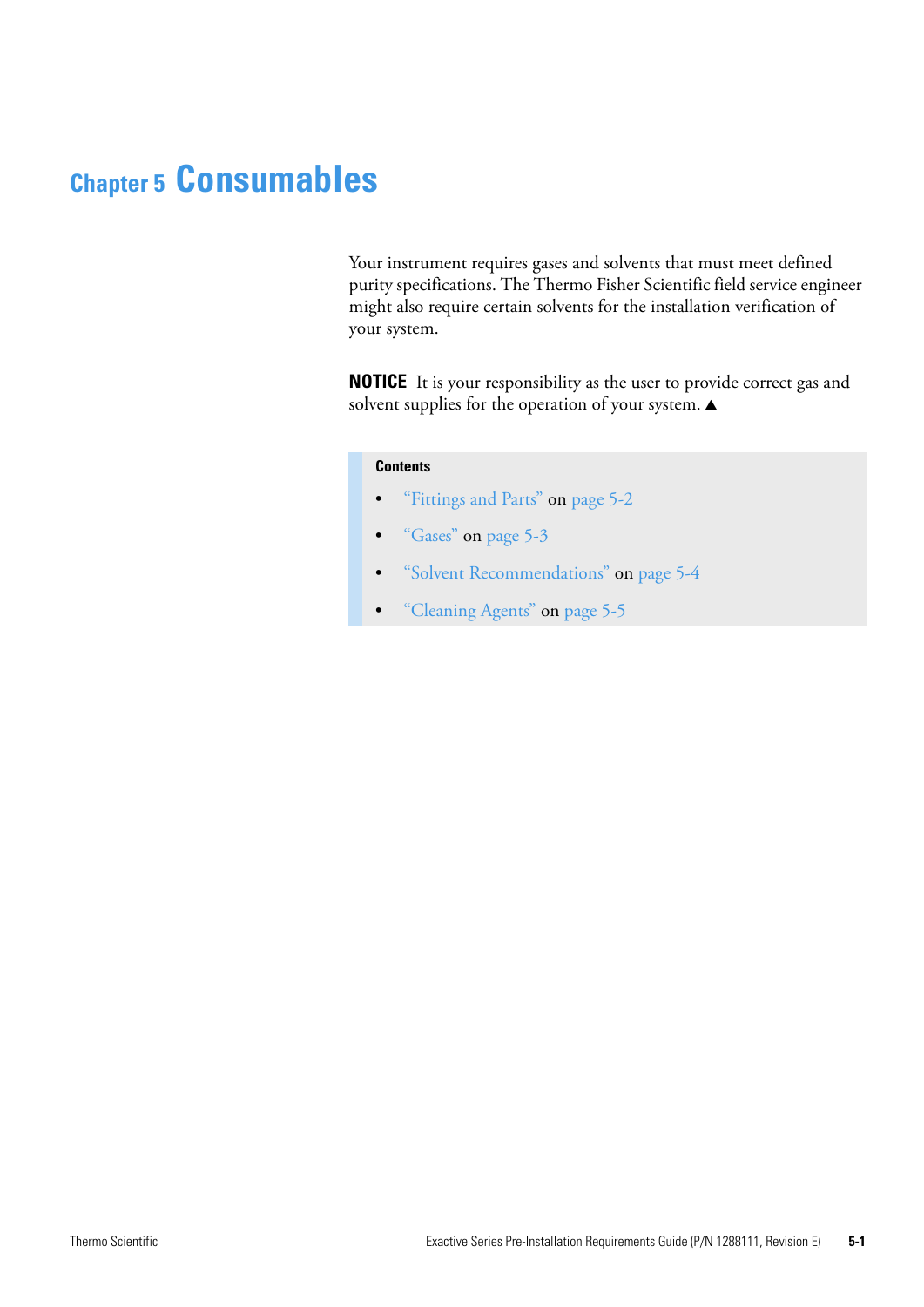## <span id="page-37-2"></span><span id="page-37-0"></span>**Fittings and Parts**

[Table 5-1](#page-37-1) lists the minimum parts that are required to connect the mass spectrometer to your gas delivery system.

<span id="page-37-3"></span><span id="page-37-1"></span>

| <b>Table 5-1.</b> | Gas connection hardware required |  |  |
|-------------------|----------------------------------|--|--|
|-------------------|----------------------------------|--|--|

<span id="page-37-4"></span>

| <b>Description</b>                                                               | <b>Provided / Not provided</b>                                 |
|----------------------------------------------------------------------------------|----------------------------------------------------------------|
| 6 mm OD Teflon" hose (P/N 0690280)                                               | 10 m (33 ft) provided. You might require<br>additional length. |
| Connection for the opposite end of the Teflon hose to<br>the nitrogen gas source | Not provided in kit. You supply these parts.                   |
| T-piece (P/N 1128140)                                                            | provided                                                       |

<span id="page-37-5"></span>**NOTICE** Your connections and gas delivery system might vary, and it is your responsibility to supply any fittings or connections necessary during installation.

If the pressure regulator of the laboratory gas supply has an 1/8 inch NPT outlet, examples $^{\rm l}$  of suitable 1/8-in.-to-6-mm adapters are Swagelok™ part numbers B-6M0-7-2 (female) and B-6M0-1-2  $(male)$ .  $\triangle$ 

<sup>&</sup>lt;sup>1</sup> Thermo Fisher Scientific does not endorse any manufacturer, nor does it endorse products other than its own. Companies and products listed in this guide are given as examples only.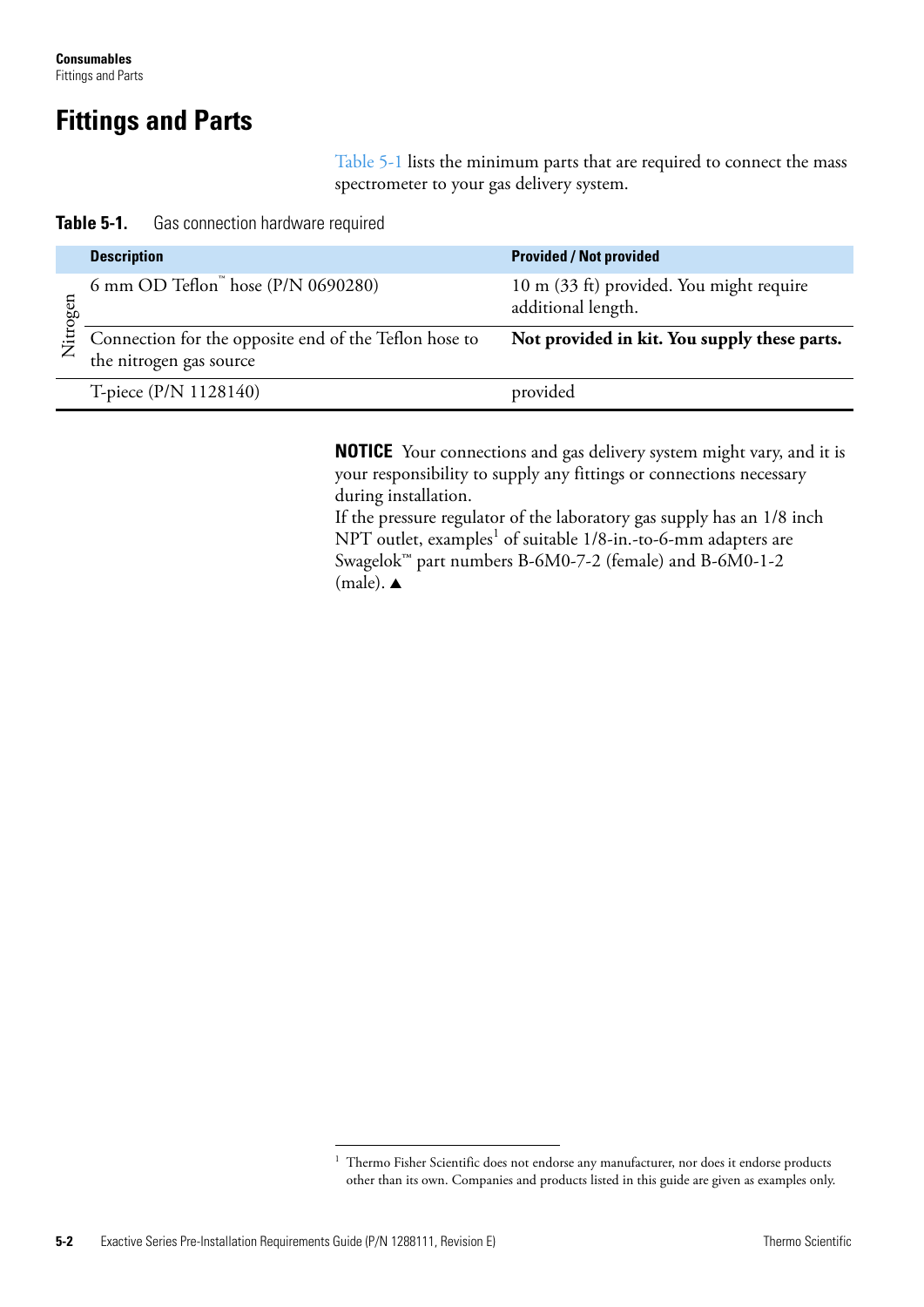## <span id="page-38-15"></span><span id="page-38-6"></span><span id="page-38-4"></span><span id="page-38-0"></span>**Gases**

<span id="page-38-17"></span><span id="page-38-16"></span><span id="page-38-14"></span><span id="page-38-13"></span><span id="page-38-12"></span><span id="page-38-11"></span><span id="page-38-10"></span><span id="page-38-9"></span><span id="page-38-8"></span><span id="page-38-7"></span><span id="page-38-5"></span><span id="page-38-3"></span><span id="page-38-2"></span><span id="page-38-1"></span>

|                     | Exactive Series instruments require nitrogen gas for the API sheath gas,<br>API auxiliary/sweep gas, C-Trap bath gas, and HCD collision gas. Your<br>system can use large amounts of gas during daily operations. It is<br>essential that the gas be delivered with the necessary pressure and purity.<br>This section provides information on the purity and pressure that your<br>system requires. |
|---------------------|------------------------------------------------------------------------------------------------------------------------------------------------------------------------------------------------------------------------------------------------------------------------------------------------------------------------------------------------------------------------------------------------------|
|                     | <b>NOTICE</b> Contaminants introduced during the installation of house<br>lines used for gas delivery can cause damage to the system. Ensure that<br>all gas lines used with your system have been cleaned of all particulates<br>and oils. You are responsible for any damage to the instrument caused<br>by contaminants introduced from your gas delivery system.                                 |
|                     | <b>NOTICE</b> Do not store gas cylinders where they can damage cables or gas<br>lines, and secure them in accordance with standard safety practices. $\blacktriangle$                                                                                                                                                                                                                                |
| <b>Nitrogen Gas</b> |                                                                                                                                                                                                                                                                                                                                                                                                      |
|                     | The nitrogen gas should be of high purity (99%). Particulate filters can<br>be a source of contamination, they are not recommended. The required<br>gas pressure is $800 \pm 30$ kPa $(8.0 \pm 0.3$ bar, $116 \pm 4$ psi).                                                                                                                                                                           |
|                     | Maximum nitrogen gas consumption (nitrogen on 24 hours per day) is<br>72000 L (2540 ft <sup>3</sup> ) per day. Therefore, it is recommended that nitrogen<br>be supplied from one of the following sources:                                                                                                                                                                                          |
|                     | A large, sealed, thermally insulated cylinder containing liquid<br>nitrogen, from which the nitrogen is boiled off. The 230 psi model<br>is recommended. The 35 and 80 psi models do not provide<br>sufficient gas pressure. A typical cylinder of size 240 L yields<br>143850 L (5080 ft <sup>3</sup> ) of gas. The replacement frequency is<br>approximately every other day.                      |
|                     | Liquid nitrogen conversion factors:<br>1.0 lb of liquid nitrogen=0.5612 L, 1.0 kg of liquid nitrogen=1.237 L                                                                                                                                                                                                                                                                                         |
|                     | A nitrogen generator with minimum capacity of $72000$ L ( $2540$ ft <sup>3</sup> )<br>per day at 99% purity with 800 kPa (116 psi) at the side panel.<br>Worst case consumption of nitrogen gas is 50 L/min (106 Standard<br>Cubic Feet per Hour). This is a continuous source with no<br>replacement required.                                                                                      |
|                     | Nitrogen generators require an air compressor. Some models of air<br>compressor are quite noisy; therefore, be careful to select a quiet<br>compressor.                                                                                                                                                                                                                                              |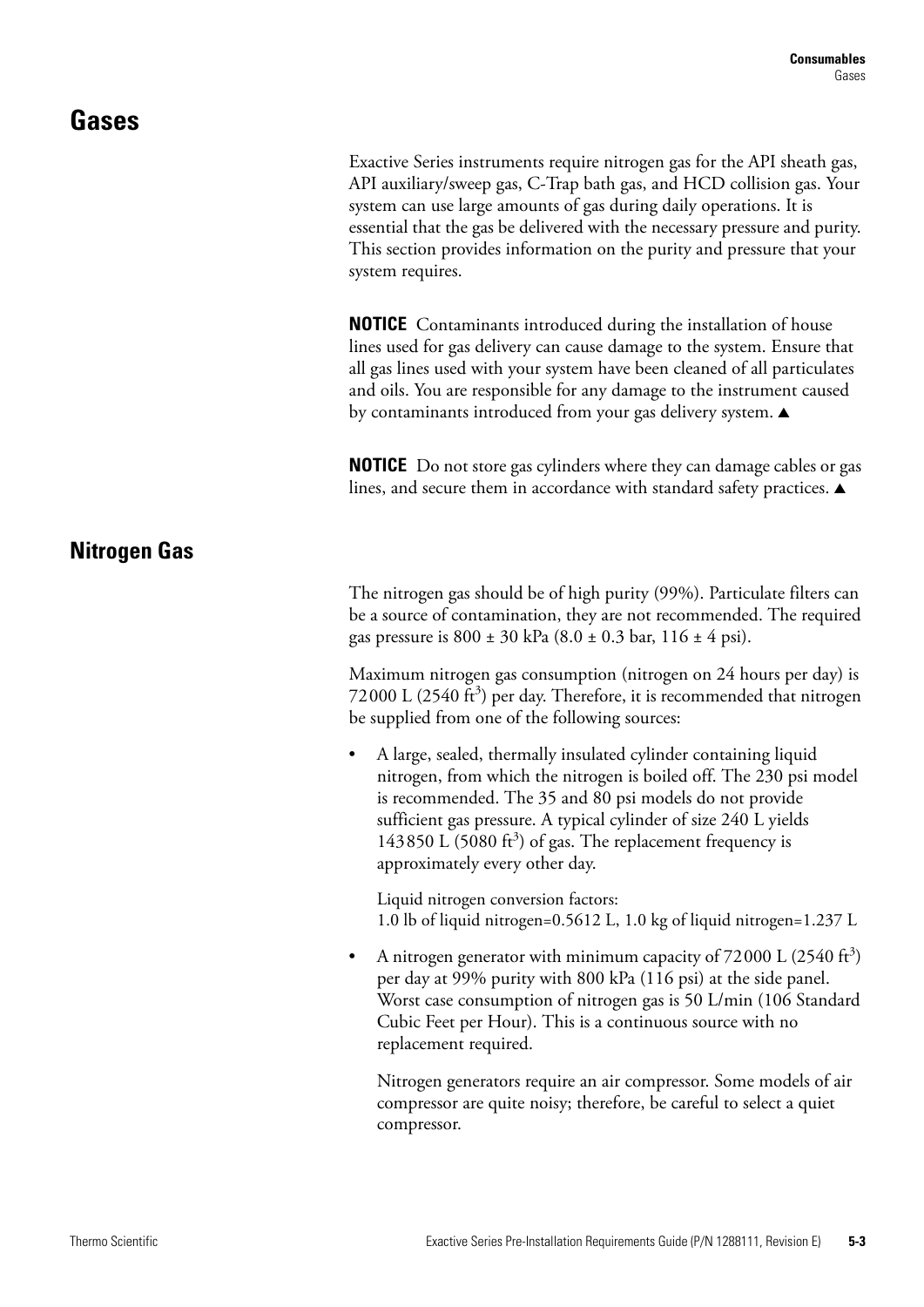## <span id="page-39-2"></span><span id="page-39-0"></span>**Solvent Recommendations**

<span id="page-39-9"></span><span id="page-39-8"></span><span id="page-39-6"></span>The solvents listed in [Table 5-2](#page-39-1) are useful in operating and maintaining your instrument. Installation of the instrument requires LC/MS grade methanol and water. Solvent modifiers might also be required during the installation of some systems.

Some solvent impurities are transparent to UV/VIS detectors. Therefore, some LC/MS grade solvents might contain contaminants that interfere with the performance of the mass spectrometer. For operation of your instrument, choose high purity solvents with minimum contamination. You can order specific chemicals from Thermo Fisher Scientific, which are sold under its Fisher Chemical brand. As specified in [Table 5-2,](#page-39-1) use only LC/MS grade chemicals for operating your system.

| <b>Solvent / Reagent</b>  | <b>Specifications</b>                                      | <b>Fisher Chemical P/N</b> |
|---------------------------|------------------------------------------------------------|----------------------------|
| Methanol                  | LC/MS grade                                                | A456-4                     |
| Acetonitrile              | LC/MS grade                                                | A955-4                     |
| Water                     | LC/MS grade                                                | W6-4                       |
| Isopropyl alcohol         | LC/MS grade                                                | A461-4                     |
| Acetic acid<br>(modifier) | LC/MS grade                                                | A507-500 or<br>A35-500     |
| Formic acid<br>(modifier) | 99-100% (This acid must<br>be supplied in a glass bottle.) | A117-50                    |

<span id="page-39-7"></span><span id="page-39-1"></span>**Table 5-2.** Recommended solvents and reagents

For a complete selection of LC/MS grade consumables from Fisher Scientific, visit www.FisherLCMS.com.

<span id="page-39-5"></span><span id="page-39-4"></span>**NOTICE** Do not filter solvents. Filtering solvents can introduce contamination. ▲

<span id="page-39-3"></span>**NOTICE** Store and handle all chemicals in accordance with standard safety procedures. ▲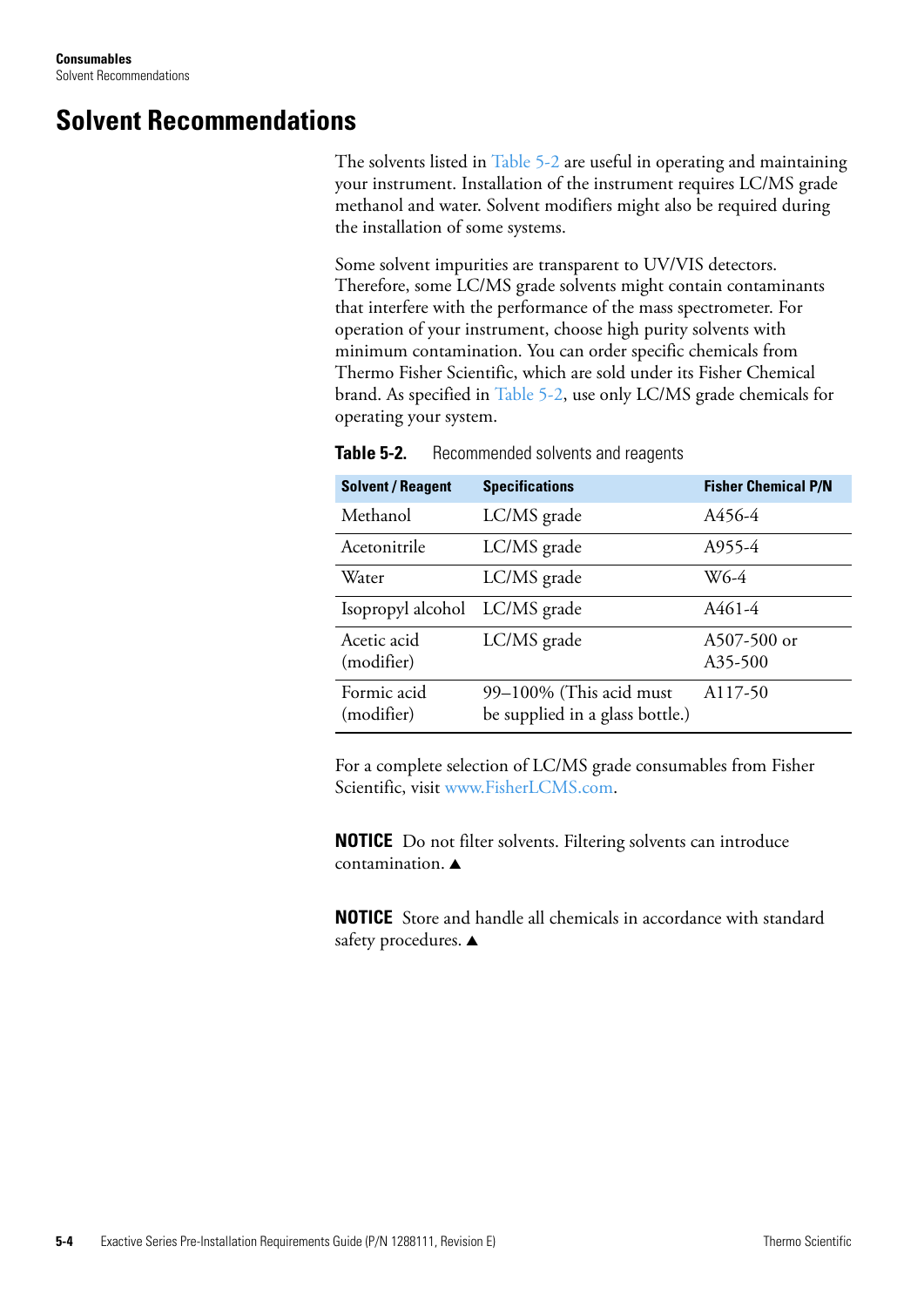## <span id="page-40-1"></span><span id="page-40-0"></span>**Cleaning Agents**

We recommend having the following cleaning agents available:

- <span id="page-40-4"></span>**•** A solvent like acetone (in accordance with your local safety practices).
- <span id="page-40-2"></span>**•** A detergent, for example, RBS 50 (trade name of Messrs. Carl Roth, Karlsruhe, Germany).
- <span id="page-40-3"></span>**•** Several liters of distilled water.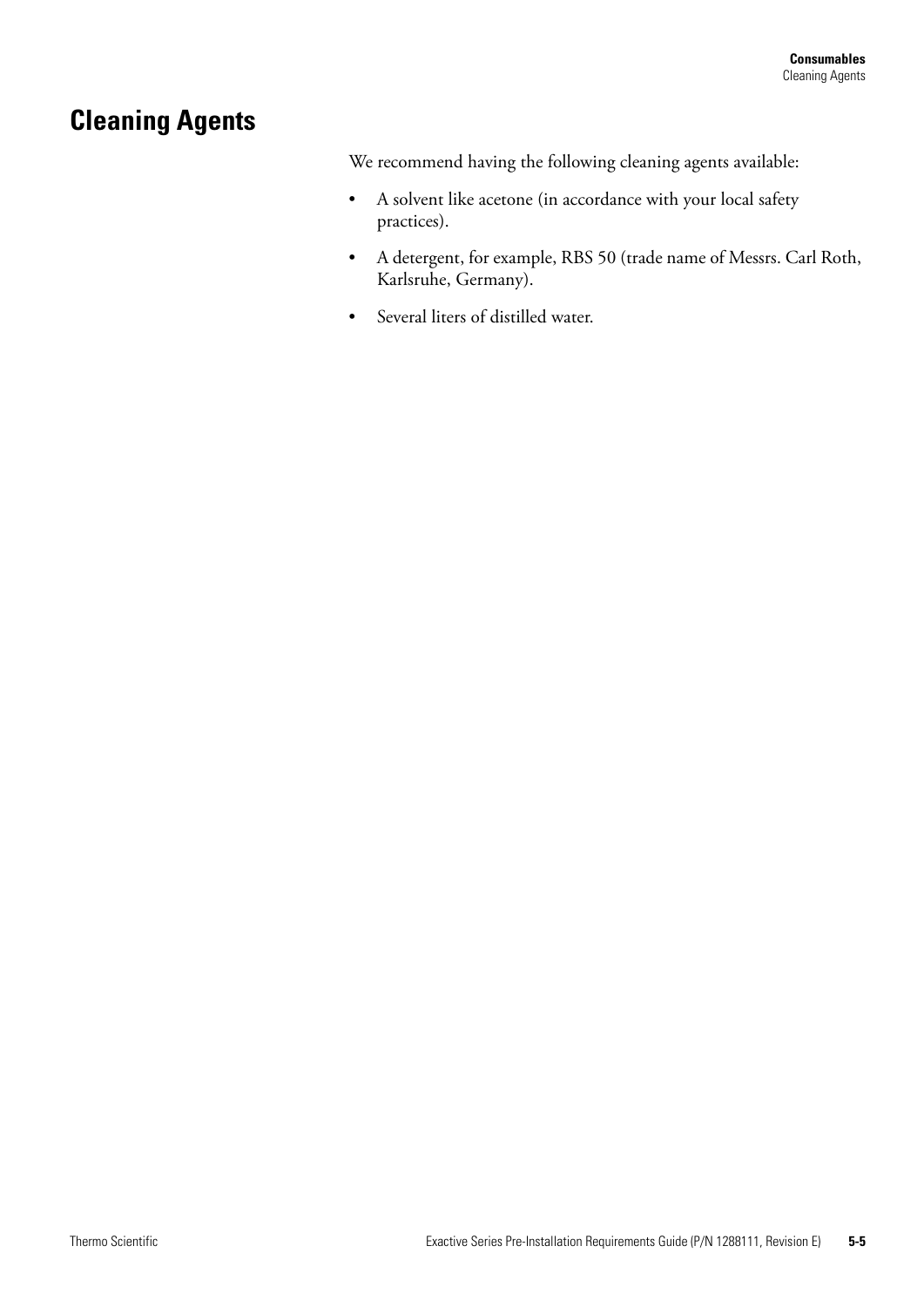**Consumables**

Cleaning Agents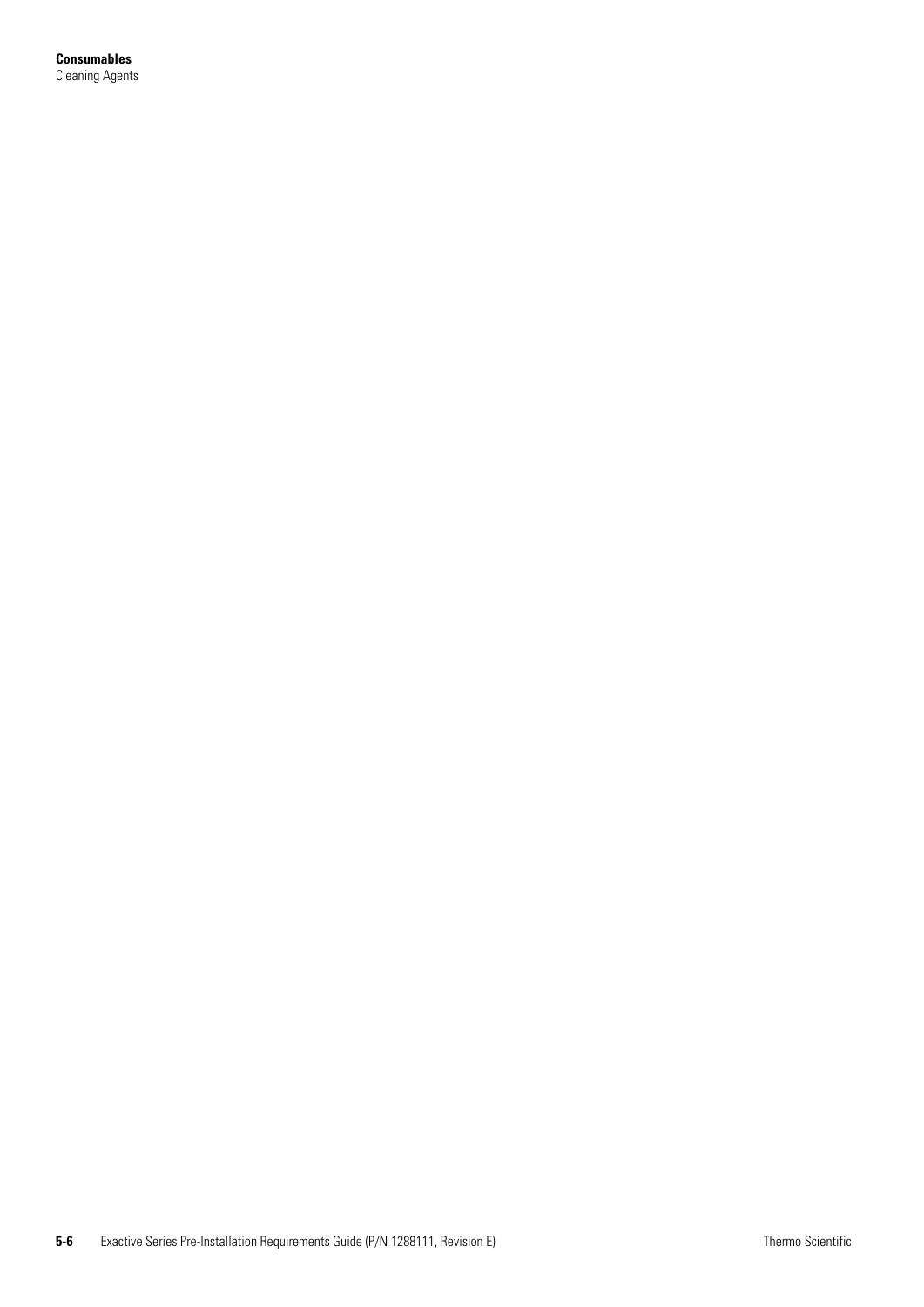# <span id="page-42-0"></span>**Chapter 6 Exhaust and Waste**

The proper performance of your system can be affected by the waste and exhaust arrangements for the instrument. Vacuum and solvent wastes must be vented separately, and wastes must be collected and disposed of properly.

**NOTICE** It is your responsibility as the user to provide proper waste and exhaust systems for the operation of your system. ▲

#### <span id="page-42-1"></span>**Contents**

- **•** ["Exhaust System" on page 6-2](#page-43-0)
- ["Solvent Waste" on page 6-3](#page-44-0)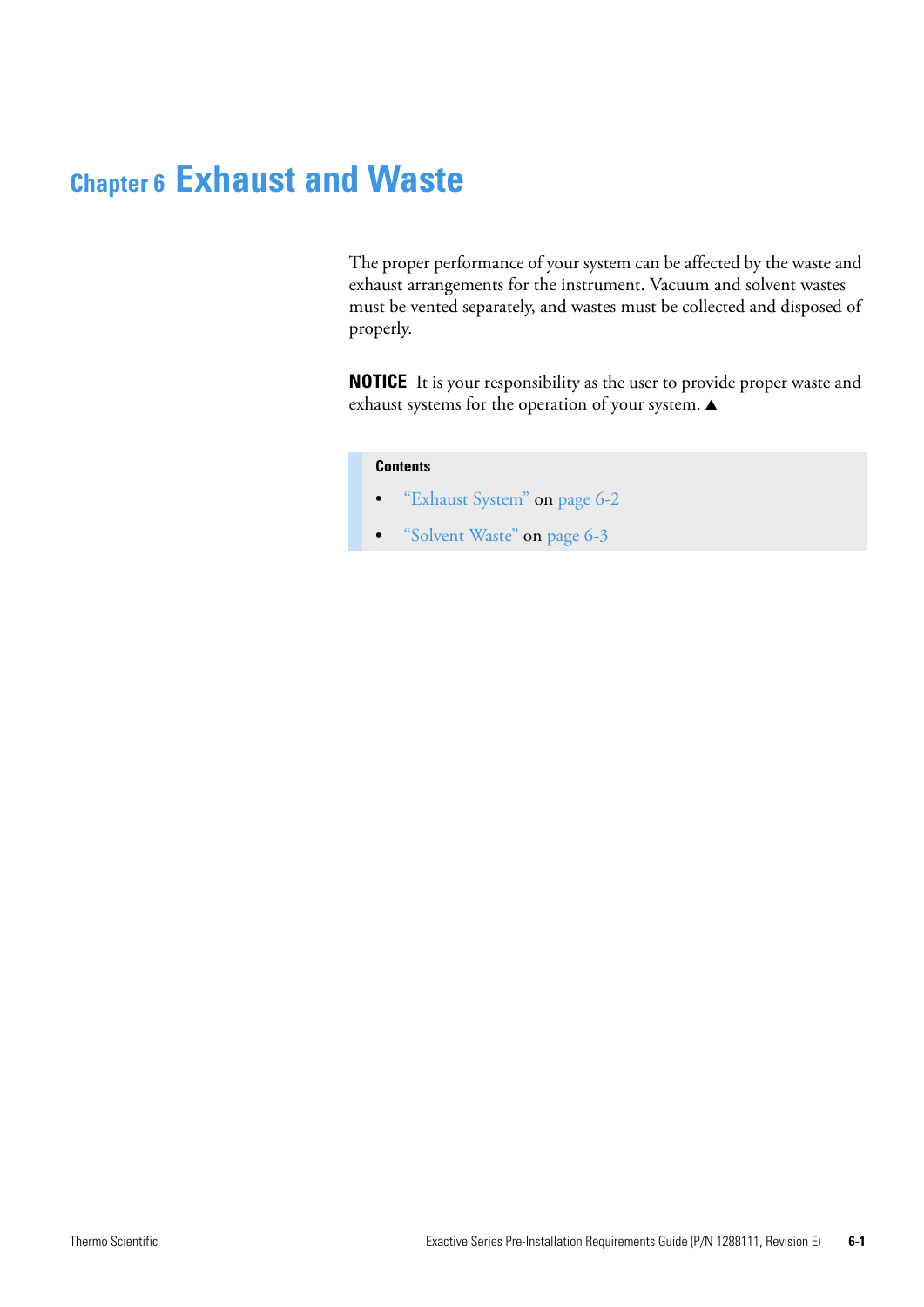## <span id="page-43-2"></span><span id="page-43-0"></span>**Exhaust System**

<span id="page-43-13"></span><span id="page-43-10"></span><span id="page-43-7"></span>It is mandatory to connect the forepump to a fume exhaust system. The forepump eventually exhausts much of what is introduced into the mass spectrometer, including the small amount of oil vapor that mechanical pumps can emit. It is your responsibility to provide an adequate exhaust system.

<span id="page-43-12"></span><span id="page-43-11"></span><span id="page-43-4"></span>**NOTICE** An efficient fume exhaust system is required for the proper operation of your forepump. Most API applications contribute to the accumulation of solvents in the forepump. These solvents must be purged from the mechanical pump oil periodically by opening the ballast valve located on the top of the pump. When the ballast valve is opened, a large volume of volatile solvent waste might enter the fume exhaust system. Therefore, your fume exhaust system must be able to accommodate the periodic purging of the solvents. The frequency of the purging is dependent on the throughput of your system. ▲

The forepump (also referred to as a mechanical, rotary-vane, roughing, or backing pump) provides a vacuum for the API source and backing pressure for the turbomolecular pumps in the Exactive Series system.

<span id="page-43-5"></span>The exhaust port of the rotary pump should be connected to an exhaust gas line leading out of the building or exhaust system. See [Figure 2-5 on](#page-24-1)  [page 2-11.](#page-24-1) The inner diameter of the pipe should be at least 25 mm (1 in.). An exhaust hose for connecting the forepump to the exhaust system comes with the system (P/N 0690720) and is 5 m (16 ft) long. It has dimensions of 13 mm (1/2 in.) ID and 20 mm (25/32 in.) OD. The exhaust system for the forepump must be able to accommodate an initial inrush flow rate of 3 L/min and a continuous flow rate of  $1$  L/min.

<span id="page-43-6"></span>**NOTICE** Do not route exhaust tubing from the pump vertically toward the ceiling. To maintain pump integrity, route the tubing from the exhaust port down to the floor. **▲** 

**NOTICE** The exhaust hose should travel at floor level for a minimum of two meters (78.5 in.) before it reaches the external exhaust system. This tubing acts as a trap for exhaust fumes that would otherwise recondense in the forepump oil.  $\triangle$ 

### <span id="page-43-1"></span>**Ventilation**

<span id="page-43-9"></span><span id="page-43-8"></span><span id="page-43-3"></span>Most of the nitrogen that is introduced into the API source escapes into the laboratory atmosphere. Therefore, provide for good air exchange to prevent accumulation of gaseous nitrogen in the laboratory.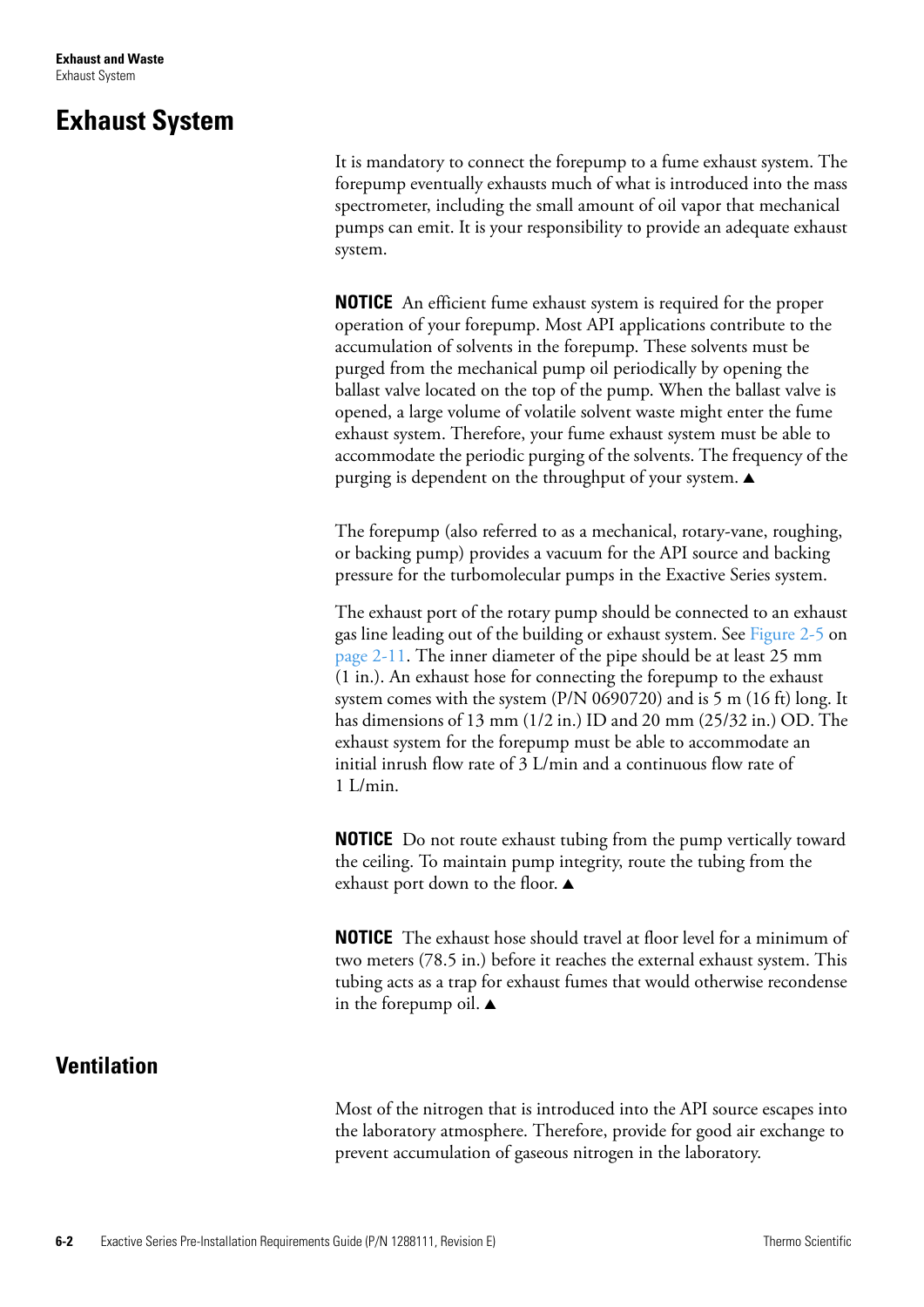## <span id="page-44-5"></span><span id="page-44-0"></span>**Solvent Waste**

<span id="page-44-9"></span><span id="page-44-8"></span><span id="page-44-4"></span><span id="page-44-1"></span>Because the Ion Max API source can accommodate high flow rates, you must collect the waste solvent in a manner that avoids pressure buildup in the source. The Ion Max API source is fitted with a 25.4-mm (1.0 in.) OD outlet for solvent drainage. A 25.4-mm to 12.7-mm (1 in. to 0.5 in.) reducing fitting (P/N 00101-03-00001) connects to a waste container (P/N 00301-57020), both of which come with the system. To avoid pressure buildup in the source, make sure that the 1-inch diameter hose from the API source drain to the reducing fitting (P/N 00101-03-00001) is as long as possible. The 25.4-mm (1 in.) diameter Tygon™ tubing (P/N 00301-01-00020) that comes with the system is 1.52 m (5 ft) long.

<span id="page-44-7"></span><span id="page-44-6"></span><span id="page-44-3"></span><span id="page-44-2"></span>**NOTICE** Always operate the Ion Max API source with the drain tubing assembly mounted to the source housing drain. The drain tubing must lead to a waste container that is connected to a dedicated fume exhaust system. Do not vent the drain tubing (or any vent tubing connected to the waste container) to the same fume exhaust system to which you have connected the forepump. To prevent the laboratory from being accidentally contaminated by solvent waste, protect the waste container against overturning. ▲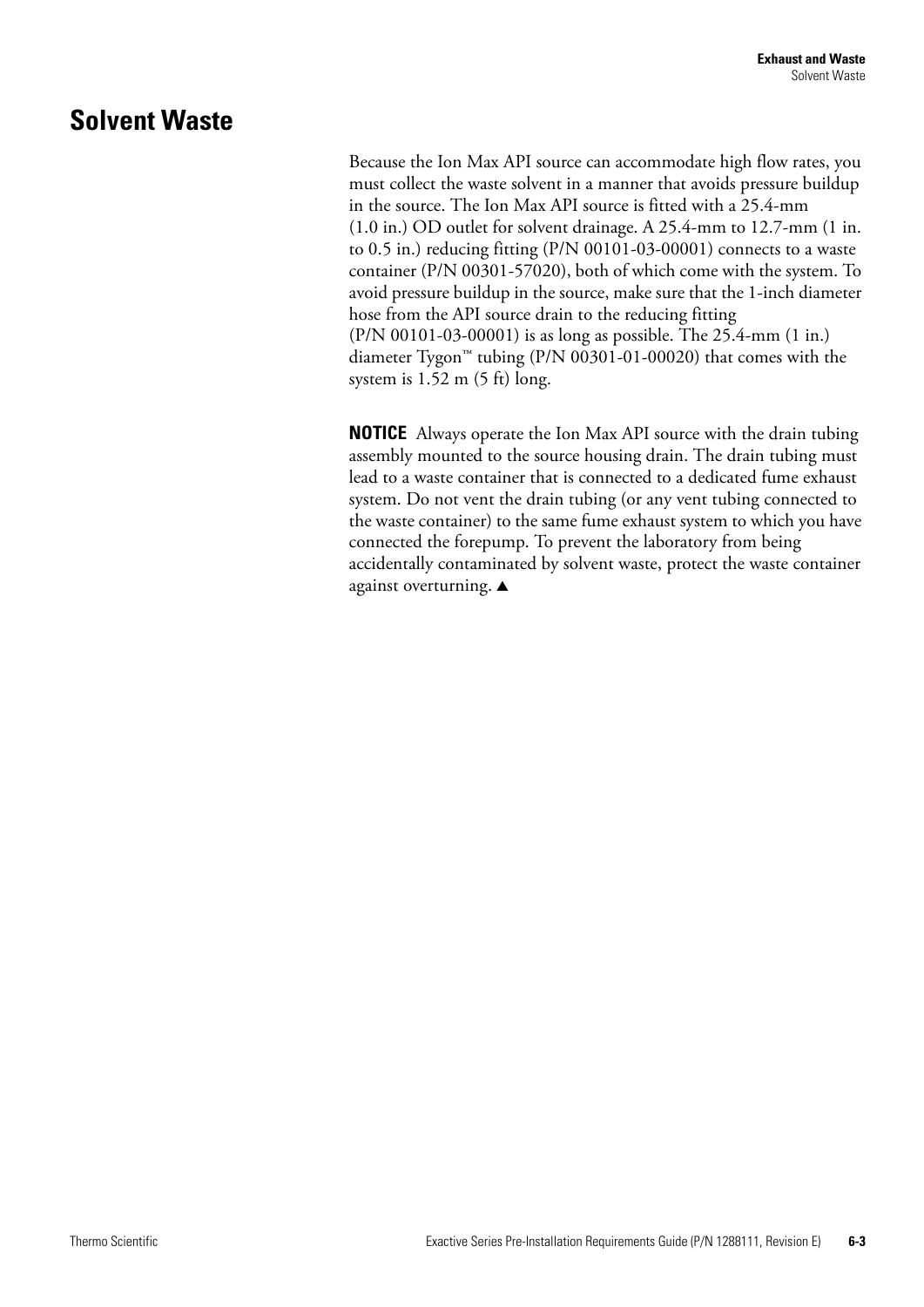**Exhaust and Waste** Solvent Waste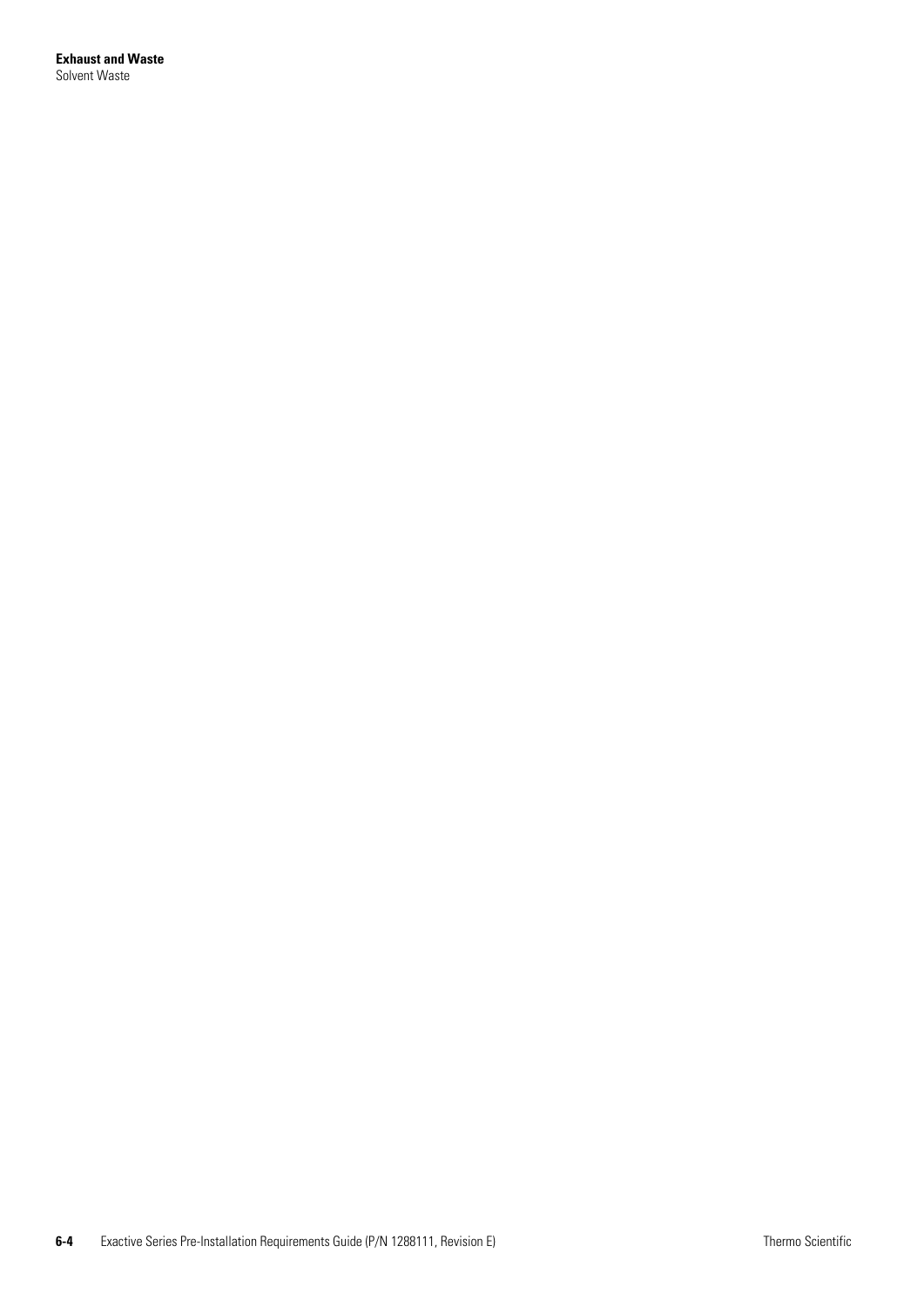## <span id="page-46-0"></span>**Chapter 7 Installation**

Prior to installation, make sure that all preparations described in the previous chapters are complete.

When your lab site preparation is completed and the system is delivered, please call your Thermo Fisher Scientific office to arrange for an installation date.

#### **Contents**

- **•** ["Equipment Needed for Installation" on page 7-2](#page-47-0)
- **•** ["Solvents Needed For Installation" on page 7-2](#page-47-1)
- <span id="page-46-1"></span>**•** ["Calibration- and Test-Chemicals" on page 7-3](#page-48-0)

**NOTICE** Store the instrument in a protected location indoors. Take the specifications described in ["Temperature" on page 3-2](#page-27-5) as a guideline for the temperature in the storage room. ▲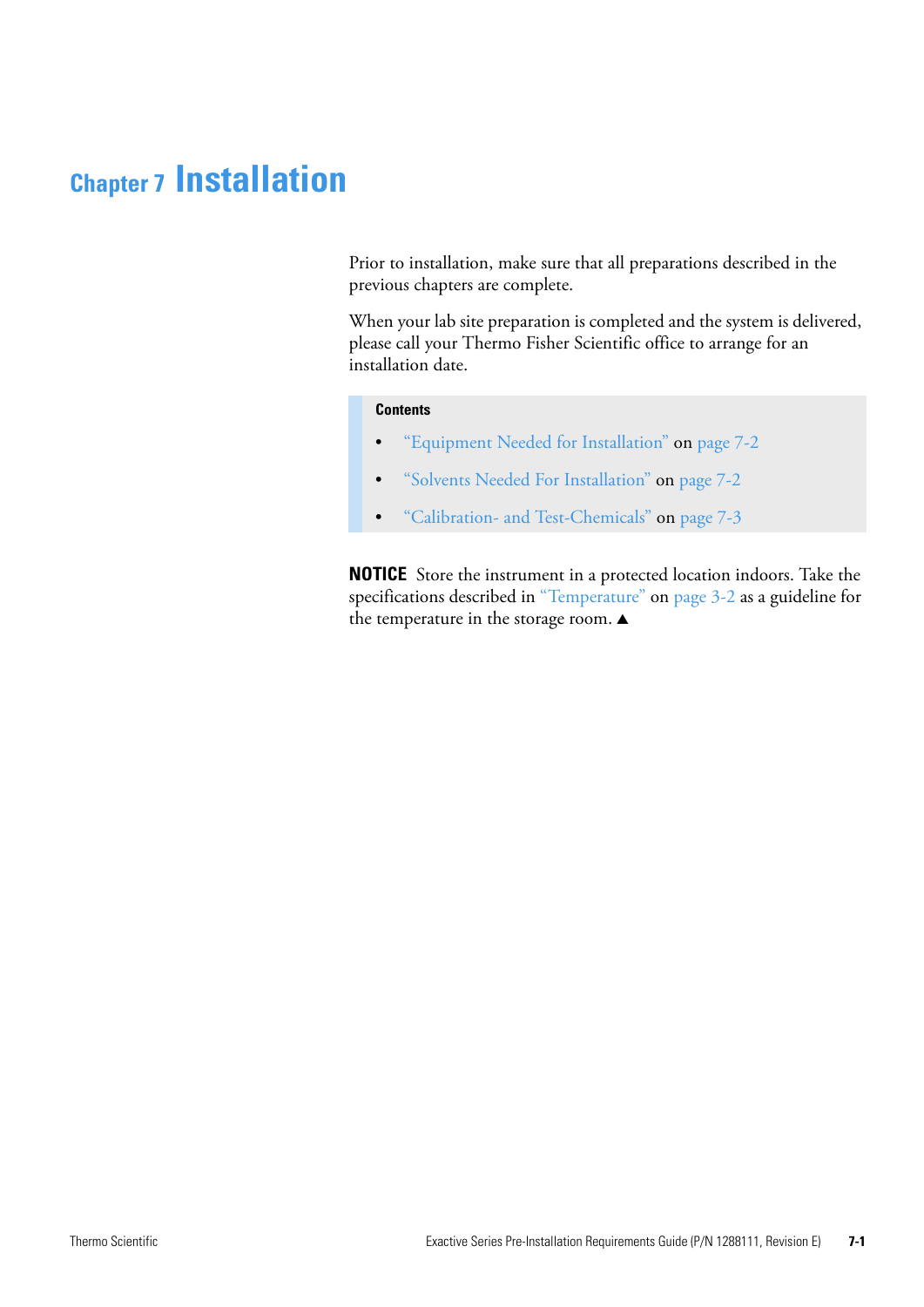## <span id="page-47-2"></span><span id="page-47-0"></span>**Equipment Needed for Installation**

<span id="page-47-5"></span>The mass spectrometer requires a syringe pump for delivering sample solution and/or sheath liquid from a syringe into the API ion source. A suitable syringe pump (Chemyx Fusion 100) is shipped with the mass spectrometer.

<span id="page-47-3"></span>Place the syringe pump next to the API source on the holder that is shipped with the mass spectrometer. See ["Power Supply for Other](#page-34-3)  [Modules" on page 4-5](#page-34-3) for information about the power supply for the syringe pump.

## <span id="page-47-1"></span>**Solvents Needed For Installation**

<span id="page-47-4"></span>For preparing a calibration solution with the chemicals described in ["Calibration- and Test-Chemicals"](#page-48-0) below, have the following solvents ready at the time of installation:

- **•** Methanol,
- **•** Water,
- **•** Acetonitrile, and
- **•** Glacial acetic acid.

See ["Solvent Recommendations" on page 5-4](#page-39-2) for information about solvent requirements.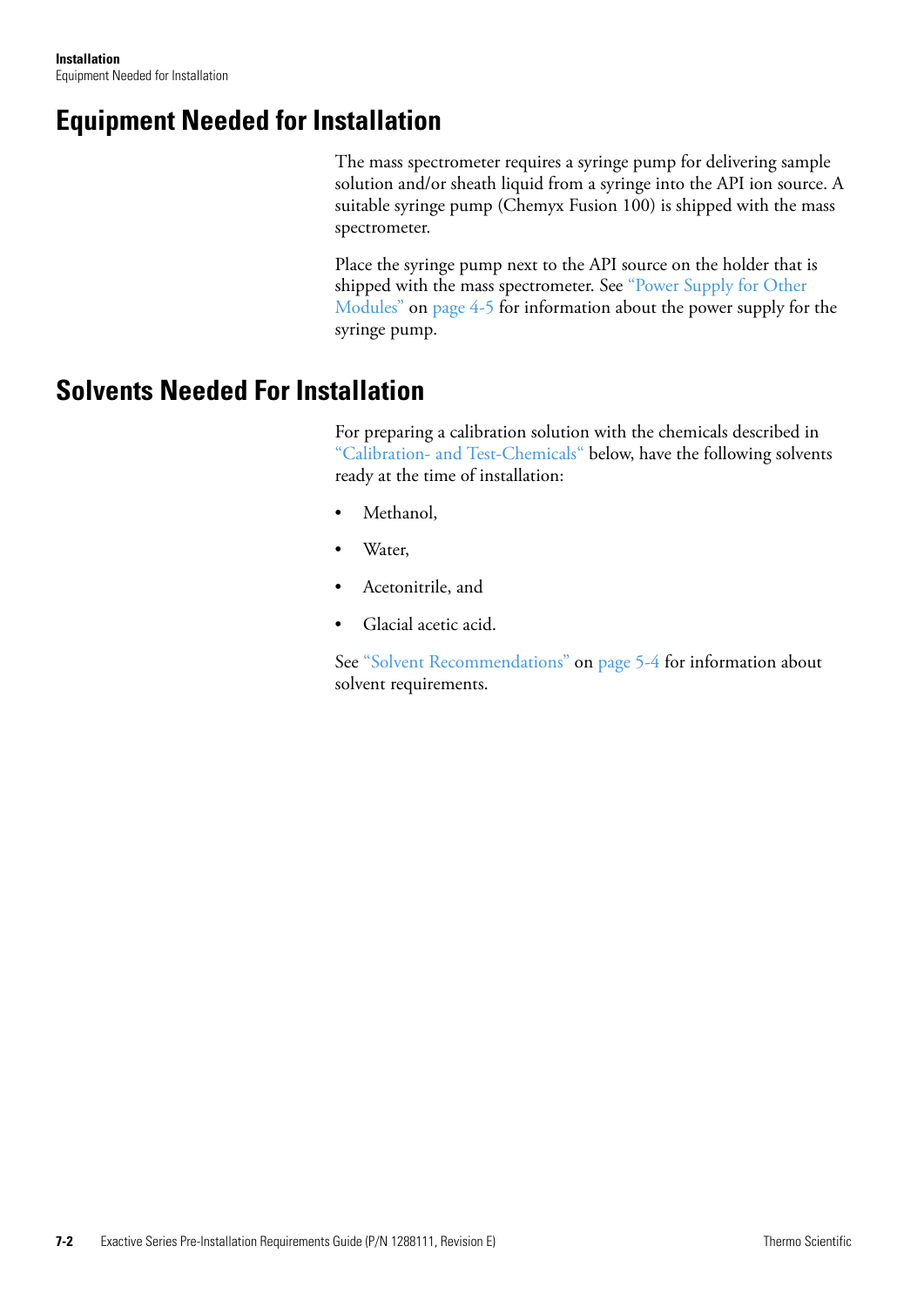## <span id="page-48-1"></span><span id="page-48-0"></span>**Calibration- and Test-Chemicals**

<span id="page-48-7"></span><span id="page-48-4"></span>The chemicals listed in [Table 7-1](#page-48-2) are needed for installation. They do not come with the mass spectrometer but will be shipped separately as part of the Preinstallation Kit.

**NOTICE** The installation will not begin until the arrival of all chemicals listed in [Table 7-1!](#page-48-2) ▲

<span id="page-48-9"></span><span id="page-48-8"></span><span id="page-48-6"></span><span id="page-48-3"></span>

| <b>Description</b>                              | <b>Quantity</b>  | <b>Supplier Product</b><br><b>Number</b> |
|-------------------------------------------------|------------------|------------------------------------------|
| Supplier: Sigma™ Chemical Company, see below.   |                  |                                          |
| $n$ -Butylamine <sup>a</sup>                    | $25 \text{ mL}$  | 471305-25ML                              |
| Sodium Dodecyl Sulfate                          | 10 <sub>g</sub>  | L4509-10G                                |
| Sodium Taurocholate Hydrate                     | $250 \text{ mg}$ | T4009-250MG                              |
| Caffeine Methanol Solution                      | $1 \text{ mL}$   | C6035-1ML                                |
| Buspirone hydrochloride                         | 1 <sub>g</sub>   | B7148-1G                                 |
| Supplier: ABCR GmbH & Co. KG, see below.        |                  |                                          |
| Ultramark <sup>™</sup> 1621 Mass Spec. Standard | $250 \text{ mg}$ | AB172435                                 |
| <b>Supplier: Thermo Fisher Scientific</b>       |                  |                                          |
| Met-Arg-Phe-Ala acetate salt                    | mg               | 1305050                                  |

<span id="page-48-2"></span>**Table 7-1.** Calibration- and Test-Chemicals

<sup>a</sup> If ordering elsewhere, use only mass spec grade quality.

<span id="page-48-5"></span>To order more of these compounds, contact:

Sigma Chemical Company P. O. Box 14508 St. Louis, Missouri, USA 63178-9916 Phone (800) 325-3010 (in the USA or Canada) (314) 771-3750 (outside the USA or Canada) Web site [w](http://www.sigma-aldrich.com)ww.sigma-aldrich.com

or

ABCR GmbH & Co. KG Im Schlehert 10 D-76187 Karlsruhe, Germany Phone +49 (0)721 950 61-0 Fax  $+49(0)72195061-80$ Email info@abcr.de Web site [www.abcr.de](http://www.abcr.de)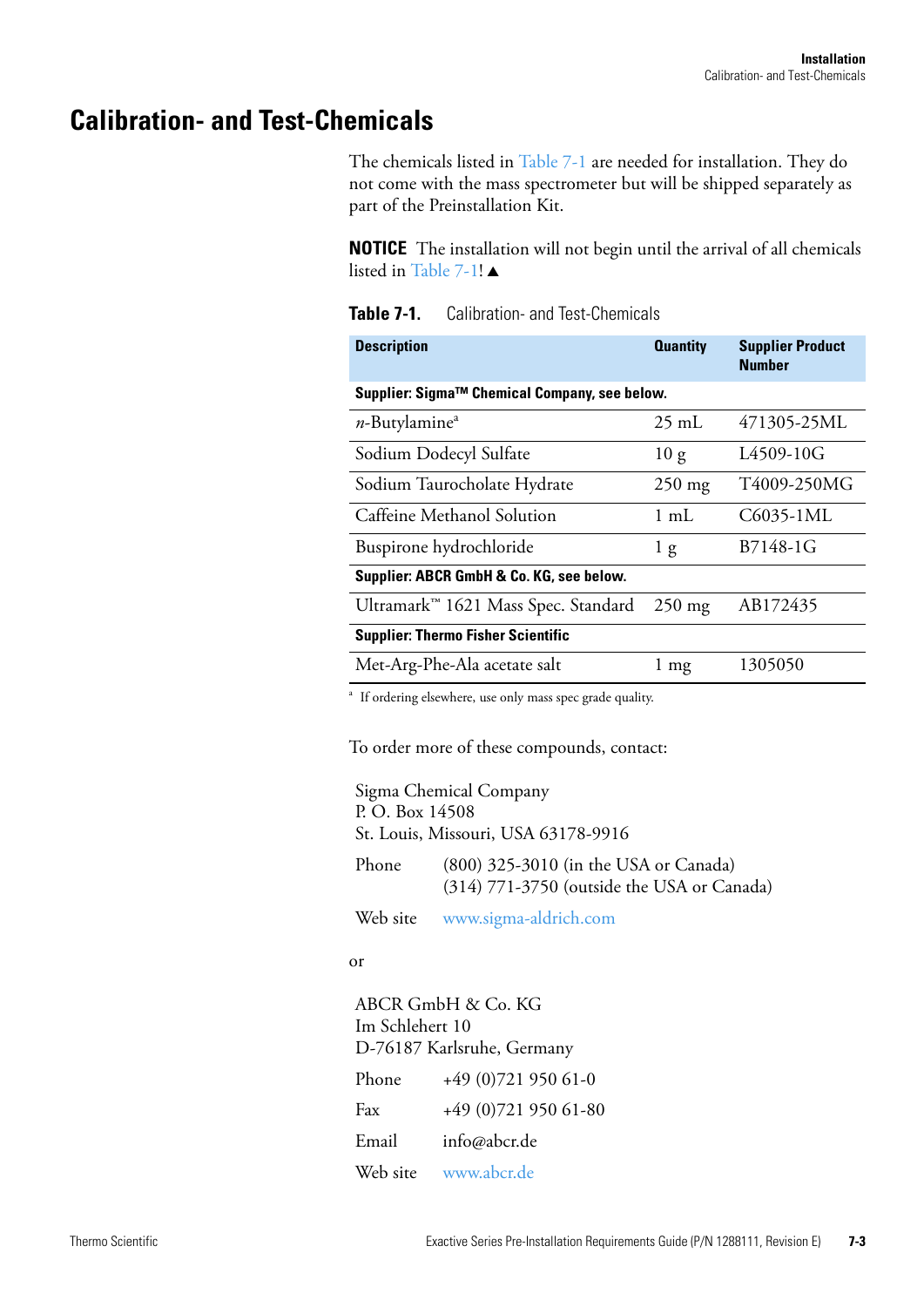## <span id="page-49-0"></span>**Obtaining Ready-to-Use Calibration Solutions**

<span id="page-49-3"></span>To free you from time-consuming mixing and dilution steps and to allow you to focus on data acquisition, Thermo Fisher Scientific provides ready-to-use calibration solutions. [Table 7-2](#page-49-1) shows the available calibration solution packages.

<span id="page-49-2"></span><span id="page-49-1"></span>**Table 7-2.** Calibration solutions packages for Exactive Series instruments

| <b>Calibration Solution</b> | <b>Product Name</b>                                                           | <b>Product Number</b> |
|-----------------------------|-------------------------------------------------------------------------------|-----------------------|
| Positive ion mode           | Pierce LTQ Velos ESI Positive<br>Ion Calibration Solution,<br>$10 \text{ mL}$ | 88323                 |
|                             | Negative ion mode  Pierce ESI Negative Ion<br>Calibration Solution, 10 mL     | 88324                 |

You can order ready-to-use calibration solutions from www.thermo.com/pierce or www.fishersci.com. The prepared calibration solutions are shipped at ambient temperature and stable at 2–8 °C for 1.5 years.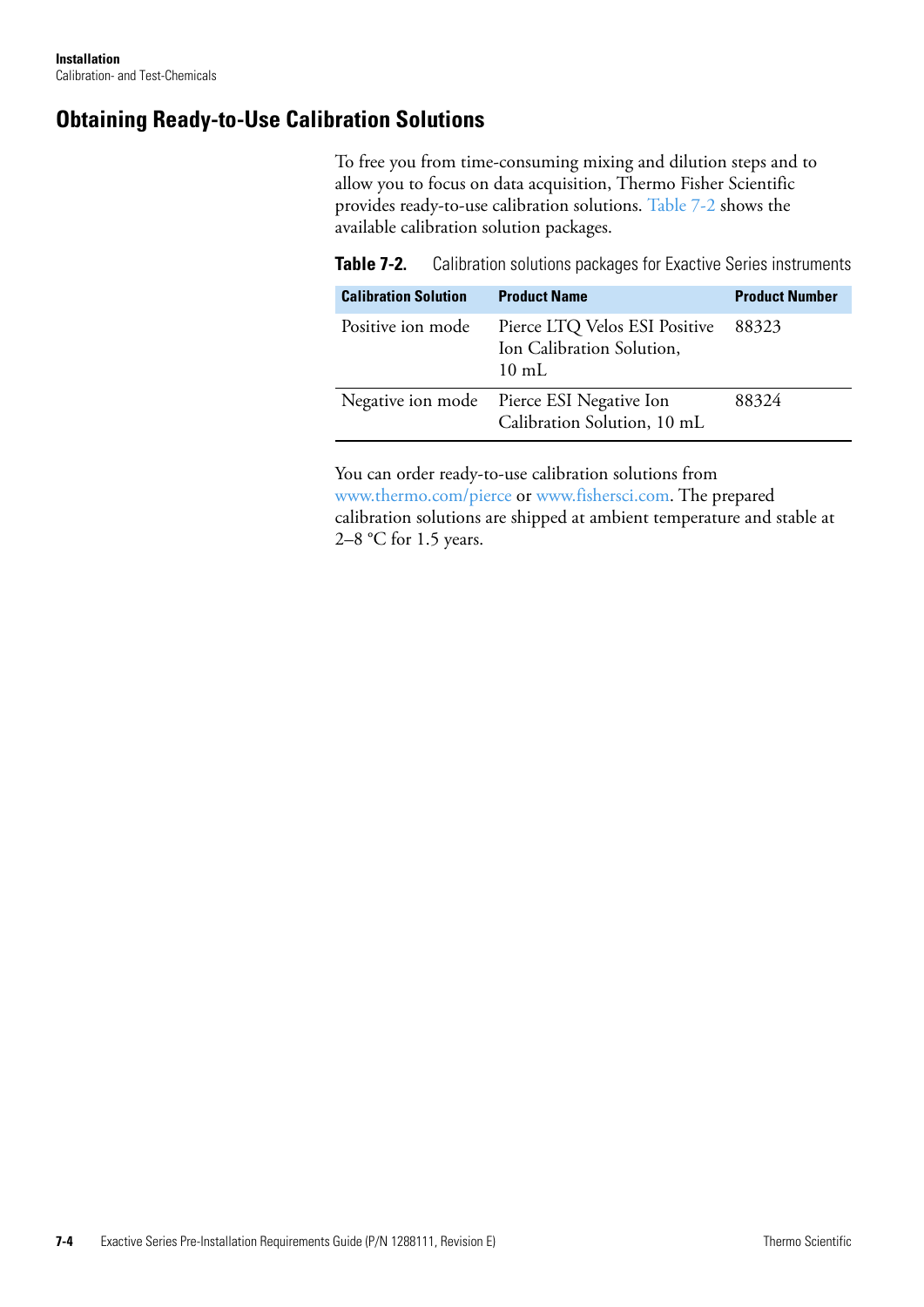# <span id="page-50-0"></span>**Chapter 8 General Preinstallation Information**

This chapter provides general pre-installation information for your instrument.

#### **Contents**

- **•** ["Instrument Arrival" on page 8-2](#page-51-0)
- **•** ["Installation" on page 8-3](#page-52-0)
- **•** ["Operating Environment" on page 8-5](#page-54-0)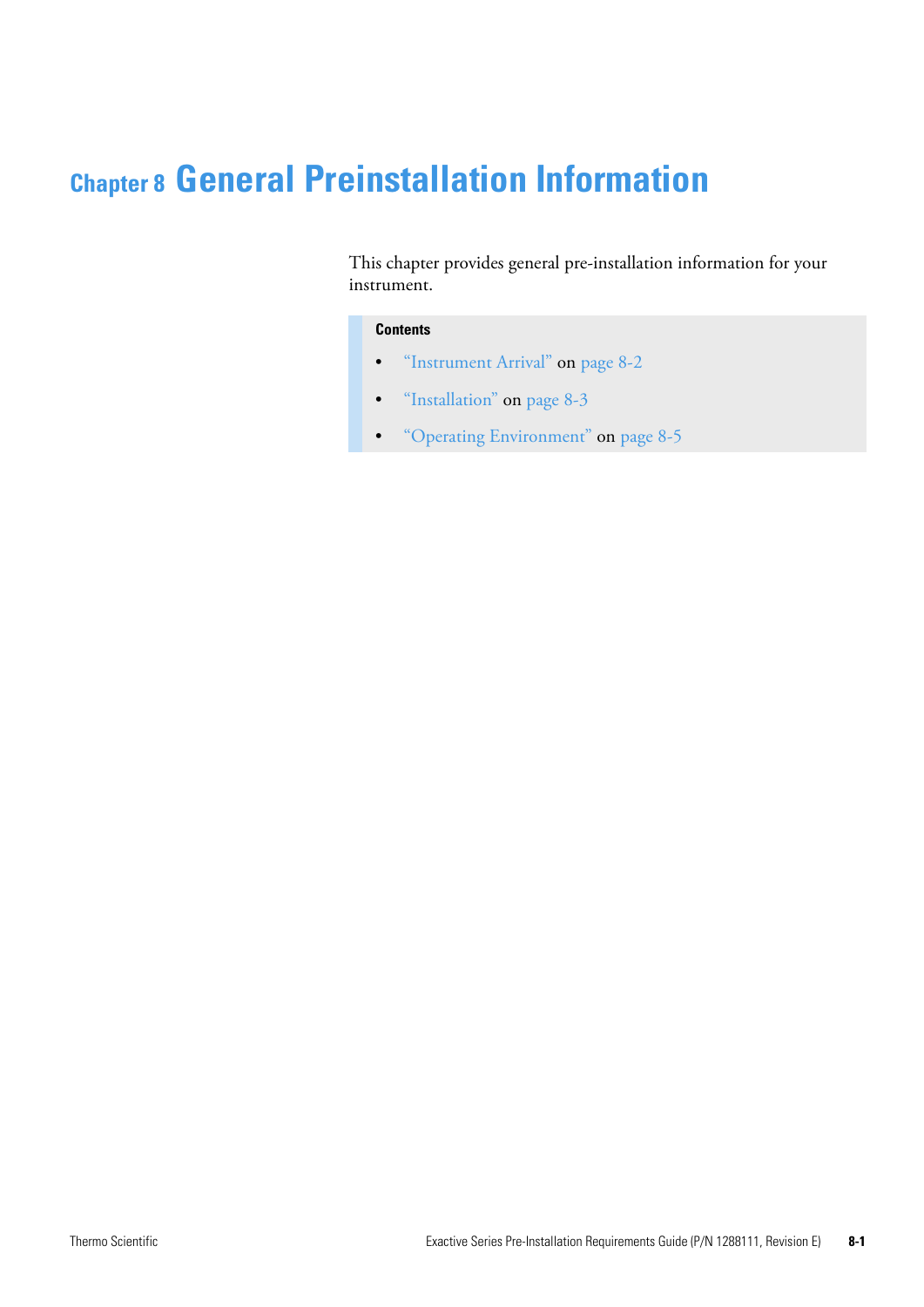## <span id="page-51-6"></span><span id="page-51-0"></span>**Instrument Arrival**

When your lab site preparation is completed, and the system is delivered, call your local Thermo Fisher Scientific office to arrange for an installation date.

<span id="page-51-3"></span>Thermo Scientific instruments are transported either by carriers who specialize in the handling of delicate machinery, or for long distance shipment by airfreight. Occasionally, however, equipment inadvertently does get damaged in transit.

Take the following precautions when receiving material:

- **•** Check carefully for obvious damage or evidence of rough handling.
- <span id="page-51-2"></span>**•** If external damage is apparent, take photographs, note this fact on all copies of the receiving documents and describe briefly the extent of the damage. Drivers should sign (or put their initials) next to your comments to signify agreement with your observations.
- **•** Contact your Thermo Fisher Scientific office to report the damage and—please—let Thermo Fisher Scientific field service engineers check for further damage.

**NOTICE** If the instrument shipping container, ShockWatch™, or other indicator shows any evidence of damage or mishandling during shipment, do NOT open the container. Call your Thermo Fisher Scientific representative for instructions on what to do. If the system arrives safely, proceed with the following instructions. ▲

<span id="page-51-5"></span>**NOTICE** Freight insurance requires that obvious damage be noted on the receiving documents. Thermo Fisher Scientific will not accept liability for damage if materials are received with obvious damage and the damage is not recorded on the receiving documents. ▲

When your system arrives, **move it to a protected location indoors**, preferably the installation site. Take the specifications described for the laboratory in this guide as a guideline for the temperature and humidity in the storage room. If you have questions about moving your system, contact your local Thermo Fisher Scientific office.

### <span id="page-51-8"></span><span id="page-51-1"></span>**Transportation Risk**

<span id="page-51-7"></span><span id="page-51-4"></span>Transportation risk depends on the terms of delivery agreed. The terms of shipment determine who has responsibility for filing a claim against the carrier if the system is damaged in transit.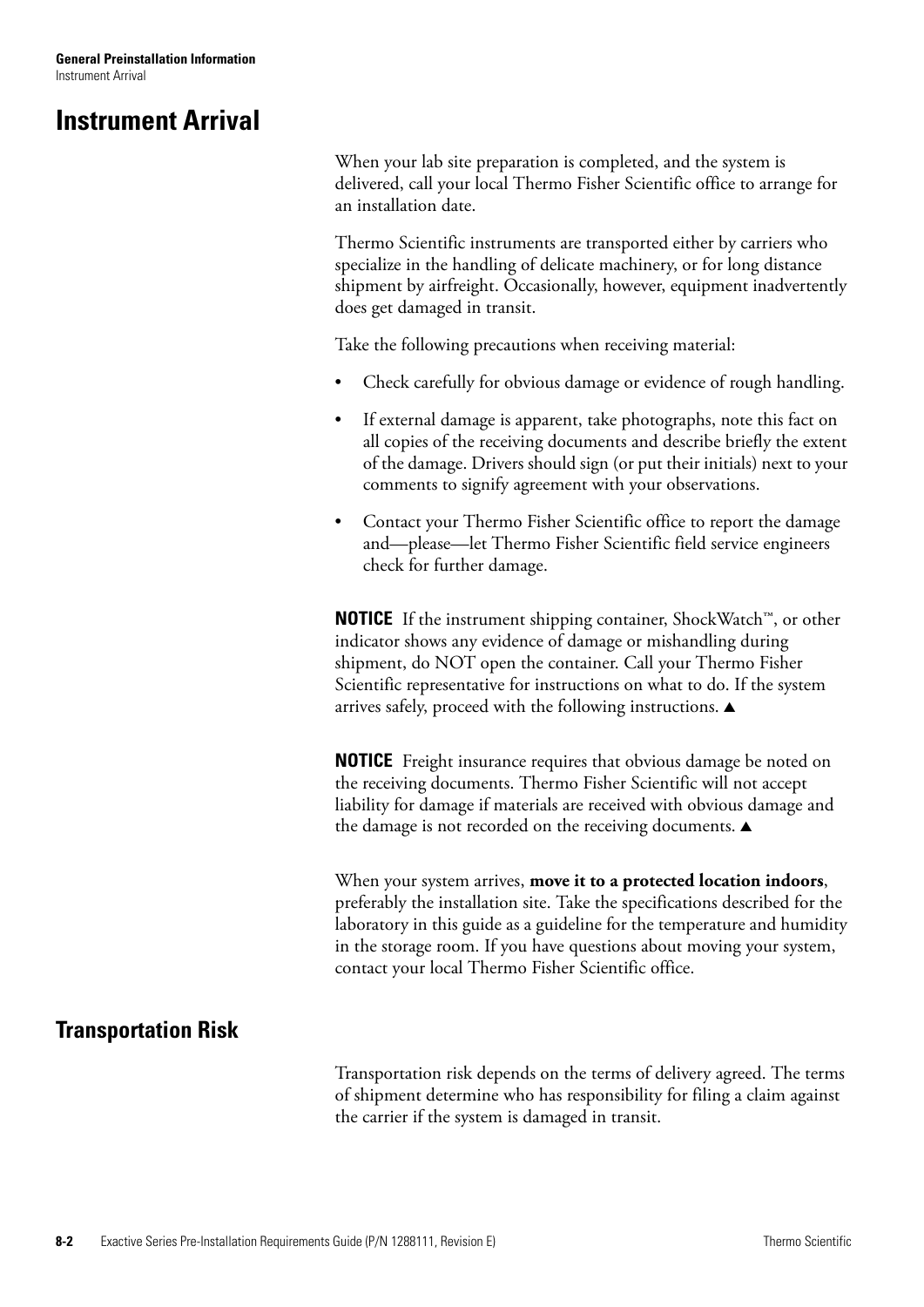<span id="page-52-7"></span><span id="page-52-6"></span><span id="page-52-4"></span><span id="page-52-1"></span><span id="page-52-0"></span>

| <b>Installation</b>          |                                                                                                                                                                                                                                                                                                                                                                                                                                                                                                                            |
|------------------------------|----------------------------------------------------------------------------------------------------------------------------------------------------------------------------------------------------------------------------------------------------------------------------------------------------------------------------------------------------------------------------------------------------------------------------------------------------------------------------------------------------------------------------|
|                              | It is the policy of Thermo Fisher Scientific that the customer should not<br>unpack the system or accessory items prior to installation of the system.                                                                                                                                                                                                                                                                                                                                                                     |
|                              | <b>NOTICE</b> Where buck/boost transformers or power conditioning units<br>are supplied, it is the responsibility of the operator to have these units<br>installed by an electrician prior to instrument installation.                                                                                                                                                                                                                                                                                                     |
|                              | <b>NOTICE</b> A forklift or a pallet jack will be of great benefit for unpacking<br>and in-house transportation of the instrument components. $\blacktriangle$                                                                                                                                                                                                                                                                                                                                                             |
| <b>Installing the System</b> |                                                                                                                                                                                                                                                                                                                                                                                                                                                                                                                            |
|                              | When your new instrument is on site and ready for installation, a<br>Thermo Fisher Scientific field service engineer will install it.                                                                                                                                                                                                                                                                                                                                                                                      |
|                              | During the installation, the Thermo Fisher Scientific field service<br>engineer will demonstrate the following:                                                                                                                                                                                                                                                                                                                                                                                                            |
|                              | The basics of equipment operation and routine maintenance.                                                                                                                                                                                                                                                                                                                                                                                                                                                                 |
|                              | The performance specifications that are in force at the time of the<br>٠<br>purchase of the system.                                                                                                                                                                                                                                                                                                                                                                                                                        |
|                              | <b>NOTICE</b> Consumables sent with the system are intended for use by the<br>Thermo Fisher Scientific field service engineer during the installation. ▲                                                                                                                                                                                                                                                                                                                                                                   |
| <b>Key Operator</b>          |                                                                                                                                                                                                                                                                                                                                                                                                                                                                                                                            |
|                              | Experience has shown that the maximum benefit can be derived from a<br>scientific instrument if there is one person, a key operator, who has<br>major responsibility for that instrument. It is recommended that you<br>designate a key operator to oversee the operation and maintenance of<br>the system in your laboratory. The key operator should be available to<br>the installing engineer throughout the installation. This person will also<br>be the key figure in the communication between your laboratory and |

<span id="page-52-5"></span><span id="page-52-2"></span>Thermo Fisher Scientific.

<span id="page-52-8"></span><span id="page-52-3"></span>**NOTICE** Do not plan to use your new system for sample analysis until the installation is complete and the Acceptance Form has been signed. ▲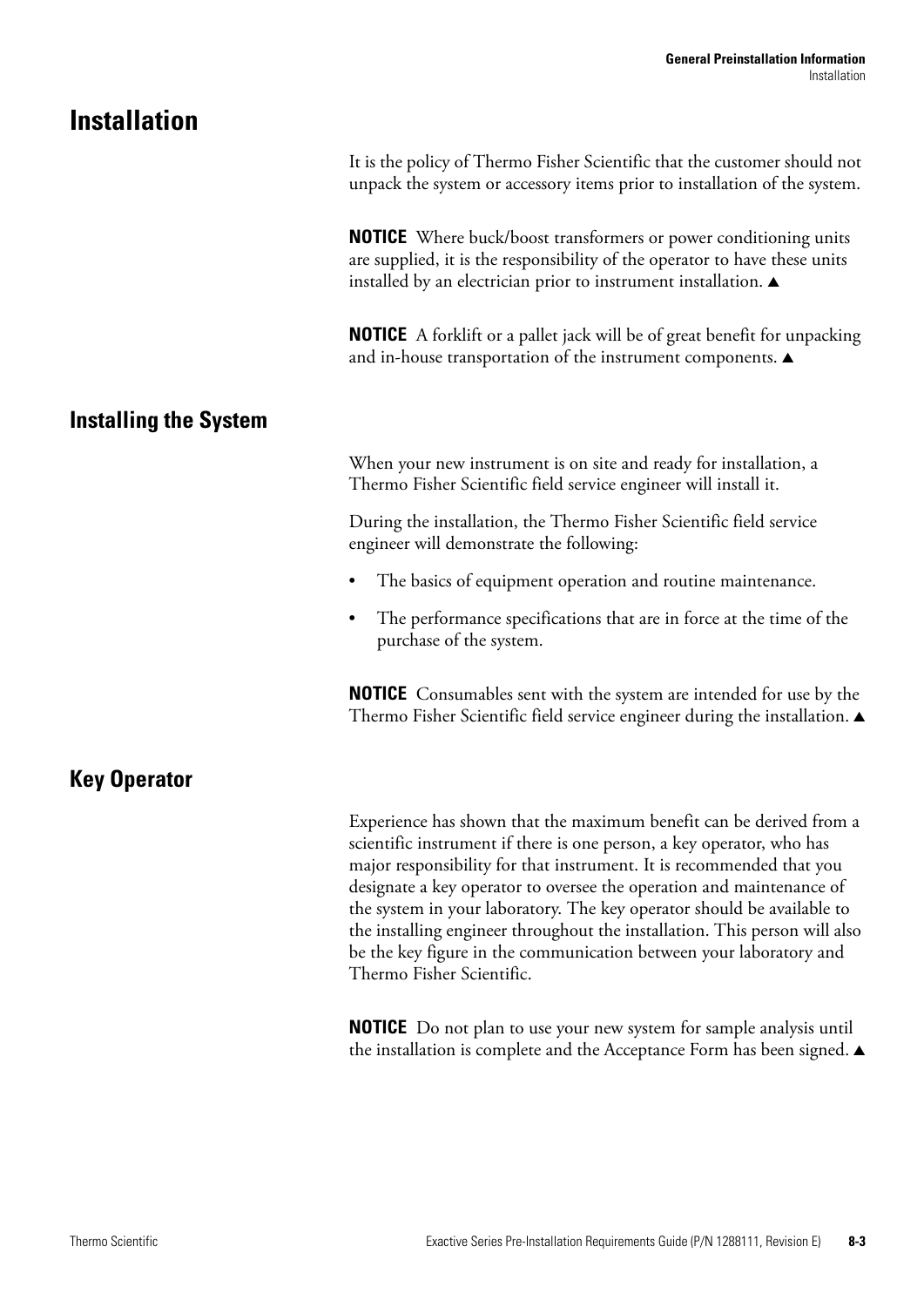## <span id="page-53-6"></span><span id="page-53-0"></span>**Advanced Training Courses**

Thermo Fisher Scientific provides both introductory and advanced training courses in analytical techniques, together with specialized operation and maintenance courses for Thermo Scientific products.

<span id="page-53-2"></span>It is also recommended that some months after your instrument has been installed, the key operator receive an advanced training for the operation and maintenance of the system from Thermo Fisher Scientific. After this training, the key operator can conduct an in-house training program on your site for your own people and certify others to operate the instrument.

For information concerning course schedules and fees, please contact the following address or your local Thermo Fisher Scientific office:

Thermo Fisher Scientific Hanna-Kunath-Str. 11 28199 Bremen

Germany

Phone: +49 (0) 421 - 54 93 0 Fax:  $+49(0)421 - 5493426$ E-mail: [training.bremen@thermo.com](mailto:training.bremen@thermo.com)

### <span id="page-53-5"></span><span id="page-53-1"></span>**Preventive Maintenance**

<span id="page-53-4"></span>Routine and preventive maintenance of the instrument is in the responsibility of the operator. Included in this category are the replacement of worn parts, the exchange of operating resources, and similar activities.

<span id="page-53-3"></span>Regular preventive maintenance is essential. It will increase the life of the system, result in maximum uptime of the system, and ensure optimum system performance. Maintenance techniques are covered in the Operating Manual for your Thermo Scientific instrument. Refer also to the manufacturers' manuals shipped with the instrument—especially for the maintenance of mechanical pumps and turbomolecular pumps.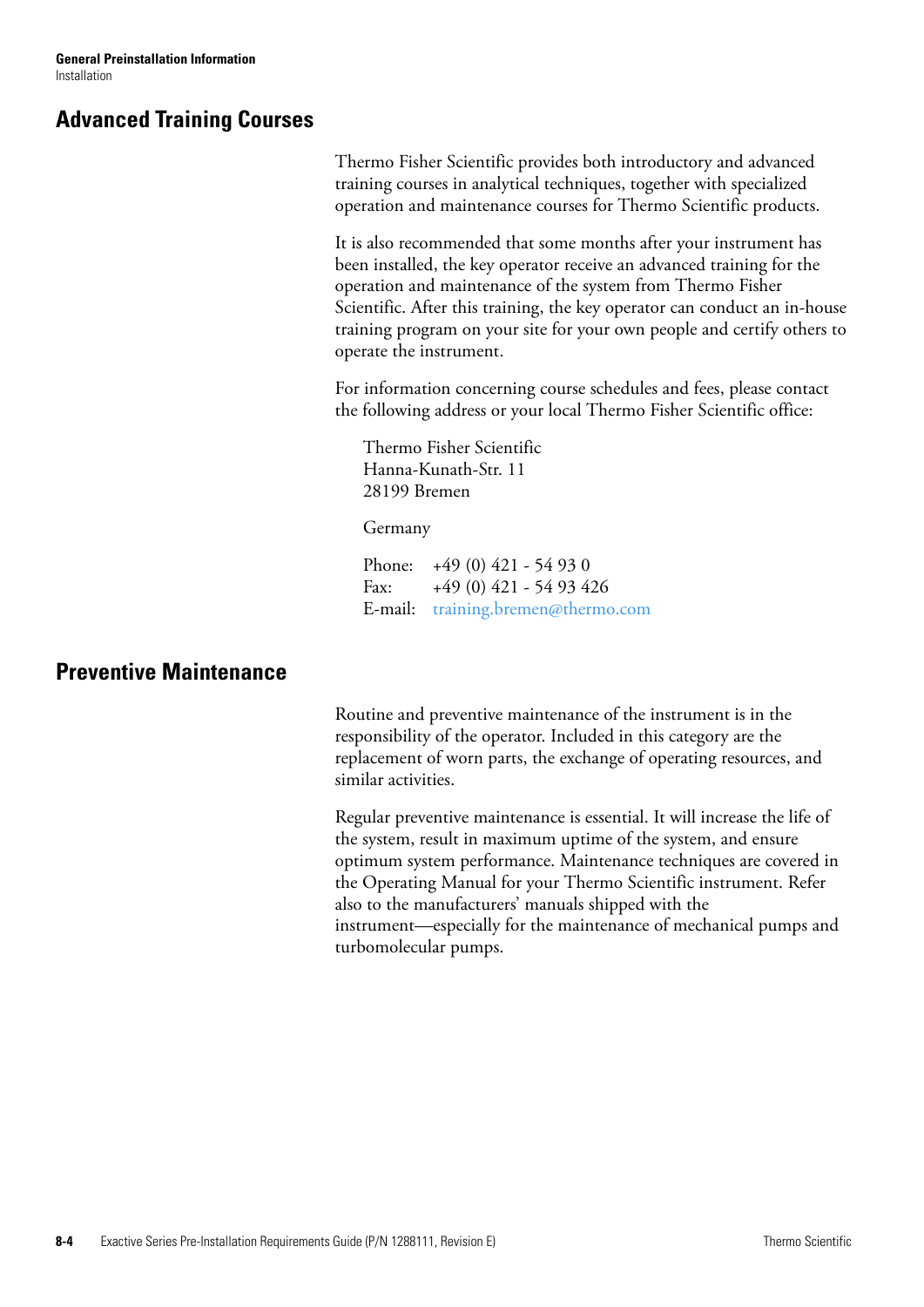## <span id="page-54-7"></span><span id="page-54-0"></span>**Operating Environment**

<span id="page-54-11"></span><span id="page-54-10"></span><span id="page-54-9"></span><span id="page-54-8"></span><span id="page-54-6"></span><span id="page-54-5"></span><span id="page-54-4"></span><span id="page-54-3"></span><span id="page-54-2"></span><span id="page-54-1"></span>

|                           | These general specifications for the operating environment help<br>ensuring continued high performance of the system.                                                                                                                                                                                                                                                                                                                                   |
|---------------------------|---------------------------------------------------------------------------------------------------------------------------------------------------------------------------------------------------------------------------------------------------------------------------------------------------------------------------------------------------------------------------------------------------------------------------------------------------------|
| Lighting                  |                                                                                                                                                                                                                                                                                                                                                                                                                                                         |
|                           | Good lighting makes any work area more enjoyable. Because a lot of<br>work is done on the computer terminal, it may be convenient to have a<br>dimmer switch on the lights to reduce eyestrain. A small, high-intensity<br>lamp is recommended for cleaning instrument components, source<br>inspection, and manipulation of small components. Contact your local<br>safety officer for advice and regulations on adequate working place<br>conditions. |
| <b>Particulate Matter</b> |                                                                                                                                                                                                                                                                                                                                                                                                                                                         |
|                           | Particulate matter might contaminate the samples and the ion source<br>and may limit the background level of the instrument.                                                                                                                                                                                                                                                                                                                            |
|                           | The air in your laboratory must not contain excessive dust, smoke, or<br>other particulate matter. For reference, the air should contain fewer than<br>$35 \times 10^6$ particles per cubic meter $(1 \times 10^6$ particles per cubic foot) in<br>excess of $5 \mu m$ .                                                                                                                                                                                |
|                           | Dust can clog the air filters, causing a reduction in air flow around<br>electronic components. Dust will also form a layer on electronic<br>components that will act as an insulating blanket and thus reduce the<br>heat transfer from the components to the surrounding air.                                                                                                                                                                         |
| <b>Quality of Power</b>   |                                                                                                                                                                                                                                                                                                                                                                                                                                                         |
|                           | The quality of power supplied to your system is very important for its<br>performance. The quality of line voltage must be stable and within the<br>specifications listed in this manual. The line voltage must be free of<br>voltage surges, sags, or transients.                                                                                                                                                                                      |
|                           | Below are definitions for the most common voltage disturbances:                                                                                                                                                                                                                                                                                                                                                                                         |
|                           | <i>Harmonic distortion</i> is a high-frequency disturbance that might<br>affect operation of your system. This disturbance appears as<br>distortion of the fundamental sine wave.                                                                                                                                                                                                                                                                       |
|                           | <i>Slow average</i> is a gradual, long-term change in average root mean<br>square (RMS) voltage level, with typical durations greater than 2 s.                                                                                                                                                                                                                                                                                                         |
|                           | Sags and surges are sudden changes in average RMS voltage level,<br>with typical durations between 50 µs and 2 s.                                                                                                                                                                                                                                                                                                                                       |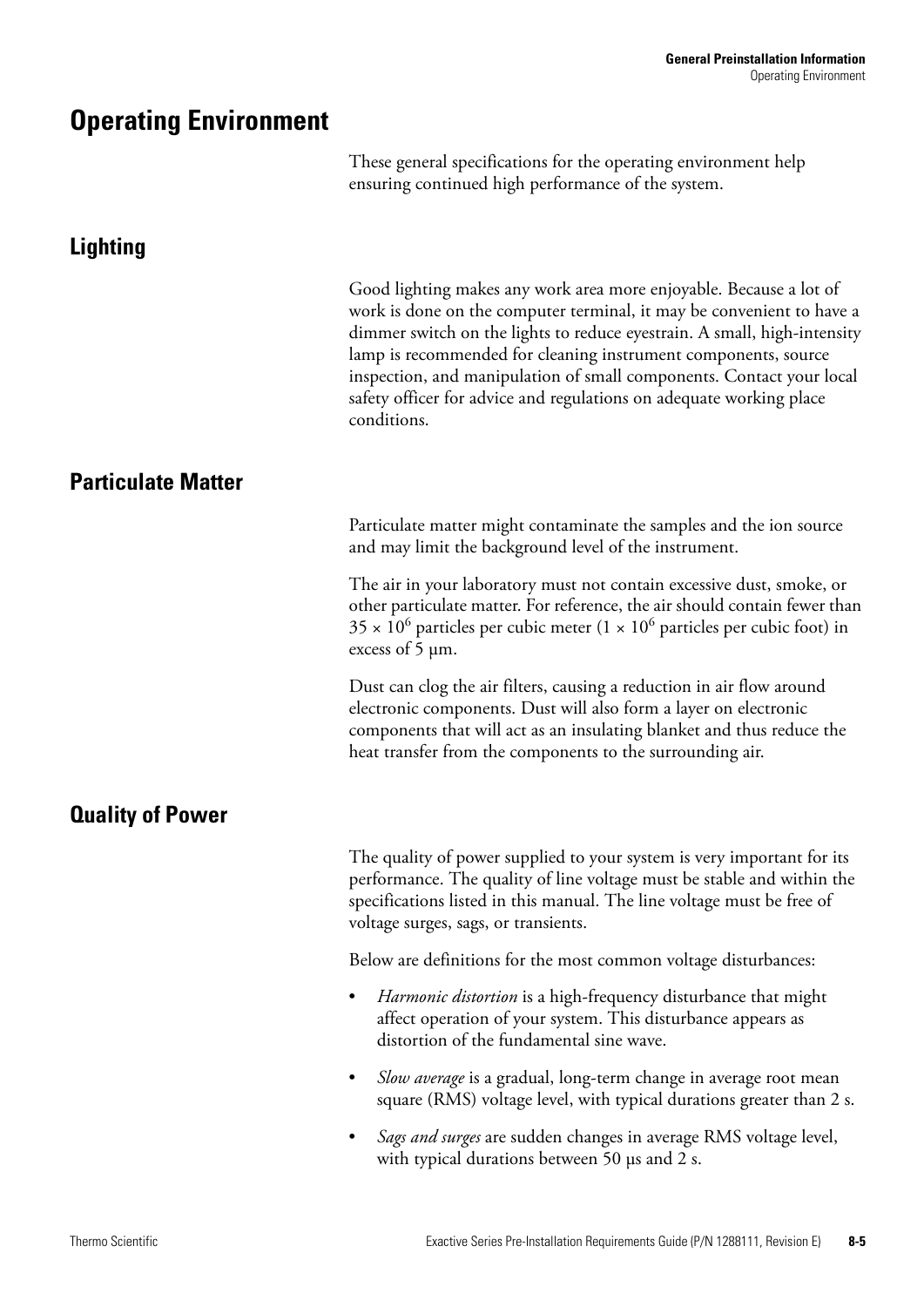<span id="page-55-1"></span>**•** *Transients* (or impulses) are brief voltage excursions of up to several thousand volts with durations of less than 50 μs.

Harmonic distortion causes noise in the power supply lines and degrades instrument performance. Constant high line voltage, impulses, or surges in voltage can cause overheating and component failures. Constant low line voltage or sags in voltage can cause the system to function erratically or not at all. Transients, even of a few microseconds duration, can cause electronic devices to fail catastrophically or to degrade and eventually shorten the lifetime of your system.

Thermo Fisher Scientific recommends using power monitoring and conditioning devices. Contact your local Thermo Fisher Scientific office and see ["Technical Assistance" on page 8-8](#page-57-0) for electrical equipment suppliers.

#### <span id="page-55-0"></span>**Power Monitoring Devices**

Power monitoring devices help decide whether it is necessary to install a power conditioning device.

Power line disturbance analyzers are capable of detecting and recording most types of power supply problems. These instruments provide a continuous record of line performance by analyzing and printing out information on three types of voltage disturbances:

- **•** Slow average
- **•** Sag and surge
- **•** Transient

In the first two cases, the duration as well as the amplitude of the disturbance is indicated by time interval recording.

The power line must be monitored continuously for seven consecutive days, 24 hours a day. If inspection of the printout indicates disturbances, the test should be terminated and corrective action taken. Then, the power should be monitored again as described above.

A variety of devices is available to monitor power supply quality. The Leibert Corporation Model 3600 and the Dranetz™ 606 Series power line disturbance analyzers are two devices capable of detecting and recording most types of power supply problems.

**NOTICE** Thermo Fisher Scientific does not endorse any manufacturer, nor does it endorse products other than its own. Companies and products listed in this guide are given as examples only. ▲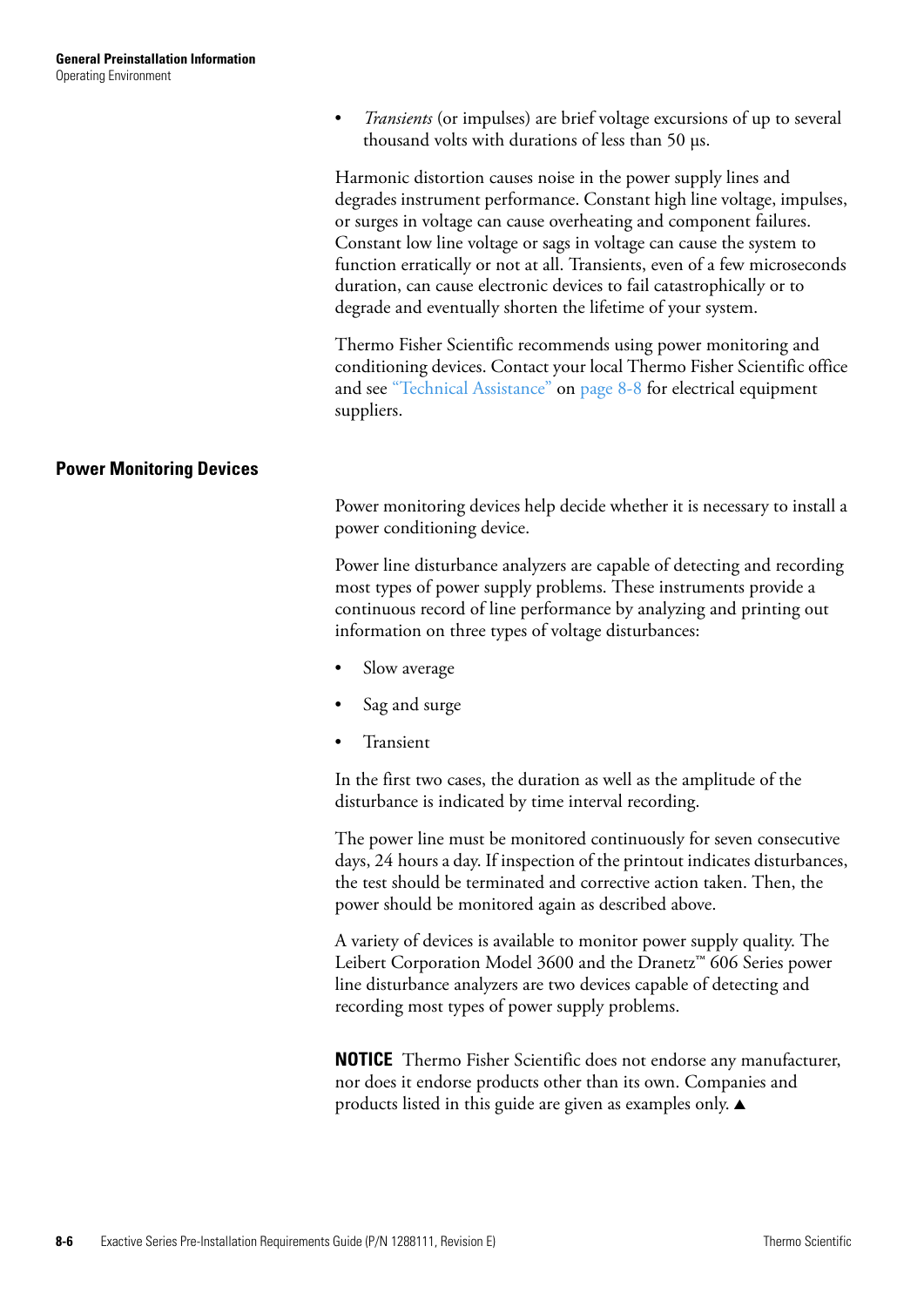Line monitors can be rented from electrical equipment suppliers. If necessary, your local Thermo Fisher Scientific office can assist in interpretation of the results and recommend appropriate corrective measures.

#### <span id="page-56-3"></span>**Power Conditioning Devices**

<span id="page-56-4"></span><span id="page-56-2"></span>Various line voltage conditioning devices are available that can correct your line voltage problem. If you have good regulation but the power line disturbance analyzer shows transient voltages, then an isolation/noise suppression transformer should be adequate to resolve the problem. If there are both transient and regulation problems, then you should consider power conditioners, which can control both of these problems.

<span id="page-56-0"></span>When nominal voltage is free from voltage sags, surges, and impulses but different from 230 V AC line to ground, the supply voltage can be lowered (bucked) or raised (boosted) using a buck/boost transformer. Buck/boost transformers are also available from Thermo Fisher Scientific.

Your electrician should install the buck/boost transformer before the installation of your system is started.

<span id="page-56-1"></span>**NOTICE** For compliance and safety, ensure that your power conditioning devices are certified by recognized domestic and international organizations (for example, UL, CSA, TÜV, and VDE). ▲

#### **Uninterruptible Power Supply**

<span id="page-56-5"></span>If your local area is susceptible to corrupted power or power disruptions, then an uninterruptible power supply (UPS) should be installed in your laboratory.

**NOTICE** For compliance and safety, ensure that your uninterruptible power supply (UPS) devices are certified by recognized domestic and international organizations (for example, UL, CSA, TÜV, and VDE). ▲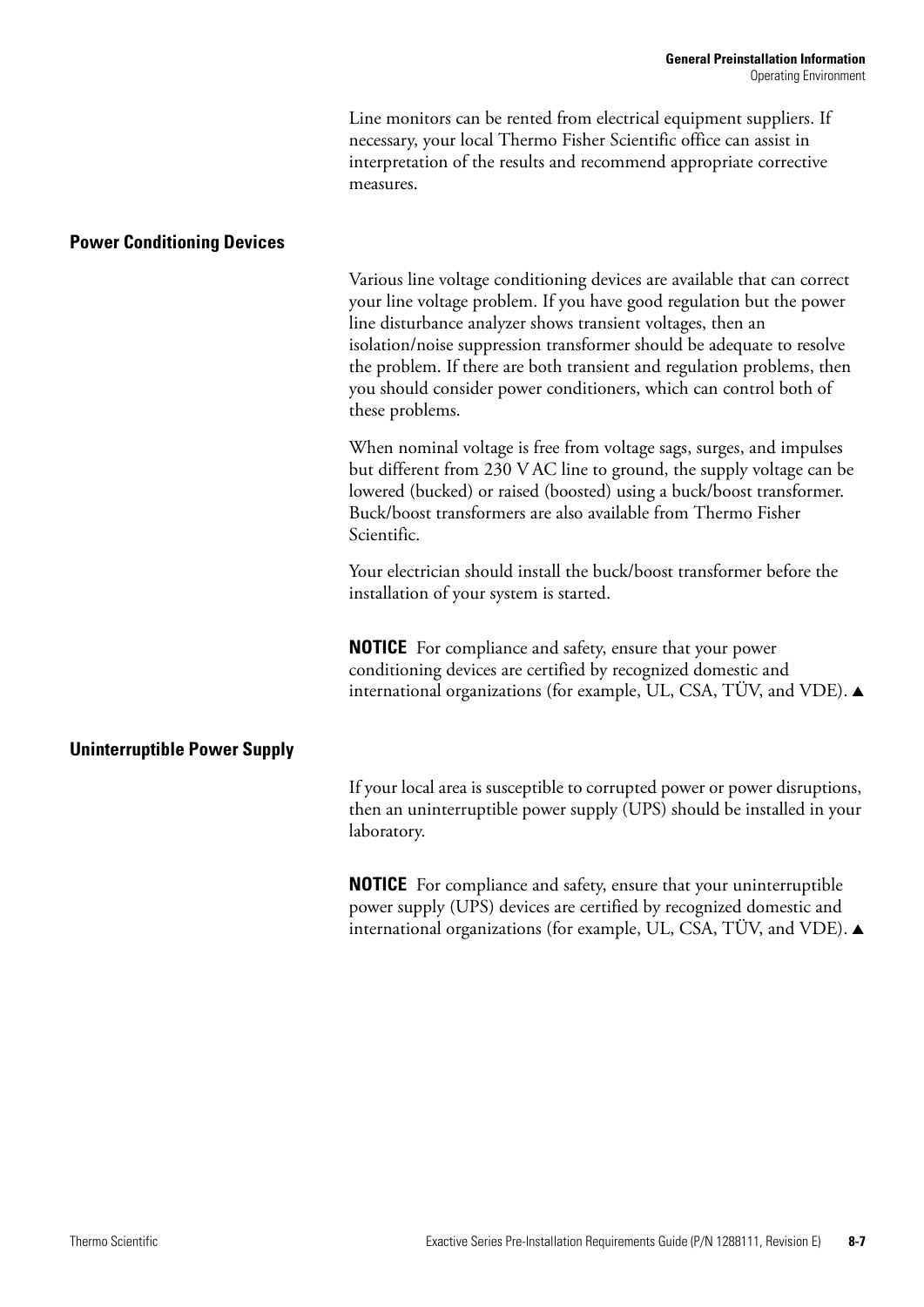#### <span id="page-57-3"></span><span id="page-57-0"></span>**Technical Assistance**

<span id="page-57-1"></span>

| Occasionally, Thermo Fisher Scientific encounters line-voltage sources  |
|-------------------------------------------------------------------------|
| of unacceptable quality that adversely affect the operation of the      |
| instrument. Rectifying such power-supply problems is the responsibility |
| of the operator. However, (upon request) Thermo Fisher Scientific will  |
| attempt to assist in diagnosis, but does not undertake to isolate and   |
| correct power-supply quality problems.                                  |

Contact your Thermo Fisher Scientific office for assistance in monitoring the line voltage in your laboratory, in selecting a line conditioner, or in locating a power consultant in your area.

<span id="page-57-2"></span>Specifying power conditioning equipment is a complex task that is best handled by a company or consultant specializing in that field.

A selection of such companies is listed in Table 8-1:

| Table 8-1. |  | Companies specifying power conditioning equipment |  |  |
|------------|--|---------------------------------------------------|--|--|
|------------|--|---------------------------------------------------|--|--|

| <b>Company</b>                              | <b>Address or comment</b>                                                                          | <b>Internet</b>        |
|---------------------------------------------|----------------------------------------------------------------------------------------------------|------------------------|
| General Electric Company                    | Worldwide distribution network                                                                     | www.ge.com             |
| JOVYATLAS Elektrische<br>Umformtechnik GmbH | Groninger Straße 29-37<br>26789 Leer, Germany<br>Phone: +49 (491) 6002 0<br>Fax: +49 (491) 6002 48 | www.jovyatlas.info     |
| OnLine Power, Inc.                          | Conform to all applicable standards,<br>worldwide                                                  | www.onlinepower.com    |
| POWERVAR, Inc.                              |                                                                                                    | www.powervar.com       |
| Sola/HD                                     |                                                                                                    | www.sola-hevi-duty.com |

**NOTICE** Thermo Fisher Scientific does not endorse any manufacturer, nor does it endorse products other than its own. Companies and products listed in this guide are given as examples only. ▲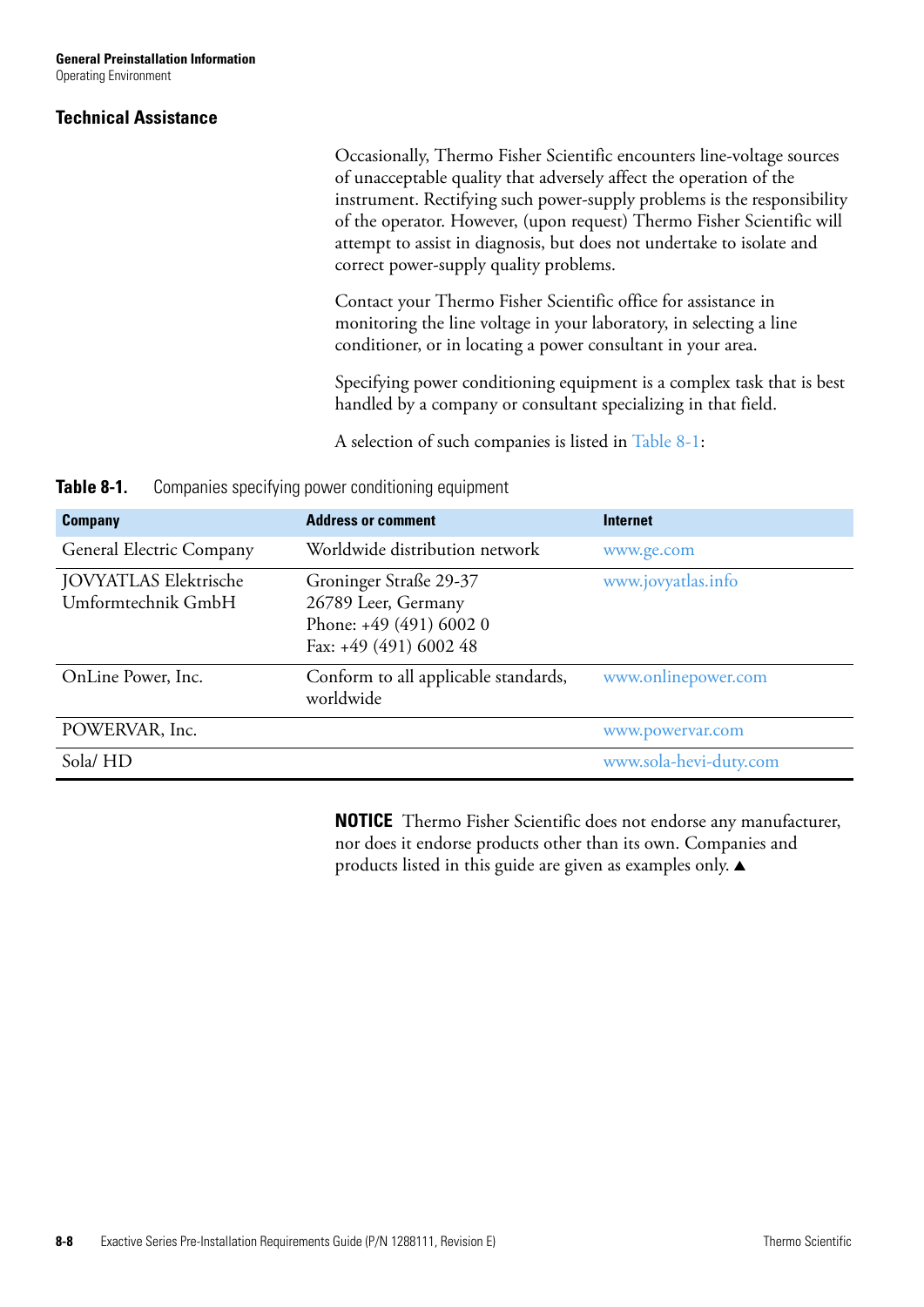### <span id="page-58-0"></span>**Electrostatic Discharge**

<span id="page-58-9"></span><span id="page-58-1"></span>Electrostatic discharge (ESD) can damage the electronic components of your instrument. Thermo Scientific instruments are designed to withstand electrostatic discharges (ESD) up to 4 kV (air discharge) and 4 kV (contact discharge) with all panels in place. However, if the panels are removed and the PCBs are handled without proper precautions, the electronic components might be damaged or fail prematurely. Static electricity can develop in a variety of ways. A few examples of how electrostatic charge can develop are as follows:

- **•** When walking across a carpet in a room that is at 20% relative humidity, as much as 35000 V of electrostatic potential can be generated on the surface of your body. This same motion in a room at 80% relative humidity generates about 1500 V of electrostatic potential.
- **•** Sitting and working in a chair padded with polyurethane foam in a room at 20% relative humidity can cause as much as 18000 V of electrostatic potential to develop on your skin or 1500 V at 80% relative humidity.
- <span id="page-58-6"></span>**•** Working in laboratory coats and clothing made of synthetic fibers can cause the accumulation of static electricity on your skin.
- <span id="page-58-8"></span><span id="page-58-7"></span>**•** Polystyrene cups and packing materials typically have a considerable electrostatic charge on them.

<span id="page-58-2"></span>Many electronic components can be damaged by a discharge of electrostatic potential of as little as 50 V. ESD damage can be catastrophic causing your system to cease functioning. More commonly, however, ESD damage might cause latent problems that are detrimental to sensitive electrical components, causing premature failures. Therefore, Thermo Fisher Scientific recommends the following precautions, especially when you are operating your system at the lower end of the relative humidity specification listed above:

- <span id="page-58-4"></span><span id="page-58-3"></span>**•** Use a static-dissipating floor covering (such as tile or conductive linoleum) in the room that houses your instrument.
- <span id="page-58-5"></span>**•** Use laboratory chairs covered with natural fiber or other static dissipating material.
- **•** When operating the instrument, wear laboratory coats and clothing made of natural fiber or other static-dissipating material.
- **•** Do not place polystyrene cups or packing materials on the instrument.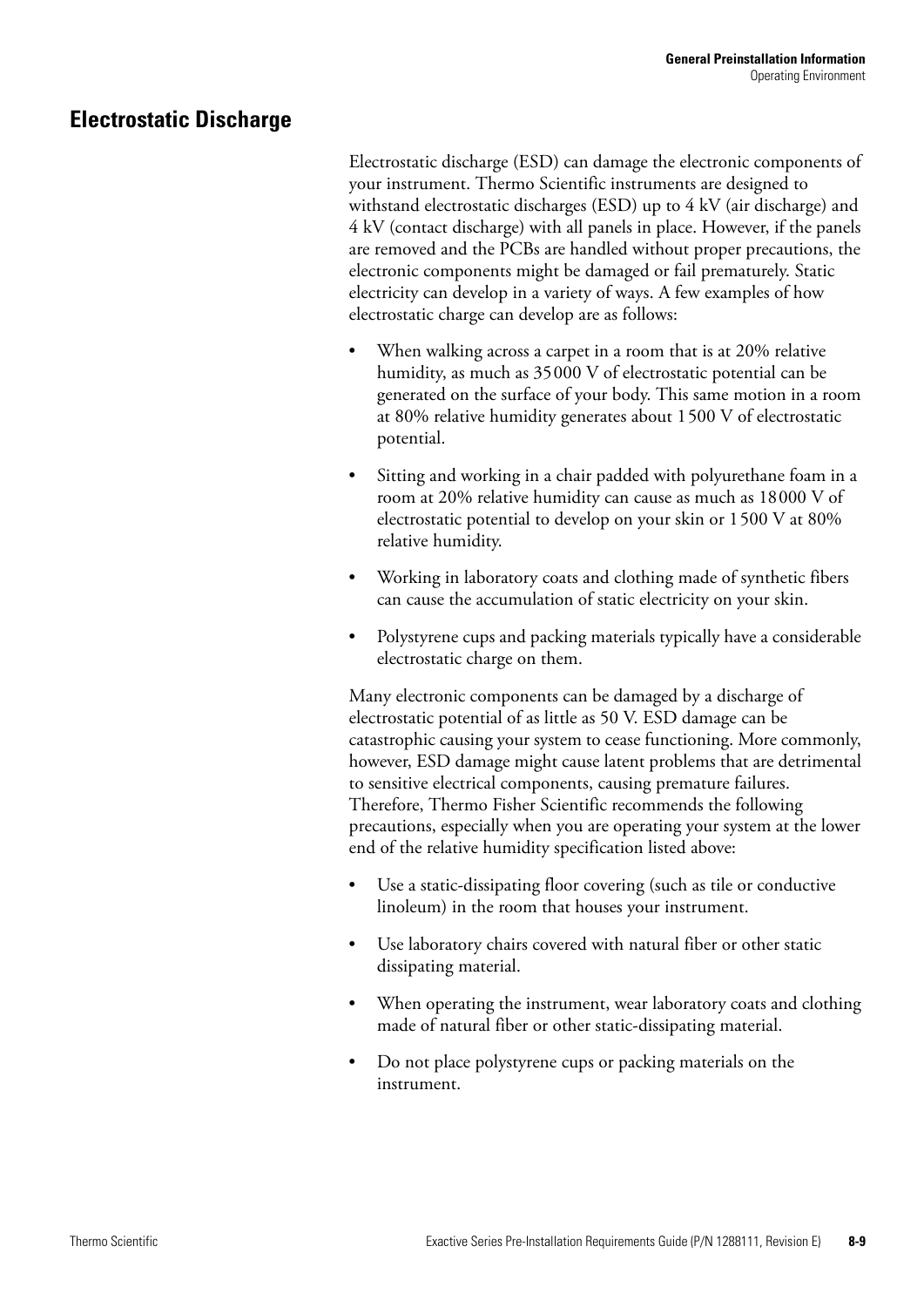#### **General Preinstallation Information**

Operating Environment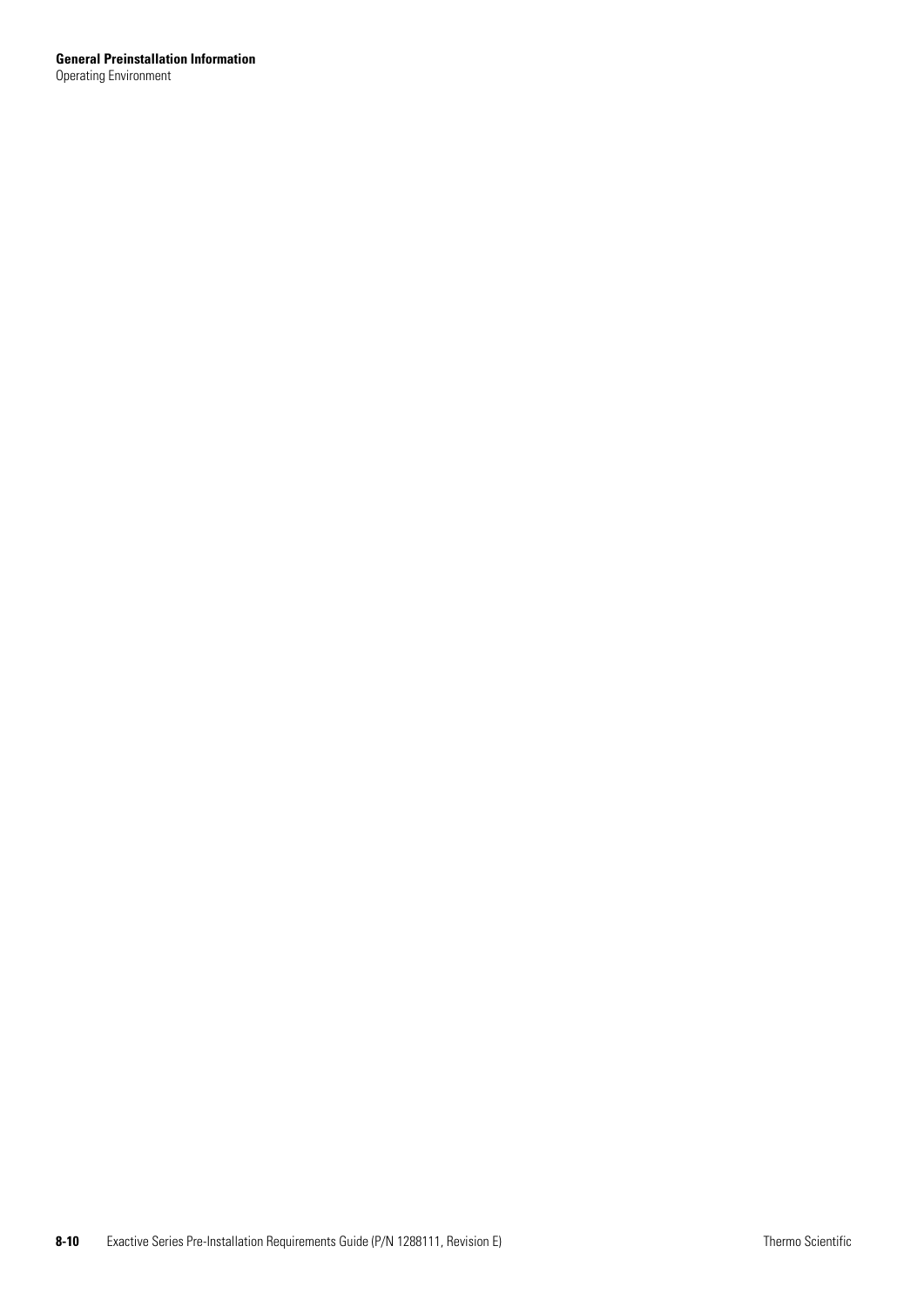# <span id="page-60-0"></span>**Legal Documents**

This chapter provides legal documents.

#### **Contents**

- **•** ["FCC Compliance Statement" on page D-2](#page-61-0)
- **•** ["WEEE Compliance" on page D-3](#page-62-0)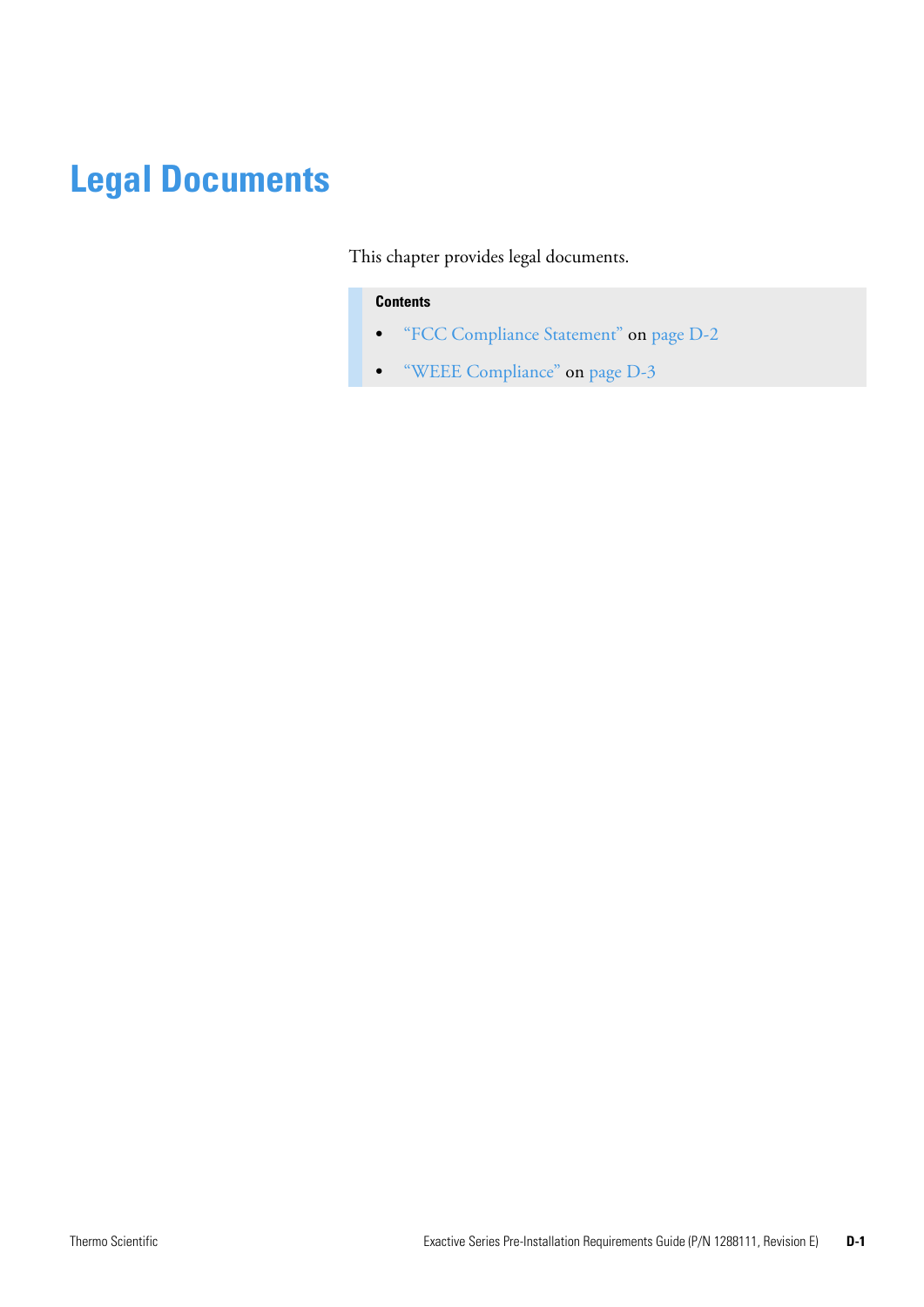## <span id="page-61-0"></span>**FCC Compliance Statement**

THIS DEVICE COMPLIES WITH PART 18 OF THE FCC RULES.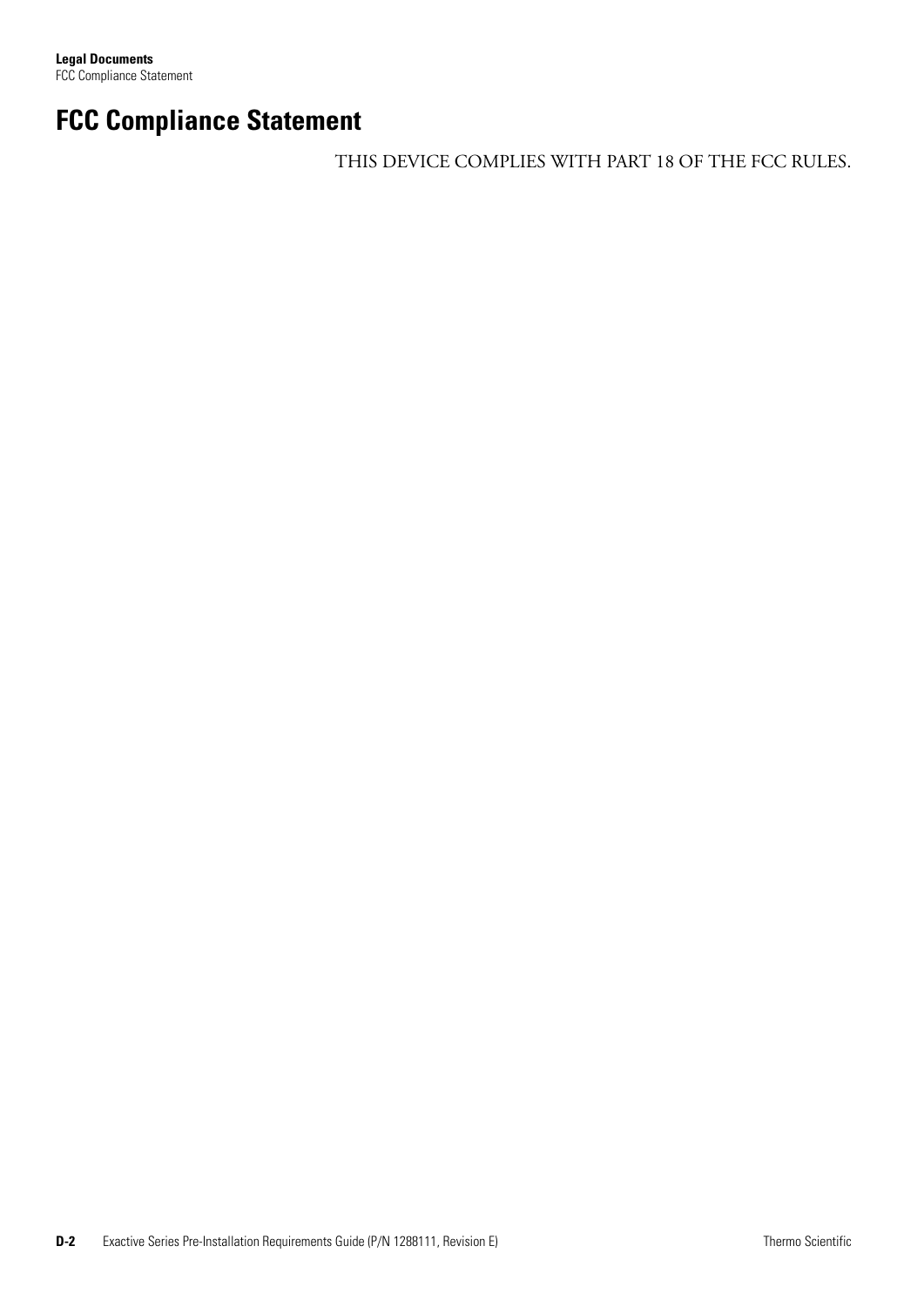## <span id="page-62-0"></span>**WEEE Compliance**

This product is required to comply with the European Union's Waste Electrical & Electronic Equipment (WEEE) Directive 2002/96/EC. It is marked with the following symbol:



Thermo Fisher Scientific is registered with B2B Compliance ([B2Bcompliance.org.uk](http://www.b2bcompliance.org.uk)) in the UK and with the European Recycling Platform ([ERP-recycling.org\)](http://www.erp-recycling.org/) in all other countries of the European Union and in Norway.

If this product is located in Europe and you want to participate in the Thermo Fisher Scientific Business-to-Business (B2B) Recycling Program, send an email request to [weee.recycle@thermofisher.com](mailto:weee.recycle@thermofisher.com) with the following information:

- **•** WEEE product class
- **•** Name of the manufacturer or distributor (where you purchased the product)
- **•** Number of product pieces, and the estimated total weight and volume
- **•** Pick-up address and contact person (include contact information)
- **•** Appropriate pick-up time
- **•** Declaration of decontamination, stating that all hazardous fluids or material have been removed from the product

For additional information about the Restriction on Hazardous Substances (RoHS) Directive for the European Union, search for RoHS on the Thermo Fisher Scientific European language websites.

**NOTICE** This recycling program is not for biological hazard products or for products that have been medically contaminated. You must treat these types of products as biohazard waste and dispose of them in accordance with your local regulations. ▲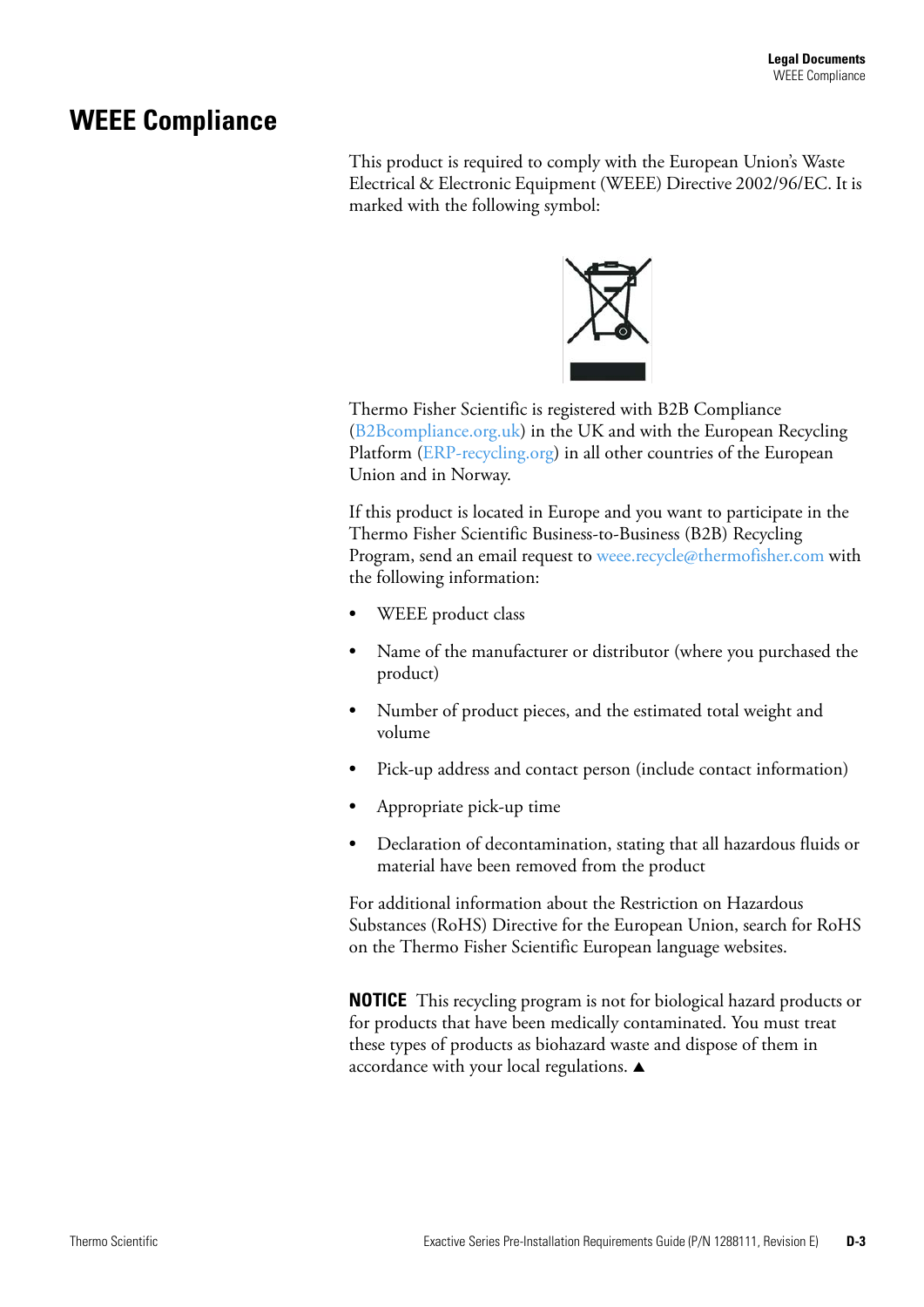**Legal Documents** WEEE Compliance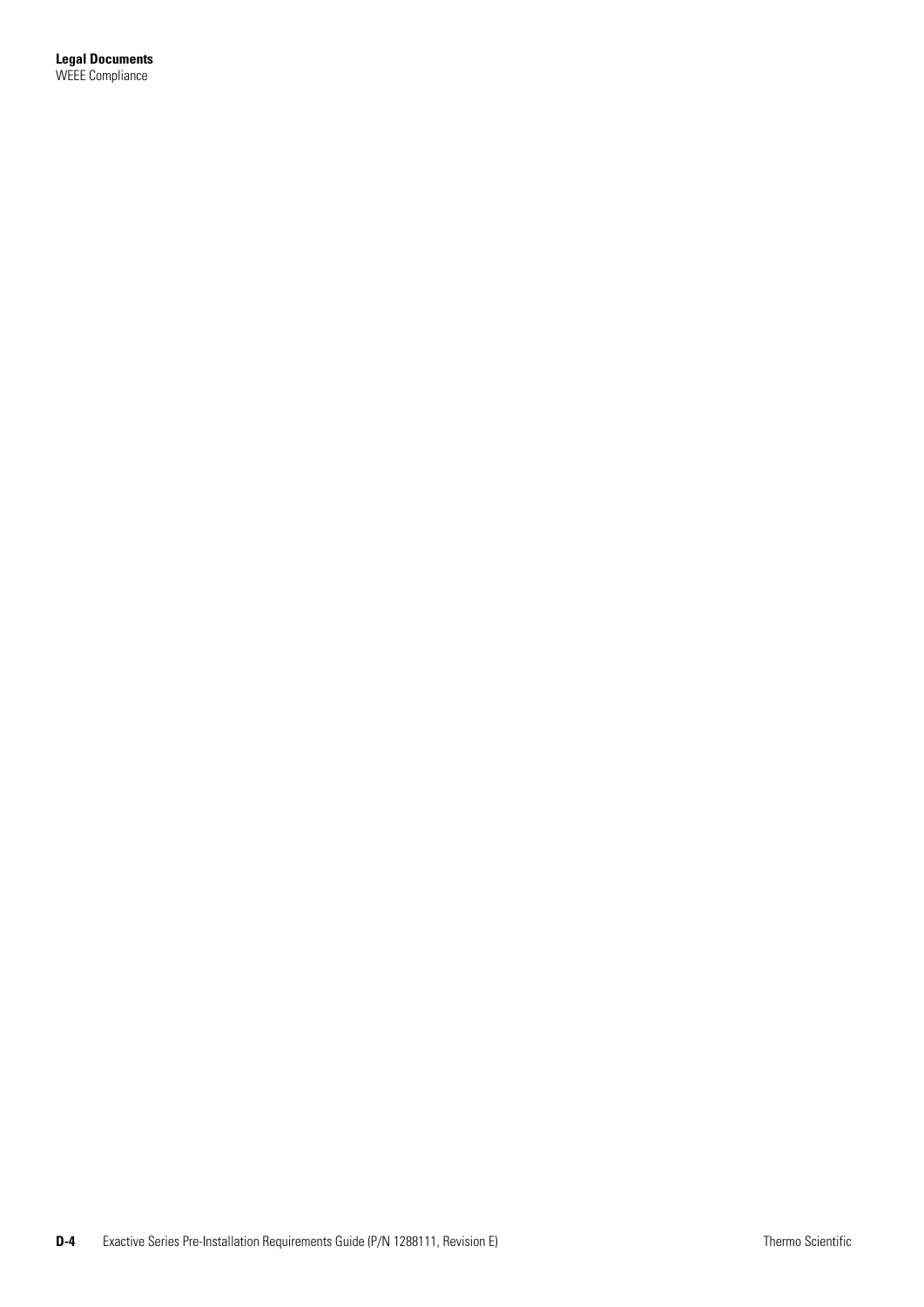# <span id="page-64-0"></span>**Index**

### **A**

Accela LC system [2-9](#page-22-2) pump [2-9](#page-22-3) acceptance form [8-3](#page-52-3) air circulation [2-6](#page-19-0) compressor [5-3](#page-38-2) duct [3-2](#page-27-6) exchange [6-2](#page-43-3) air conditioning humidity [3-3](#page-28-4) load [3-2](#page-27-7) temperature [3-2](#page-27-8) altitude [3-4](#page-29-1) API source [6-3](#page-44-1) apparent power [4-2](#page-31-2)–[4-3](#page-32-1) autosampler [2-9](#page-22-4) auxiliary gas [5-3](#page-38-3)

#### **B**

ballast valve, on the forepump [6-2](#page-43-4) buck/boost transformer [4-2,](#page-31-3) [8-7](#page-56-0)

### **C**

caffeine methanol solution [7-3](#page-48-3) calibration compounds [7-4](#page-49-2) calibration solutions [7-4](#page-49-3) cell phones [3-3](#page-28-5) certification, of power conditioning devices [8-7](#page-56-1) chemicals for installation [2-2](#page-15-1), [7-3](#page-48-4) ordering [7-3](#page-48-5) storing / handling [5-4](#page-39-3) cleaning agents [5-5](#page-40-1) collision gas, for HCD [5-3](#page-38-4) connecting forepump [2-11](#page-24-1) wall outlets [4-5](#page-34-4) connector, for mains supply [4-4](#page-33-2) container dimensions [2-2](#page-15-2) weights [2-2](#page-15-3) contamination gas lines [5-3](#page-38-5) solvents [5-4](#page-39-4)

C-Trap, bath gas [5-3](#page-38-6) cutout, for vacuum hose [2-11](#page-24-2)

### **D**

damage documenting [8-2](#page-51-2) to equipment [8-2](#page-51-3) data system dimensions [2-5](#page-18-3) placing [2-4](#page-17-4) shipping container [2-2](#page-15-4) wall outlets [4-3](#page-32-2), [4-6](#page-35-3) workbench [2-4](#page-17-3) delivery terms [8-2](#page-51-4) detergents [5-5](#page-40-2) dimensions, of packed units [2-3](#page-16-2), [2-5,](#page-18-3) [2-9](#page-22-5) distilled water [5-5](#page-40-3) doorways [2-2](#page-15-5) drain tubing [6-3](#page-44-2) dust [8-5](#page-54-4)

### **E**

earth ground [4-2](#page-31-4) effective power [4-2–](#page-31-5)[4-3](#page-32-3) electromagnetic fields [3-3](#page-28-6) electronic components [3-3,](#page-28-7) [8-9](#page-58-1) electrostatic discharge (ESD) damage [8-9](#page-58-2) precautions [8-9](#page-58-3) emergency shutdown [2-6](#page-19-1) entrance requirements [2-2](#page-15-6)–[2-3](#page-16-3) equipment, for installation [7-2](#page-47-2) Ethernet cables [2-4](#page-17-5)–[2-5,](#page-18-4) [2-9](#page-22-6) switch [2-4](#page-17-6), [4-4](#page-33-3) exhaust hose [2-10](#page-23-2), [6-2](#page-43-5) system [2-11,](#page-24-3) [6-2](#page-43-2)

### **F**

failures, repair [1-1](#page-8-2) fan filters [2-6](#page-19-2) filtering, solvents [5-4](#page-39-5) fittings [5-2](#page-37-2)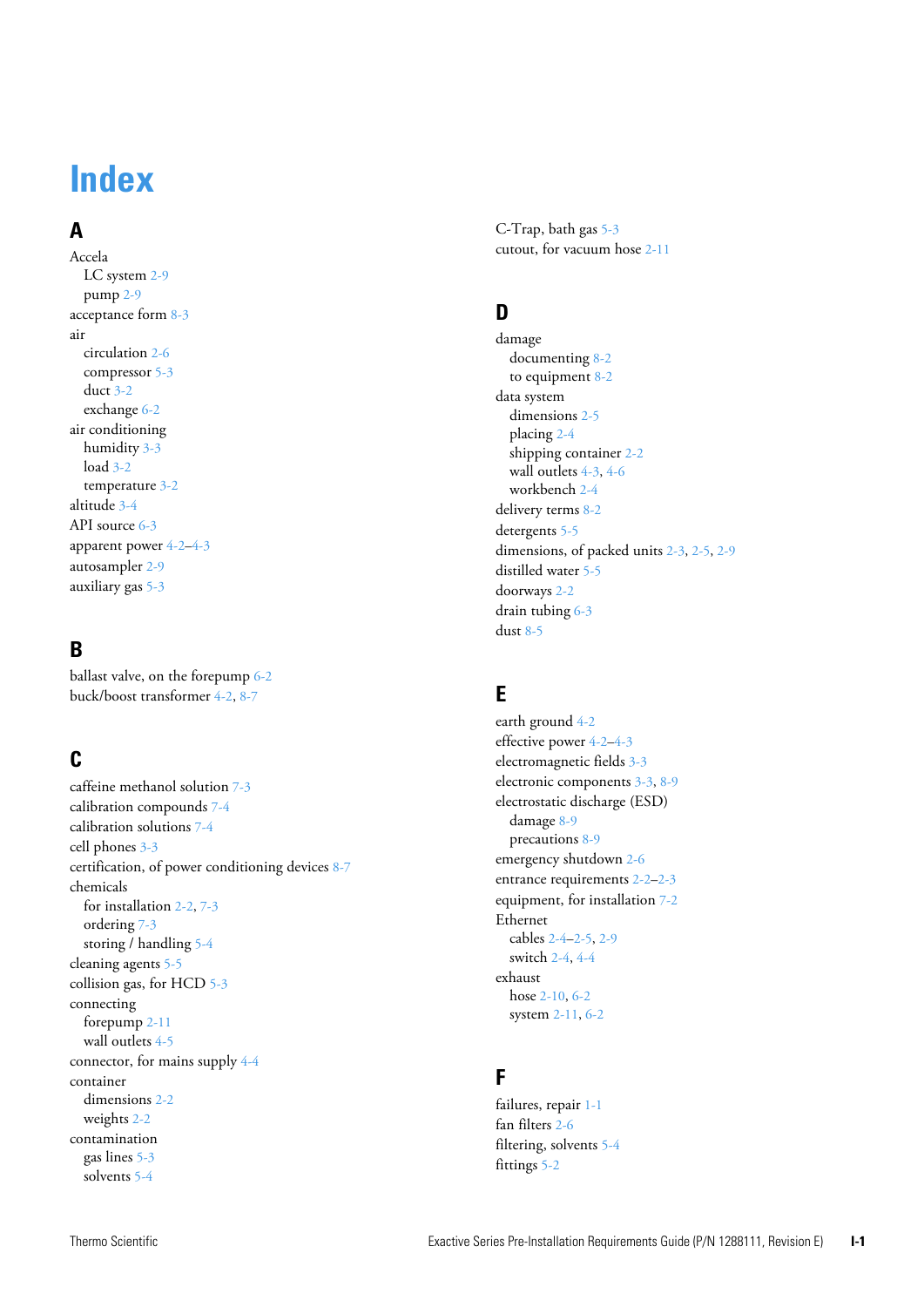floor covering [8-9](#page-58-4) forepump connecting [2-11](#page-24-4) dimensions [2-9](#page-22-7) exhaust [2-9](#page-22-8) exhaust plumbing [6-3](#page-44-3) exhaust system [6-2](#page-43-6) inrush current [4-3](#page-32-4) location [2-10–](#page-23-3)[2-11,](#page-24-5) [3-3](#page-28-8) power supply [4-4–](#page-33-4)[4-5](#page-34-5) vibration [3-3](#page-28-8) freight insurance [8-2](#page-51-5) fume exhaust system [6-2](#page-43-7) fuses [4-2–](#page-31-6)[4-3,](#page-32-5) [4-5](#page-34-6)

## **G**

gas connection hardware [5-2](#page-37-3) contaminants [5-3](#page-38-7) pressure [5-3](#page-38-8) gas cylinders, storing [5-3](#page-38-9) grounding [4-2](#page-31-7), [4-5](#page-34-7)

### **H**

handles, on the instrument [2-10](#page-23-4) harmonic distortion [8-5](#page-54-5) HCD collision gas [5-3](#page-38-4) heat output [3-2](#page-27-4) removal [3-2](#page-27-9) height clearance [2-9](#page-22-9) holder, for pump and valves [2-5](#page-18-5), [7-2](#page-47-3) humidity [3-3](#page-28-9)

### **I**

inrush currents [4-3](#page-32-6) Installation Kit [4-3](#page-32-7) installation requirements [5-4](#page-39-6) installing, the system [8-3](#page-52-4) instrument damage [5-3](#page-38-7) dimensions [2-7](#page-20-0)[–2-8](#page-21-1) failures [1-1](#page-8-3) inrush current [4-3](#page-32-6) lifting [2-10](#page-23-5) location [2-9](#page-22-10) moving [2-10](#page-23-6) performance [3-3](#page-28-10) repair [1-1](#page-8-2) wall outlet [4-6](#page-35-4)

weight [2-4](#page-17-7), [2-10](#page-23-6) instrument arrival [8-2](#page-51-6) isolation/noise suppression transformer [8-7](#page-56-2)

## **K**

key operator [8-3–](#page-52-5)[8-4](#page-53-2)

## **L**

laboratory atmosphere [6-2](#page-43-8) chairs [8-9](#page-58-5) coats [8-9](#page-58-6) exhaust system [6-2](#page-43-7) floor [2-4](#page-17-8) lighting [8-5](#page-54-6) particulate matter [8-5](#page-54-4) setup [4-6](#page-35-5) ventilation [6-2](#page-43-9) LC container [2-2](#page-15-7) Ethernet cable [2-4](#page-17-9)–[2-5](#page-18-6) heat output [3-2](#page-27-10) power supply [4-5](#page-34-5) space and load requirements [2-9](#page-22-11) wall outlet [2-9](#page-22-12), [4-3,](#page-32-8) [4-6](#page-35-6) workbench [2-5](#page-18-7) lifting devices [2-10](#page-23-7) lifting, the instrument [2-10](#page-23-5) lighting, in the laboratory [8-5](#page-54-6) liquid nitrogen [5-3](#page-38-10)

### **M**

```
maintenance techniques 8-4
mobile phones 3-3
modifiers 5-4
monitor
  dimensions 2-5
  heat output 3-2
  location 2-4
moving, the instrument 2-10
```
## **N**

```
n-butylamine 7-3
nitrogen
  connection to source 5-2
  consumption 5-3
  generator 5-3
  pressure 5-3
  sources 5-3
```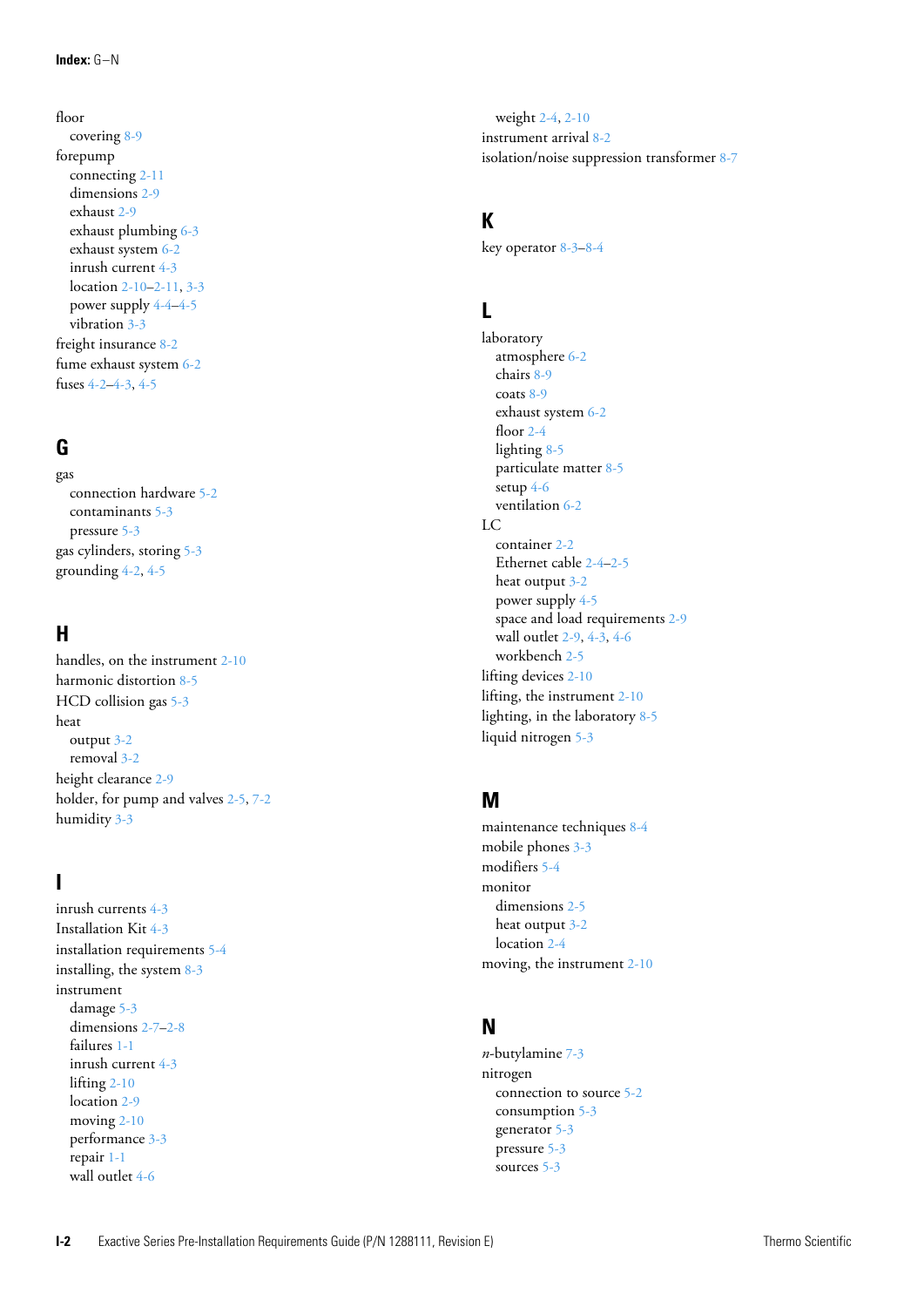noise current [4-2](#page-31-8) noise reduction cover [2-9–](#page-22-13)[2-11](#page-24-6) nominal voltage [4-2](#page-31-9)–[4-3](#page-32-9)

### **O**

oil vapor [6-2](#page-43-10) operating environment [8-5](#page-54-7) operator's responsibilities [8-3–](#page-52-6)[8-4,](#page-53-4) [8-8](#page-57-1) ordering, chemicals [7-3](#page-48-5) overheat, avoiding [2-6](#page-19-3)

#### **P**

packing materials [8-9](#page-58-7) pallet jack [2-2](#page-15-8), [2-10](#page-23-9) particulate filters, for gases [5-3](#page-38-14) particulate matter air flow [8-5](#page-54-4) dust [8-5](#page-54-4) smoke [8-5](#page-54-4) PDA detector [2-9](#page-22-14) performance, of instrument [3-3](#page-28-10) placing, the instrument [3-2](#page-27-6) polystyrene foam cups [8-9](#page-58-8) power cables [4-3](#page-32-10)[–4-4](#page-33-2) conditioning [8-7](#page-56-3)[–8-8](#page-57-2) connector [4-3](#page-32-11) consumption [3-2](#page-27-7) frequency [4-2](#page-31-10)[–4-3](#page-32-12) fuses [4-2–](#page-31-6)[4-3](#page-32-5) monitoring [8-6](#page-55-0) outlets [2-11](#page-24-7), [4-2,](#page-31-11) [4-6](#page-35-7) quality [8-5](#page-54-8) sags and surges [8-5](#page-54-9) slow average [8-5](#page-54-10) supply quality [8-6](#page-55-0) transients [8-6](#page-55-1) power monitoring supply quality [8-6](#page-55-0) voltage disturbances [8-6](#page-55-0) power requirements, of LC [4-5](#page-34-8) power strip [4-3](#page-32-13) power supply data system [4-5](#page-34-9) peripheral devices [4-5](#page-34-3) Preinstallation Kit [1-5,](#page-12-1) [4-3](#page-32-14)[–4-4](#page-33-5), [7-3](#page-48-7) pressure, of nitrogen gas [5-3](#page-38-8) preventive maintenance [8-4](#page-53-5) printer [2-4](#page-17-11)

### **Q**

quality of power [8-5](#page-54-8)

### **R**

radio frequencies [3-3](#page-28-11) reagents [5-4](#page-39-7) receptacles [4-2–](#page-31-6)[4-3](#page-32-5) removing the instrument, from shipping container [2-2](#page-15-9) room temperature [3-2](#page-27-12)

### **S**

sheath gas [5-3](#page-38-15) shipment terms [8-2](#page-51-7) short circuits [3-3](#page-28-12) shutting off, power [4-2](#page-31-12) smoke [8-5](#page-54-4) sodium dodecyl sulfate [7-3](#page-48-8) sodium taurocholate [7-3](#page-48-9) solvents drainage [6-3](#page-44-4) for cleaning [5-5](#page-40-4) for installation [7-2](#page-47-4) for operating the instrument [5-4](#page-39-8) in the forepump [6-2](#page-43-11) recommendations [5-4](#page-39-9) waste [6-2](#page-43-12)–[6-3](#page-44-5) space requirements [2-2,](#page-15-10) [2-4](#page-17-12), [2-9](#page-22-1) static electricity [3-3](#page-28-13), [8-9](#page-58-9) storing gas cylinders [5-3](#page-38-16) instrument and installation equipment [7-1](#page-46-1) support points, of instrument [2-10](#page-23-10) sweep gas [5-3](#page-38-17) switch cord [2-12](#page-25-1) switching valve cable [4-4](#page-33-6) wall outlet [4-3](#page-32-15), [4-6](#page-35-8) syringe pump cable [4-4](#page-33-7) provider [7-2](#page-47-5) wall outlet [4-3](#page-32-16) system reliability [3-2](#page-27-13)

### **T**

technical assistance [8-8](#page-57-3) temperature fluctuations [3-2](#page-27-14) monitor [3-3](#page-28-14) third-party manuals [1-5](#page-12-2) tilt angle, of instrument [2-10](#page-23-11)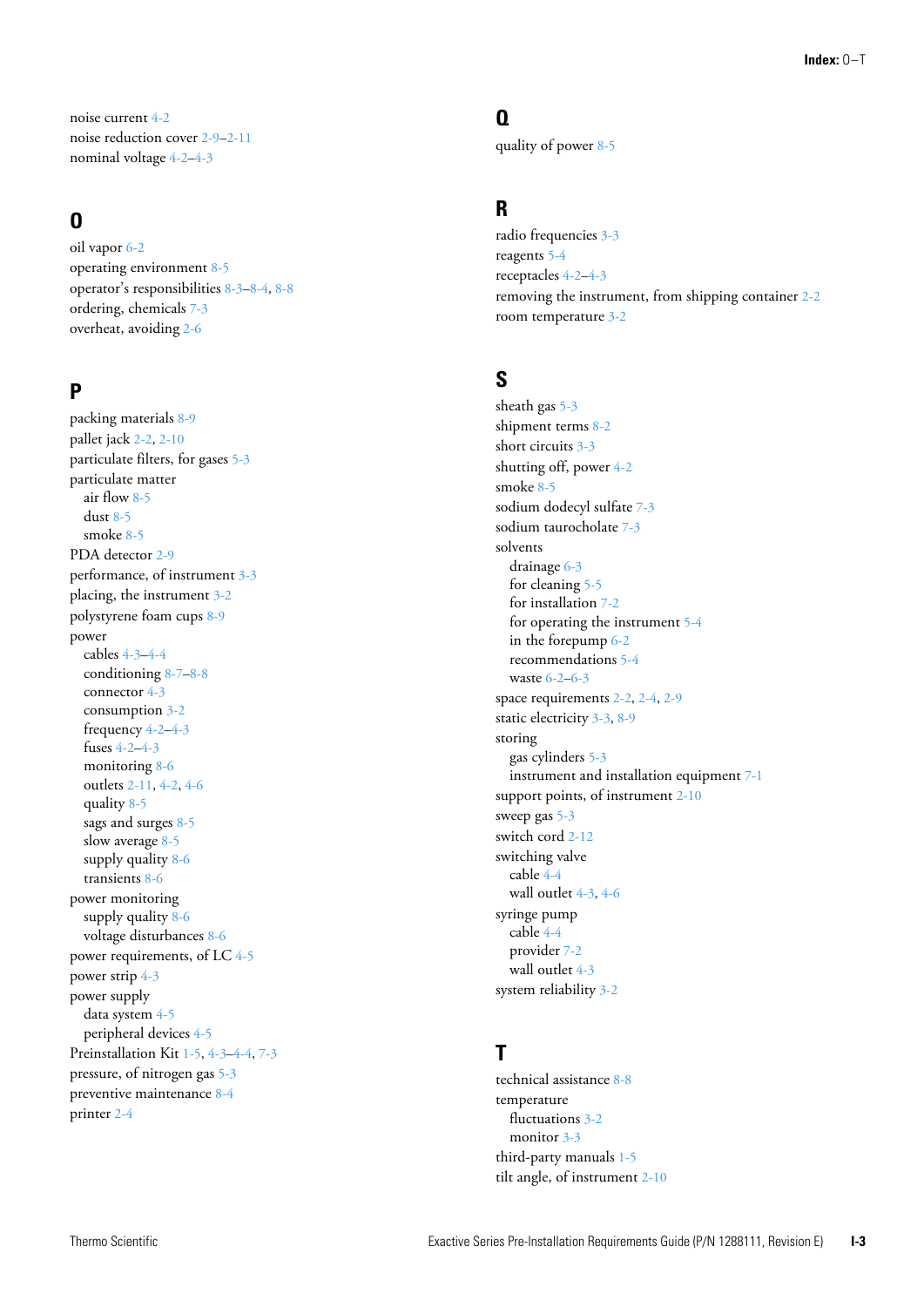training courses [8-4](#page-53-6) transformers buck/boost [8-7](#page-56-0) installation [8-3](#page-52-7) isolation/noise [8-7](#page-56-2) transient voltages [8-7](#page-56-4) transport pallet [2-10](#page-23-12) transportation risk [8-2](#page-51-8) tripping characteristic [4-2](#page-31-13)

### **U**

uninterruptible power supply (UPS) [4-2](#page-31-14), [4-6](#page-35-9), [8-7](#page-56-5) user's responsibilities [1-1,](#page-8-4) [2-1](#page-14-1), [3-1](#page-26-1), [4-1,](#page-30-1) [5-1](#page-36-1)–[5-2](#page-37-5), [6-1](#page-42-1)[–6-2](#page-43-13) using, your new instrument [8-3](#page-52-8)

## **V**

vacuum hose [2-10](#page-23-13)[–2-11](#page-24-8) port [2-11](#page-24-9) vent tubing [6-3](#page-44-6) ventilation slots [2-6](#page-19-4) ventilation, in the laboratory [6-2](#page-43-9) venting, waste drain tubing [6-3](#page-44-7) vertical clearance [2-6](#page-19-5) vibration [3-3](#page-28-3) voltage sags [4-2](#page-31-15) voltage disturbances [8-5](#page-54-11)

### **W**

wall outlets [2-4](#page-17-13), [2-9,](#page-22-15) [4-4](#page-33-2)–[4-5](#page-34-10) waste container [6-3](#page-44-8) drain tubing [6-3](#page-44-7) solvent [6-3](#page-44-9) weights equipment [2-3](#page-16-2), [2-5,](#page-18-3) [2-9](#page-22-5) instrument [2-4](#page-17-7) options [2-4](#page-17-14) wheels, of the instrument [2-10](#page-23-10) workbenches data system [2-5](#page-18-9) dimensions [2-5](#page-18-10) MS system [2-5](#page-18-11) top [2-5](#page-18-12)